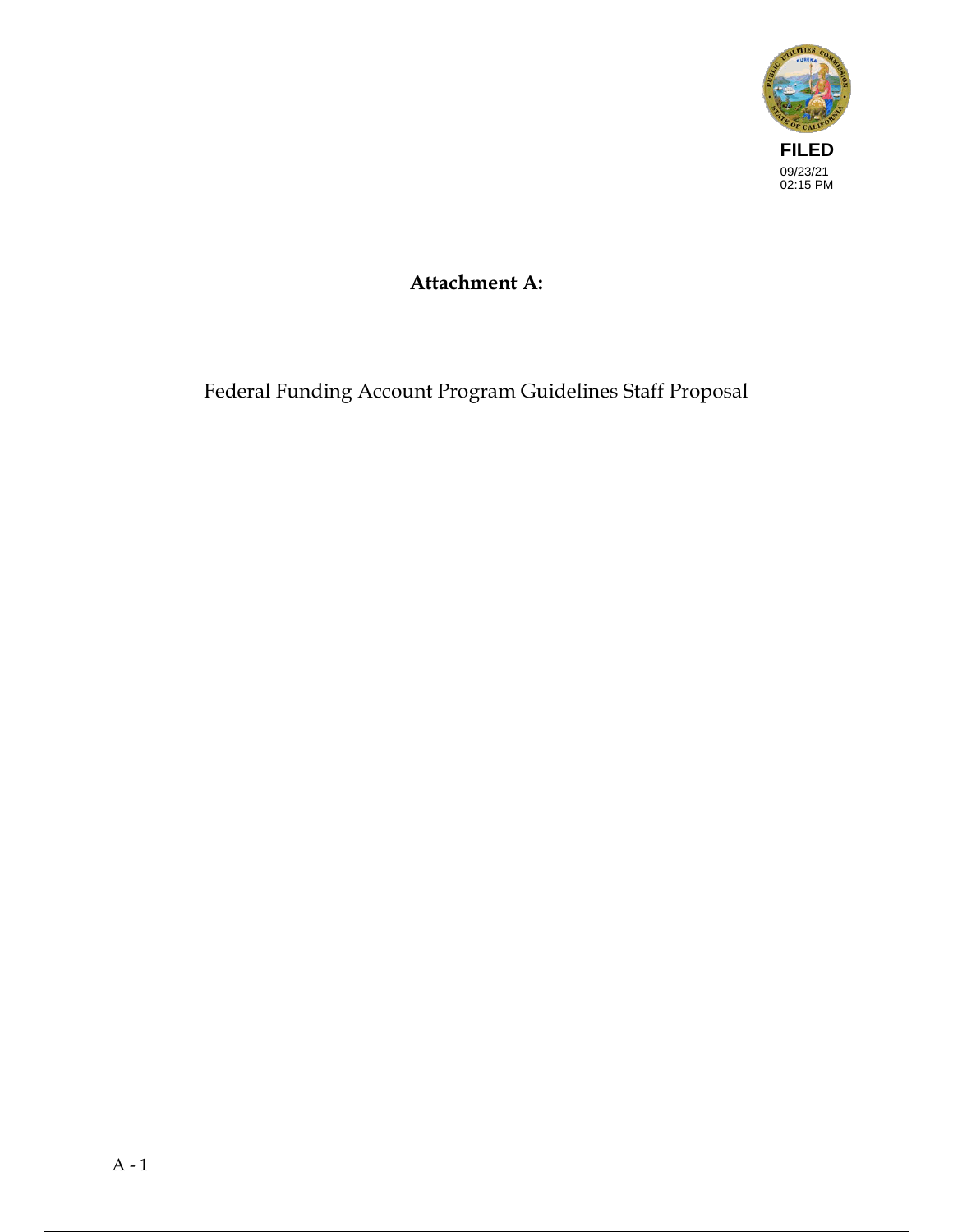## Table of Contents

| 1.    |                                                                      |  |
|-------|----------------------------------------------------------------------|--|
| 2.    |                                                                      |  |
| 3.    |                                                                      |  |
| 4.    |                                                                      |  |
| 5.    |                                                                      |  |
| 6.    | Middle Mile Funding under the Federal Funding Account Last Mile      |  |
|       |                                                                      |  |
| 6.1.  |                                                                      |  |
| 6.2.  |                                                                      |  |
| 6.3.  | Interconnection with Statewide Open-Access Middle Mile Network       |  |
|       |                                                                      |  |
| 6.4.  |                                                                      |  |
| 6.5.  |                                                                      |  |
| 6.6.  |                                                                      |  |
| 7.    |                                                                      |  |
| 8.    |                                                                      |  |
| 9.    |                                                                      |  |
| 9.1.  | Application Item 1 - Project Summary (Distributed Publicly)14        |  |
| 9.2.  | Application Item 2 - Applicant Entity Information  16                |  |
| 9.3.  | Application Item 3 - Description of the Applicant's Current          |  |
|       | Broadband Infrastructure and Existing Infrastructure in the Area. 16 |  |
| 9.4.  |                                                                      |  |
| 9.5.  |                                                                      |  |
| 9.6.  |                                                                      |  |
| 9.7.  |                                                                      |  |
| 9.8.  | Application Item 8 - Proposed Project Expenditures 18                |  |
| 9.9.  | Application Item 9 - Economic Life of All Assets to be Funded19      |  |
| 9.10. | Application Item 10 - Letter of Credit Requirement 19                |  |
| 9.11. |                                                                      |  |
| 9.12. |                                                                      |  |
| 9.13. | Application Item 13 - Government and Community Support 20            |  |
| 9.14. |                                                                      |  |
| 9.15. |                                                                      |  |
| 9.16. |                                                                      |  |
| 9.17. |                                                                      |  |
| 9.18. |                                                                      |  |
| 9.19. |                                                                      |  |
| 9.20. |                                                                      |  |
| 10.   |                                                                      |  |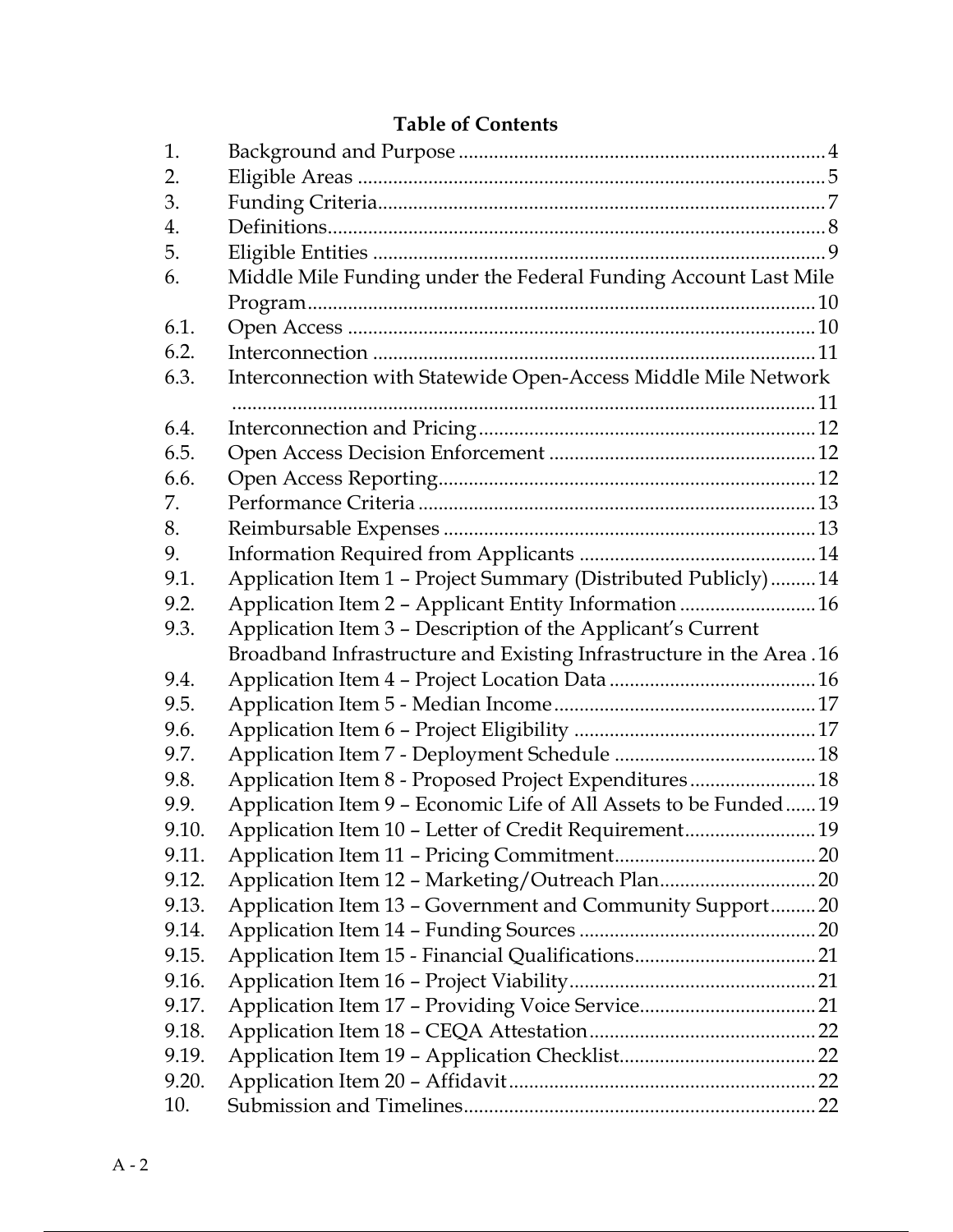| 11. |  |
|-----|--|
| 12. |  |
| 13. |  |
| 14. |  |
| 15. |  |
| 16. |  |
| 17. |  |
| 18. |  |
| 19. |  |
| 20. |  |
| 21. |  |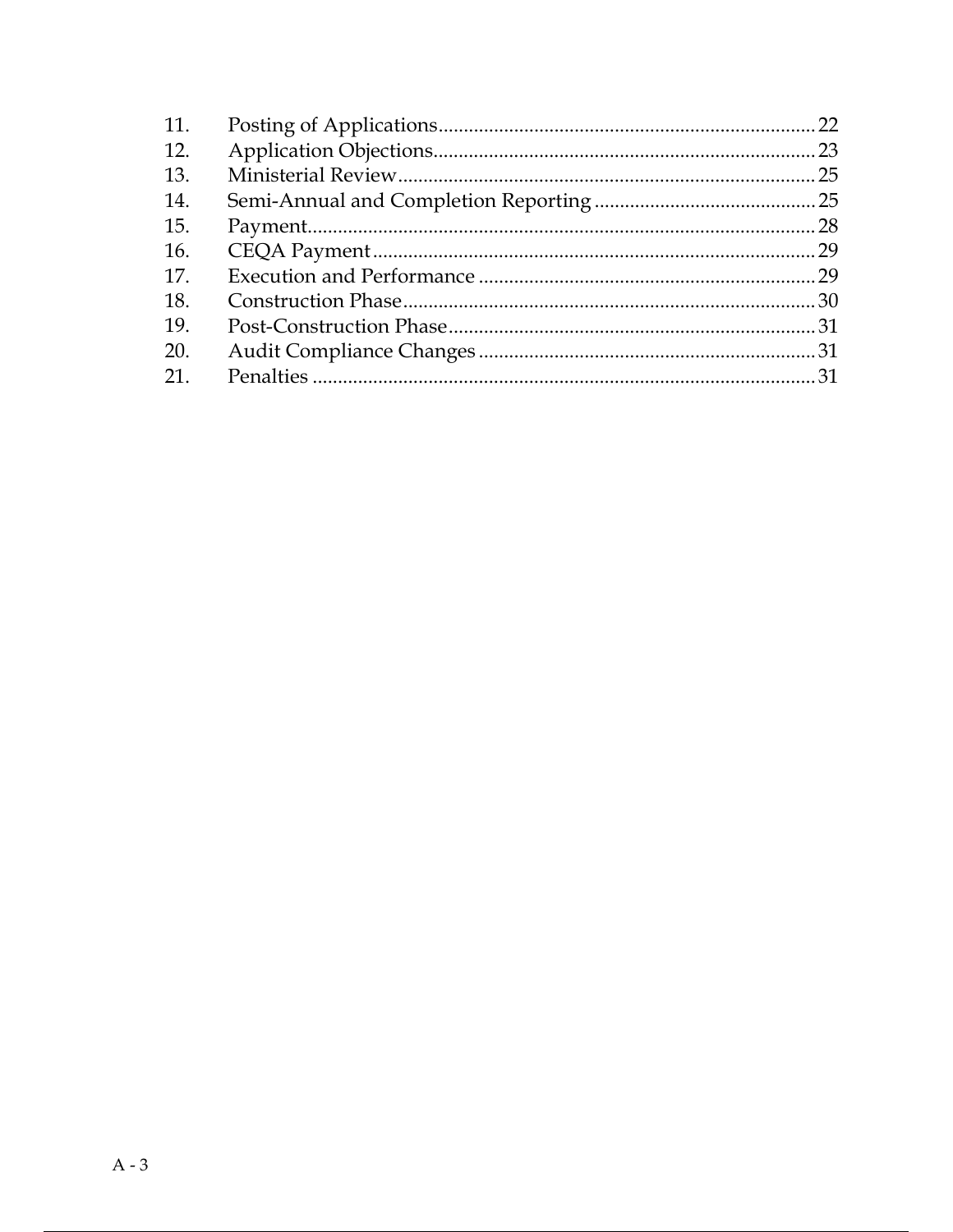### 1. Background and Purpose

This proposal sets out rules for the newly established Federal Funding Account within the California Advanced Services Program

The COVID-19 public health emergency has underscored the importance of universally available, high-speed, reliable, and affordable broadband as millions of Americans rely on the internet to participate in, among critical activities, remote school, healthcare, and work. Recognizing the need for such connectivity, the American Rescue Plan Act (ARPA) provides funds to State, territorial, local, and Tribal governments to, among other things, make necessary investments in broadband infrastructure.<sup>1</sup>

On July 20, 2021, Governor Gavin Newsom signed Senate Bill (SB) 156 into law, creating the Federal Funding Account (FFA). SB 156 revises and recasts the California Advanced Services Fund (CASF) program (Cal. Pub. Util. Code § 281), among other things, to establish as the goal of the Broadband Infrastructure Grant Account, rather than the CASF fund, by not later than December 31, 2026, to approve funding for infrastructure projects that will provide broadband access to no less than 98% of California households and establishes the Federal Funding Account in the CASF program. The statute directs the Commission to use state or federal infrastructure moneys deposited into the Federal Funding Account to implement a program to expeditiously connect unserved and underserved communities by applicable federal deadlines.2 SB 156 further provides that until June 30, 2023, the Commission must allocate one billion dollars (\$1,000,000,000) in urban counties and one billion dollars (\$1,000,000,000) in rural counties. The Commission must initially allocate five million dollars (\$5,000,000) in each urban county. The Commission must allocate the remaining moneys based on each county's proportionate share of the households without access to broadband internet access service with at least 100 megabits per second download speeds, as identified and validated by the Commission pursuant to the most recent broadband data collection, as of July 1, 2021.

<sup>1</sup> American Rescue Plan Act of 2021 (ARPA), sec. 9901, Public Law 117–2, codified at 42 U.S.C. 802 et seq. Section 9901 of ARPA amended Title VI of the Social Security Act 17 (the Act) to add section 602, which establishes the Coronavirus State Fiscal Recovery Fund, and section 603, which establishes the Coronavirus Local Fiscal Recovery Fund (together, the Fiscal Recovery Funds). The Fiscal Recovery Funds are intended to provide support to State, local, and Tribal governments in responding to the impact of COVID–19, including investment in broadband infrastructure.

<sup>2</sup> Cal. Pub. Util. Code § 281(n)(1).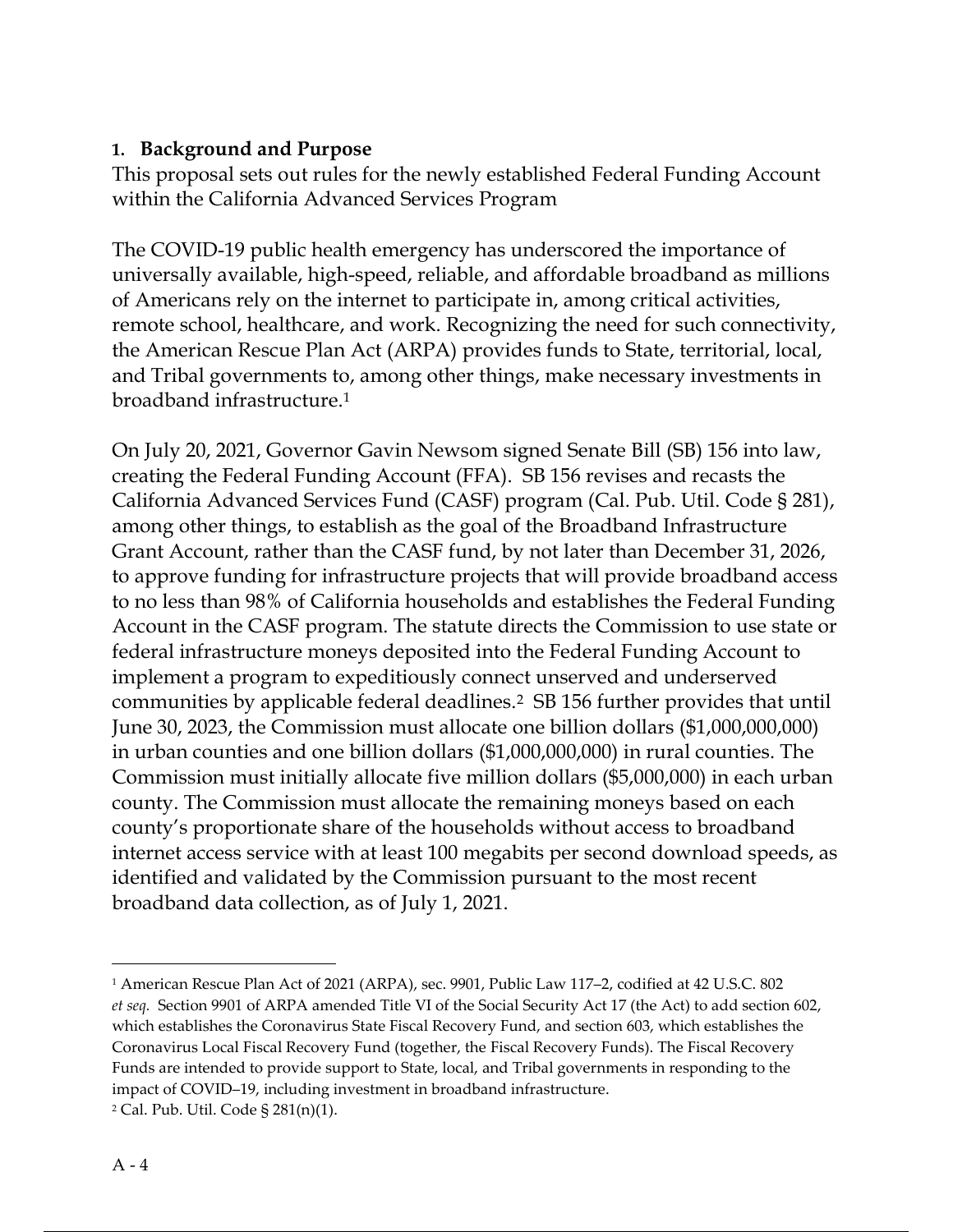SB 156 provides that projects funded by the Federal Funding Account shall be implemented consistent with Part 35 of Title 31 of the Code of Federal Regulations and any conditions or guidelines applicable to these one-time federal infrastructure moneys. On May 17, 2021, the United States Treasury Department (Treasury) issued an Interim Final Rule to implement the Coronavirus State Fiscal Recovery Fund and the Coronavirus Local Fiscal Recovery Fund (SLFRF) established under ARPA. This Interim Final Rule sets out rules and regulations in Part 35 of Title 31 of the Code of Federal Regulations.3 Treasury also created a SLFRF Frequently Asked Questions (FAQ) document available to provide additional guidance on how funds should be utilized.<sup>4</sup>

Staff utilized these documents collectively to provide the framework for the Federal Funding Account. The following proposed rules are based on SB 156<sup>5</sup> and the federal ARPA SLFRF requirements and guidance.

### 2. Eligible Areas

Consistent with the Interim Final Rule, eligible "projects are expected to focus on locations that are unserved or underserved. Users are unserved or underserved if they lack access to a wireline connection capable of reliably delivering at least minimum speeds of 25 Mbps download and 3 Mbps upload as households and businesses lacking this level of access are generally not viewed as being able to originate and receive high-quality voice, data, graphics, and video telecommunications.6" (86 Fed. Reg. 26805).

The Treasury Coronavirus State and Local Fiscal Recovery Funds Frequently Asked Questions (FAQ) provide more detail in response to questions from stakeholders. The FAQ states that "businesses" includes schools, libraries, or other non-residential connections: "The term "businesses" in this context is interpreted broadly to include non-residential users of broadband, including

4 The Coronavirus State and Local Fiscal Recovery Funds Frequently Asked Questions as of July 19, 2021, is available here: https://home.treasury.gov/system/files/136/SLFRPFAQ.pdf. <sup>5</sup> https://www.cpuc.ca.gov/-/media/cpuc-

<sup>&</sup>lt;sup>3</sup> Department of the Treasury, Interim Final Rule, Coronavirus State and Local Fiscal Recovery Funds, 31 C.F.R. Part 35, 86 Fed. Reg. 26786 (May 17, 2021)(Interim Final Rule), available at: https://www.govinfo.gov/content/pkg/FR-2021-05-17/pdf/2021-10283.pdf.

website/files/uploadedfiles/cpuc\_public\_website/content/utilities\_and\_industries/communications\_-\_telecommunications\_and\_broadband/casf-infrastructurepublished-rules-revised.pdf

<sup>6</sup> Coronavirus State and Local Fiscal Recovery Funds, Federal Register Volume 86, No. 93, Page 26805 (May 17, 2021).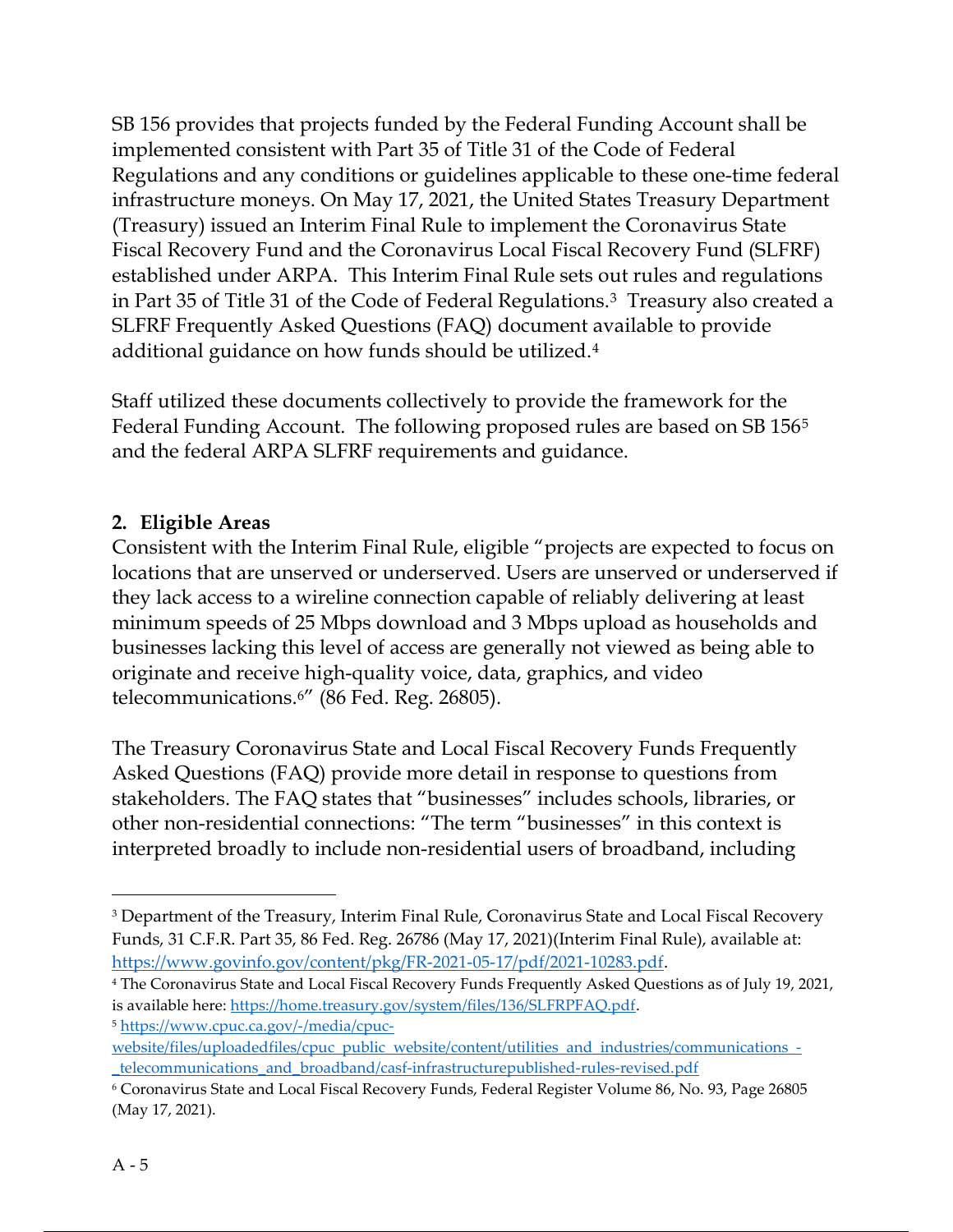private businesses and institutions that serve the public, such as schools, libraries, healthcare facilities, and public safety organizations."<sup>7</sup>

The FAQ includes answers to questions around the definition of unserved and underserved: "The use of "reliably" in the Interim Final Rule provides significant discretion to assess whether the households and businesses in the area to be served by a project have access to wireline broadband service that can consistently meet the specified thresholds of at least 25Mbps/3Mbps—i.e., to consider the actual experience of current wireline broadband customers that subscribe to services at or above the 25 Mbps/3 Mbps threshold. Whether there is a provider serving the area that advertises or otherwise claims to offer speeds that meet the 25 Mbps download and 3 Mbps upload speed thresholds is not dispositive."<sup>8</sup>

The FAQ entry goes on to discuss data and processes relevant to application of the unserved and underserved definition: "When making these assessments, applicants may choose to consider any available data, including but not limited to documentation of existing service performance, federal and/or state-collected broadband data, user speed test results, interviews with residents and business owners, and any other information they deem relevant. In evaluating such data, applicants may take into account a variety of factors, including whether users receive service at or above the speed thresholds at all hours of the day, whether factors other than speed such as latency or jitter, or deterioration of the existing connections make the user experience unreliable, and whether the existing service is being delivered by legacy technologies, such as copper telephone lines (typically using Digital Subscriber Line technology) or early versions of cable system technology (DOCSIS 2.0 or earlier)."<sup>9</sup>

### 2.2 Project Identification and Application Process

The Commission will identify priority proposed project areas and initiate a round of grant-making through public announcement.

Staff will publish proposed project areas that are coordinated with the Commission's obligation to assist in preparing definitive plans for deploying necessary infrastructure in each county, including coordination across contiguous counties.

<sup>7</sup> See, FAQ Question 6.16 [7/14].

<sup>8</sup> See, FAQ Question 6.11 [6/17].

<sup>9</sup> FAQ Question 6.11 [6/17].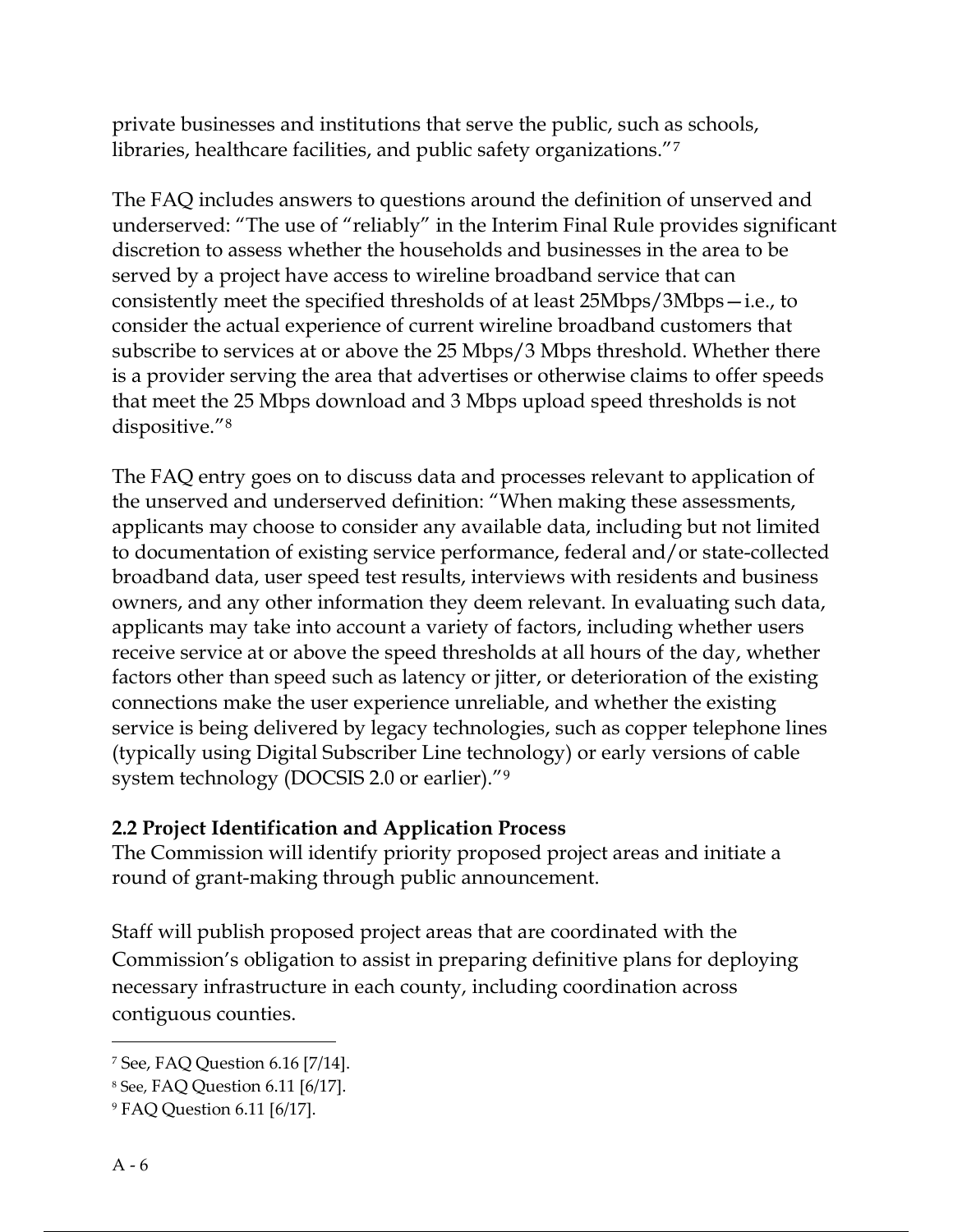The proposed project areas will be developed on a county-by-county basis while accounting for projects that may not fall strictly within county lines. Proposed projects will endeavor to ensure that all unserved communities are served.

Potential applicants will have an opportunity to propose adding or subtracting from the proposed project area consistent with the eligible area requirements.

### 3. Funding Criteria

The Interim Final Rule uses specific language around project deployed or buildto speeds: "Eligible projects are expected to deliver, upon project completion, service that reliably meets or exceeds symmetrical upload and download speeds of 100 Mbps".<sup>10</sup>

"There may be instances in which it would not be practicable for a project to deliver such service speeds because of the geography, topography, or excessive costs associated with such a project. In these instances, the affected project would be expected to deliver, upon project completion, service that reliably meets or exceeds 100 Mbps download and between at least 20 Mbps and 100 Mbps upload speeds and be scalable to a minimum of 100 Mbps symmetrical for download and upload speeds."<sup>11</sup>

### Commission Evaluation of Applications

The Commission will evaluate eligible project applications based on the following criteria:

- a. Match (10 points). An application will receive credit based on the percentage of matching funds the applicant proposes to invest in its project and the variety of sources of matching funding provided by others.
- b. Project technology choice (10 points). Fiber optic infrastructure is scalable and enables the next generation of application solutions for all communities. An application proposing to invest in fiber optic infrastructure will receive credit.<sup>12</sup>

<sup>10</sup> See, Interim Final Rule, 86 Fed. Reg. 26804, 26823.

<sup>11</sup> Coronavirus State and Local Fiscal Recovery Funds, Federal Register Volume 86, No. 93, Page 26804 (May 17, 2021). See also, Coronavirus State and Local Fiscal Recovery Funds, Federal Register Volume 86, No. 93, Page 26823 (May 17, 2021).].

<sup>12</sup> Interim Rule, 86 Fed. Reg. 26786, 26805.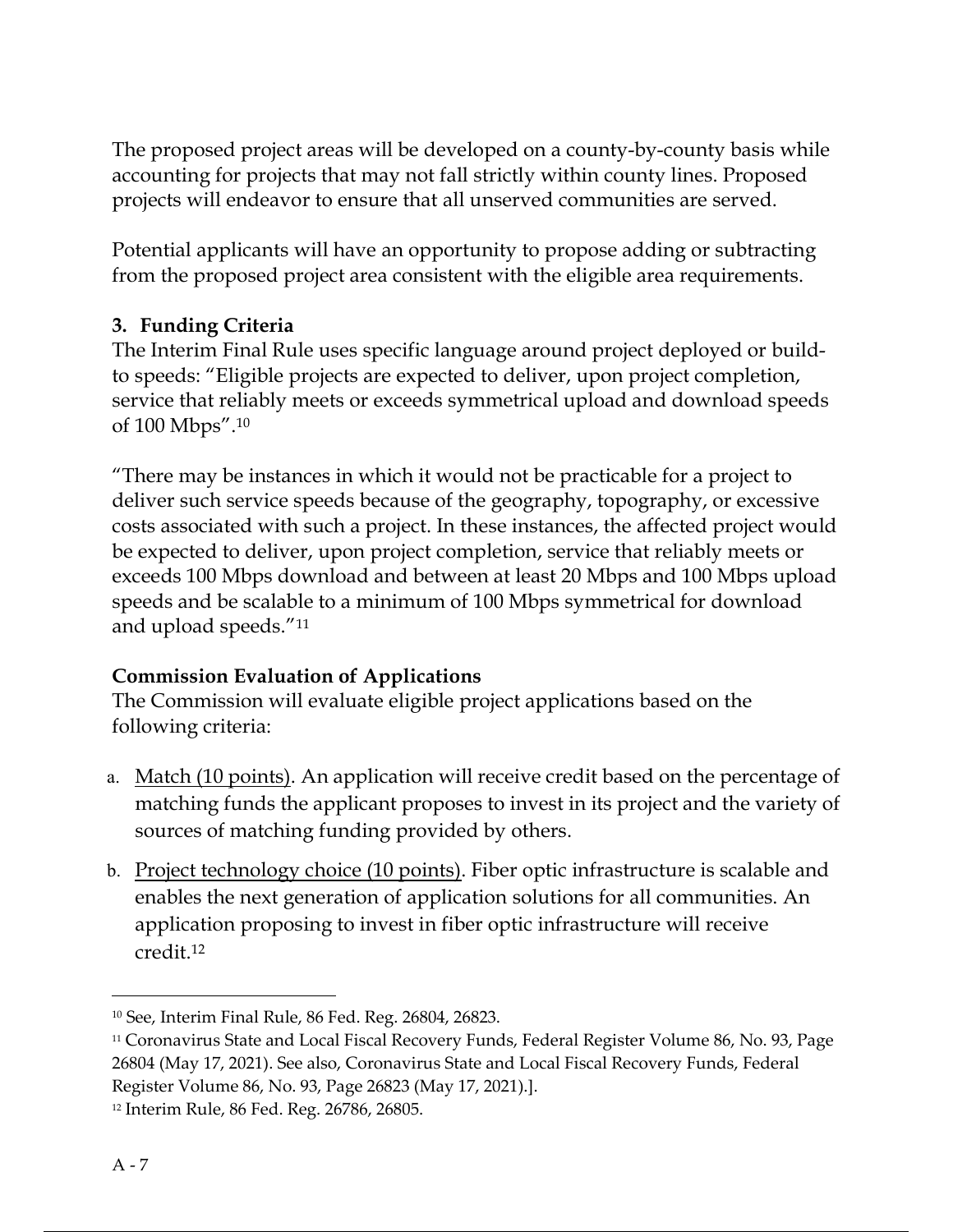- c. Type or Partnership (10 points). Public and tribal entities have less pressure to turn profits and provide service with a commitment to serving entire communities. An application proposing to build a broadband network owned, operated by, or affiliated with local governments, non- profits, Tribe, and cooperatives will receive credit.<sup>13</sup>
- d. Service affordability (10 points). An application that integrates two or more affordability options will receive credit (i.e., affordable offer, low income plan, California LifeLine, federal Lifeline, and/or the Emergency Broadband Benefit or its successor).<sup>14</sup>
- e. Existing broadband service need (40 points). An application proposing to serve locations with the least access or slowest speed and the highest need, as identified by the Commission's Communications Division, will receive credit. The Communications Division will publish proposed project areas that are coordinated with the Commission's obligation to assist in preparing definitive plans for deploying necessary infrastructure in each county, including coordination across contiguous counties.<sup>15</sup>
- f. Applicant capacity and performance (10 points). An application that demonstrates the financial, technical, and operational capacity to execute the project successfully and completely in the timeframe will receive credit.
- g. Technology Network and Budget (10 points). An application that demonstrates a well-planned project with a reasonable budget that shows it will deliver speeds and service proposed and be sufficiently robust to meet increasing demand for bandwidth will receive credit.

The Commission reserves the right to reject any application as filed, and determine the terms of a grant award, including the award amount, with the selected applicant prior to offering the grant. If negotiations cannot be concluded successfully with an applicant, as determined solely by the Commission, the Commission may withdraw its award offer.

### 4. Definitions

"Broadband Map" means the California Interactive Broadband Map (available at

<sup>13</sup> Interim Rule, 86 Fed. Reg. 26786, 26806.

<sup>14</sup> Interim Rule, 86 Fed. Reg. 26786, 26806.

<sup>15</sup> Public Utilities Code Section 281 (b)(5)(C). See also, Coronavirus State and Local Fiscal Recovery Funds, Federal Register Volume 86, No. 93, Page 26804 (May 17, 2021).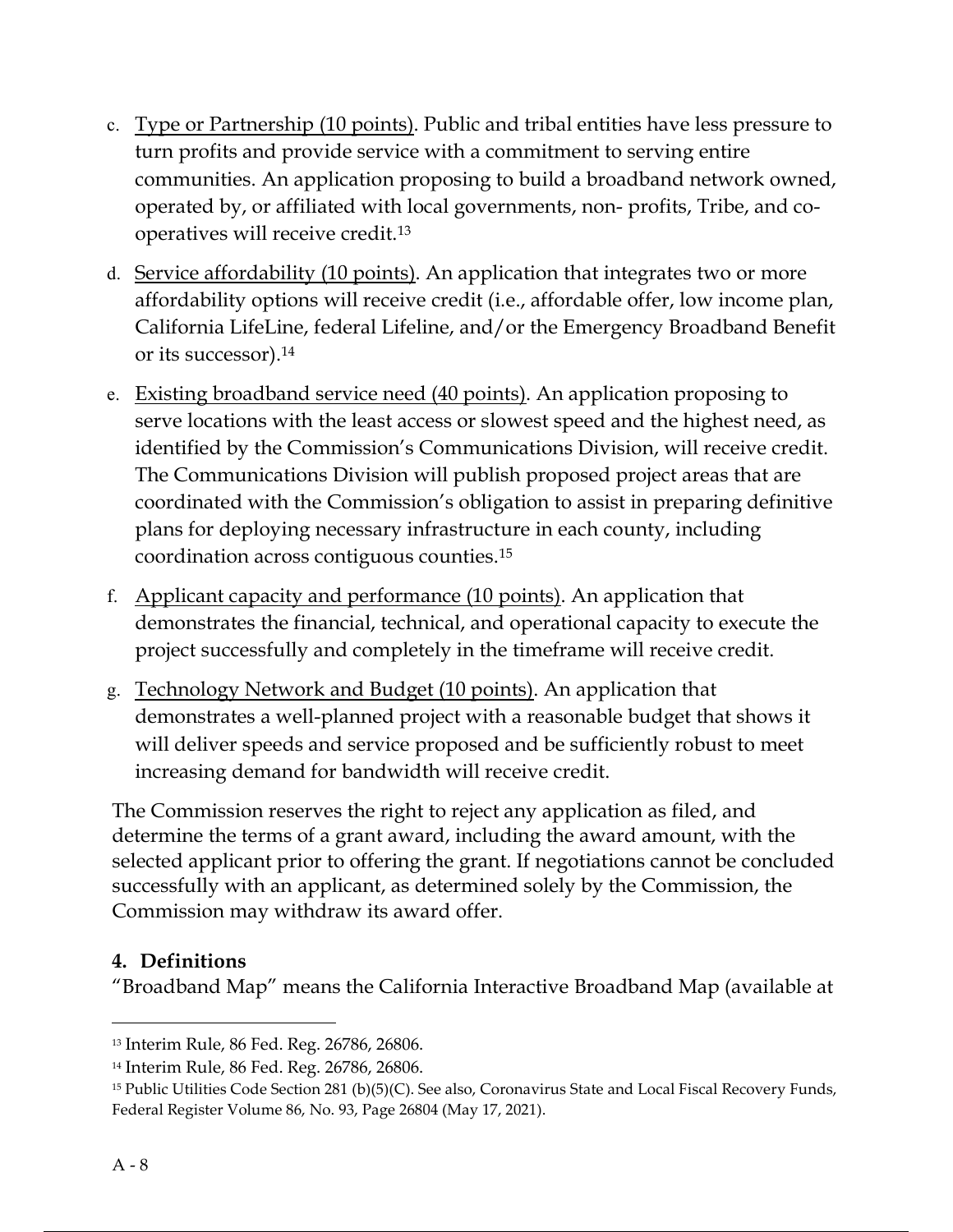http://www.broadbandmap.ca.gov/) showing served status and eligibility, maintained by the Commission or successor map showing Federal Funding Account eligibility and/or proposed project areas.

"Location" means an individual, serviceable location that is identified by street address (if one exists) and latitude/longitude coordinates, as well as potential subscriber type.

"Eligible Project" means an area containing a significant number of unserved and underserved households and that is not within area with an existing wireline broadband grant. Eligible projects must be capable of offering wireline broadband service at or above 100/100 Mbps, or 100/20 Mbps if symmetrical service is not practicable.

"Low-income areas" means areas identified by the median income within a Census Block Group having median income less than the California Alternate Rates for Energy (CARE) standard for a household of 4, which will be updated annually. Through May 31, 2021, this value is \$52,400.<sup>16</sup>

"Low-income customers" are households with incomes that would qualify for CARE pursuant to Pub. Util. Code §739.1(a) and D.16-11-022 at 18 (or as updated in a successor decision). As noted above, for a household of four the income threshold is \$52,400 through May 31, 2021. The threshold is updated regularly in the CARE proceeding, A.19-11-003, et. al.

"Low-income plans" are subscriptions costing no more than \$15 per month, consistent with the Funding Criteria Section of this document.

An "unserved" area means an area for which no wireline broadband provider reliably offers broadband service at speeds of at least 25 Mbps downstream and 3 Mbps upstream to the entire community.<sup>17</sup>

# 5. Eligible Entities

<sup>&</sup>lt;sup>16</sup> The Commission's CARE program standard applies per household. We assume a household size of four persons. https://www.cpuc.ca.gov/industries-and-topics/electricalenergy/electric-costs/care-fera-program

<sup>&</sup>lt;sup>17</sup> To determine if an area is unserved, the Commission will rely on data from a variety of services, including broadband deployment data, subscriber data, crowdsourced data, service quality data, and qualitative data.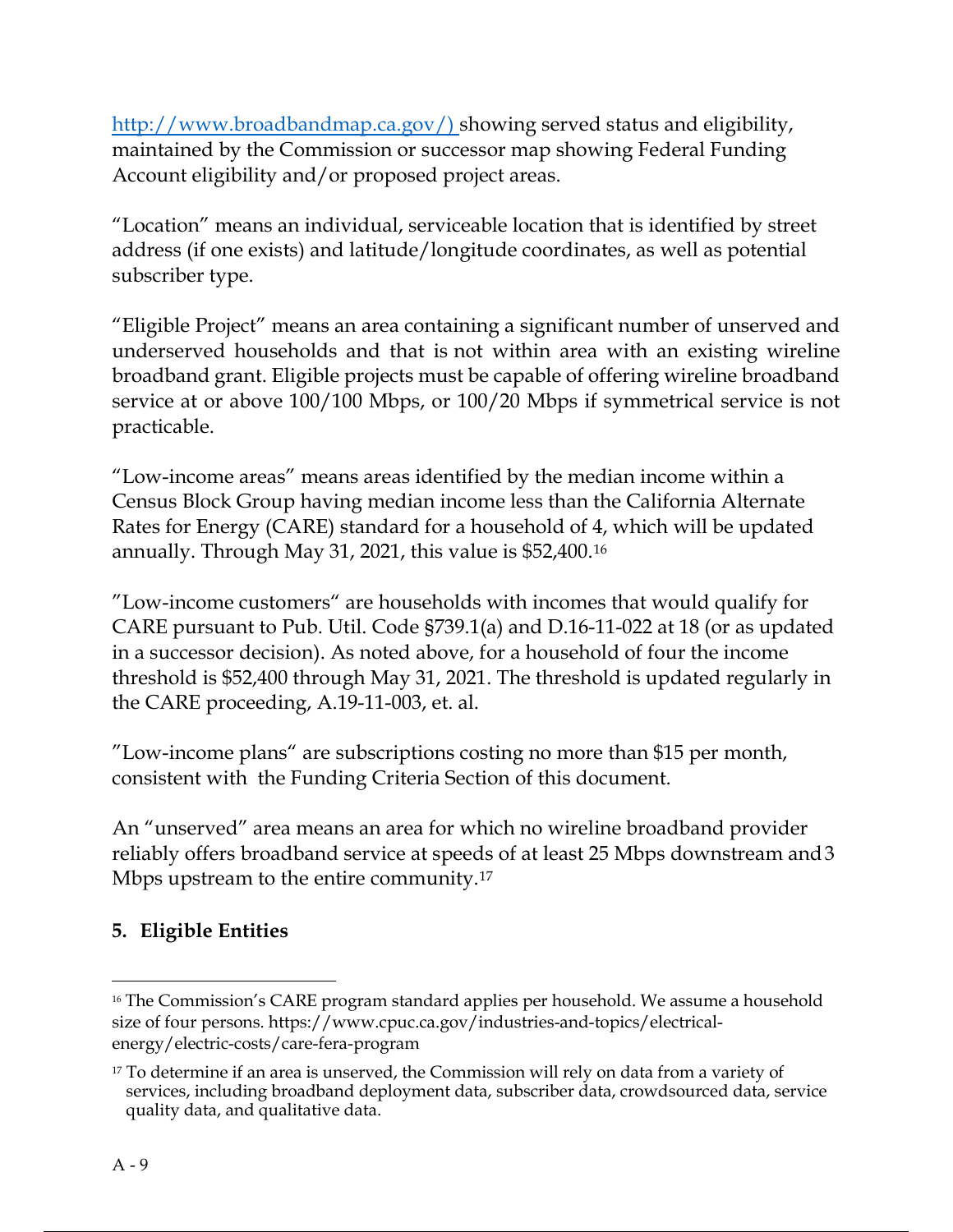The following entities are eligible for a FFA grant:

- Entities with a Certificate of Public Convenience and Necessity (CPCN) that qualify as a "telephone corporation" as defined under Public Utilities (Pub. Util.) Code section 234; or
- Non-telephone corporations that are facilities-based broadband service providers; or
- Local governmental agencies; or
- Electric utilities; or
- Tribes.

# 6. Middle Mile Funding under the Federal Funding Account Last Mile Program

Consistent with the Interim Final Rule, recipients may use payments from the Funds for "middle-mile projects," but recipients are encouraged to focus on projects that will achieve last-mile connections—whether by focusing on funding last-mile projects or by ensuring that funded middle-mile projects have potential or partnered last-mile networks that could or would leverage the middle-mile network.<sup>18</sup>

For projects that include funding for middle-mile infrastructure, the staff will evaluate and verify that the proposed middle-mile infrastructure is needed to achieve the last-mile connections. Additionally, the Commission will evaluate whether the proposed middle mile infrastructure can be provided by or incorporated into the statewide middle mile network.

Staff will verify if existing middle-mile infrastructure in a proposed project area is sufficient, reasonably affordable, and open-access prior to granting or making a recommendation to the Commission to grant a proposed project.

# 6.1. Open Access

For projects awarded FFA funding to deploy middle-mile infrastructure, the middle-mile segment(s) shall be deemed open access for the duration of the lifetime of that infrastructure. Open access requires that FFA funded middlemile infrastructure be made available to provide nondiscriminatory

<sup>18</sup> ARPA Frequently Asked Questions Guidance Question 6.9.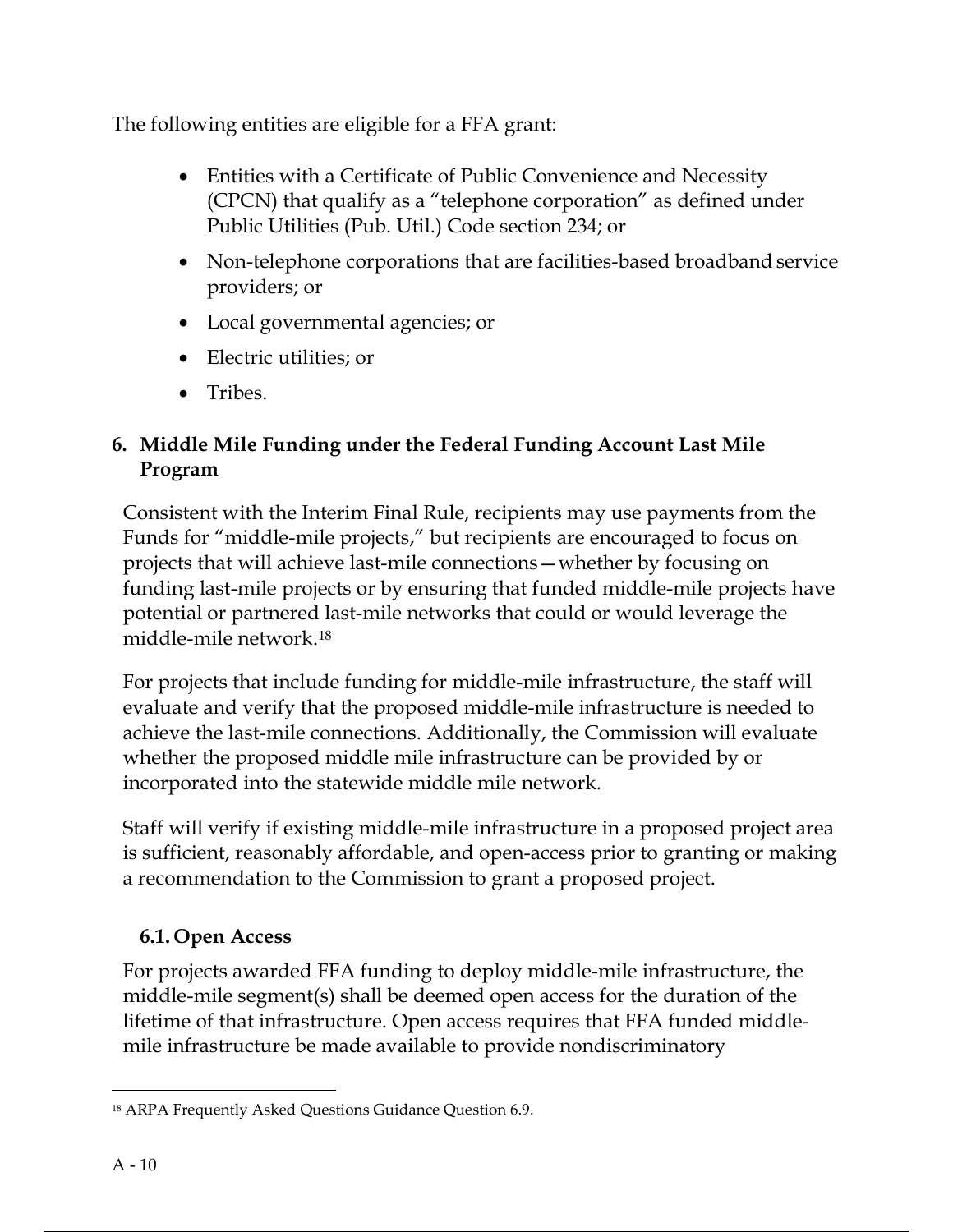interconnection and internet access at reasonable and equal terms to any communications service provider that wishes to interconnect with that infrastructure, wherever technically feasible.<sup>19</sup>

### 6.2.Interconnection

FFA grant recipients subject to the open access requirement must provide open access at any technically feasible interconnection point in the network. Interconnection may be infeasible in some locations. Providers must make a good-faith effort to find a technically feasible solution where possible.

Interconnection includes, at a minimum, the physical interconnection of the FFA recipient's facilities to a requesting party's facilities for the exchange of traffic. Service offerings may include, but not be limited to, lease of dark fiber, local transmission services, transport, and dedicated Internet access services.

Examples of feasible location types include:

- any previously defined interconnection points;
- new and existing network exchange locations;
- splice points; and
- where wireline infrastructure has been damaged and repairs have been made or are planned to be within 500 meters of an unserved community.

Consistent with the requirement to negotiate in good faith, the FFA grant recipient must provide information detailing the FFA-funded infrastructure to parties requesting interconnection such as route maps, interconnection points, splice points, and type of fiber.

FFA grant recipients must make all reasonable efforts to allow requesting parties to interconnect and procure transport service or wholesale a direct connection. In addition, FFA grant recipients must provide requesting parties with an ability to connect to the Internet irrespective of whether the FFA grant recipient connects to the Internet directly or indirectly.

6.3.Interconnection with Statewide Open-Access Middle Mile Network Projects will interconnect with the statewide open-access middle mile network,

 $19$  See, e.g., BroadbandUSA, Fact Sheet: Broadband Technology Opportunities Program, Nondiscrimination and Interconnection Obligations (Nov. 10, 2010), available at https://www2.ntia.doc.gov/files/Interconnection\_Nondiscrimination\_11\_10\_10\_FINAL.pdf.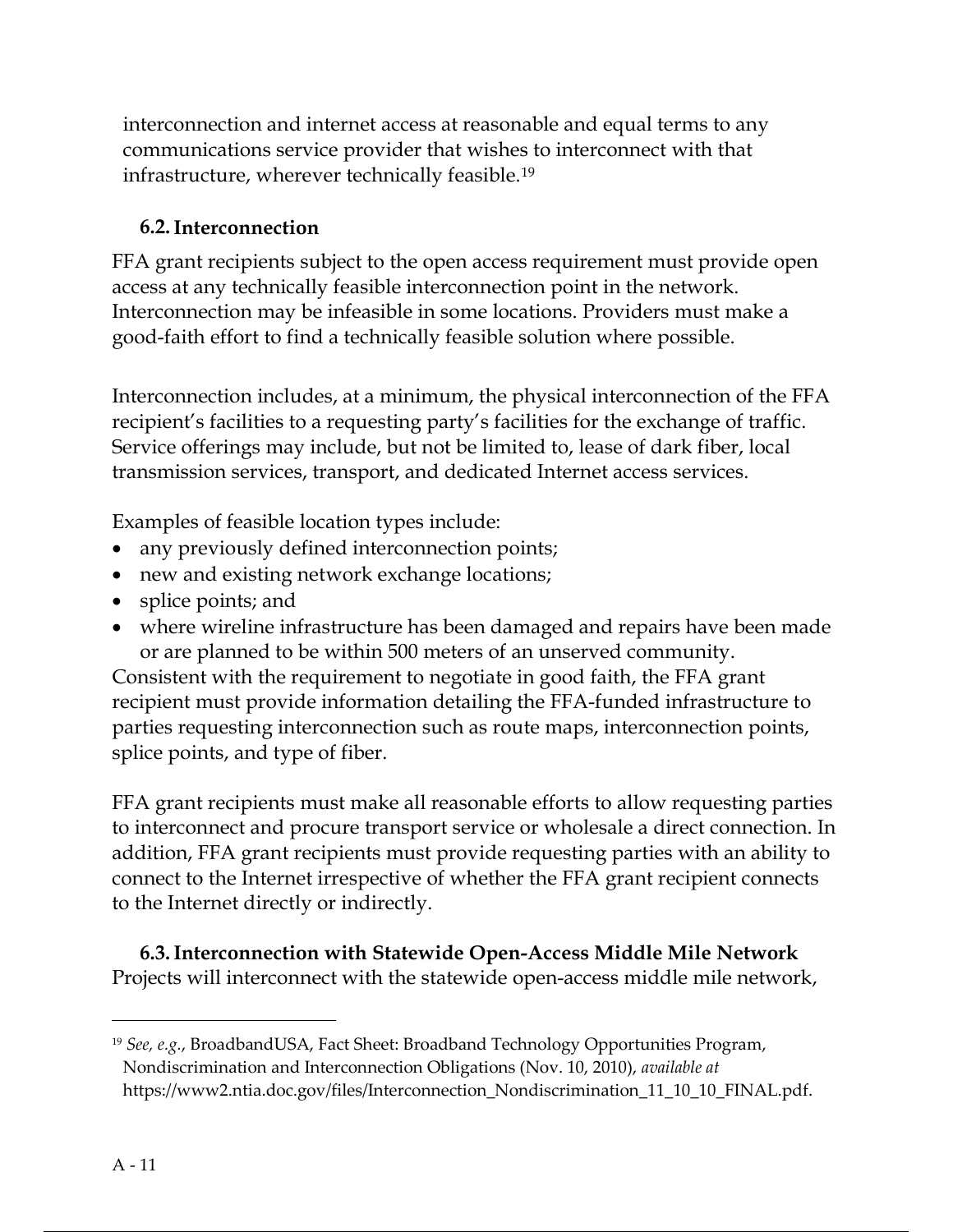where and when feasible.

### 6.4. Interconnection and Pricing

Pricing, and terms and conditions for other providers to interconnect with FFAfunded middle mile shall be just, reasonable, , and nondiscriminatory.

Grant recipients must offer tiered pricing and a range of options to fit different business models. The service levels must be equivalent for similarly situated entities such as Wholesale (ISP) / Government / Public Anchor Institution / etc. Pricing, tariffs, and the framework identifying standard terms and conditions must be provided to the Commission's Communications Division as part of the FFA application for middle-mile funding and may be updated by the grantee from time to time. Terms and conditions should address essential elements of network operations such as cybersecurity, circuit provisioning, network outages, future capital investment costs, and operations and maintenance costs.

Grant recipients shall negotiate in good faith with all requesting parties (i.e., public, private, non-profit, or other parties) making a bona fide request for interconnection or wholesale services.<sup>20</sup> Reasonable prices, terms, and conditions for last-mile provider access to middle-mile infrastructure may vary depending on local circumstances such as physical and network conditions, or the types of services and service levels requested by the last-mile provider.

# 6.5. Open Access Decision Enforcement

In the event that the FFA grant recipient fails to comply with the open access requirement (for middle mile funded by the FFA) in accordance with the terms of approval granted by the Commission, or in the event that the FFA grant recipient does not negotiate in good faith with a requesting party, the requesting party may file a complaint with the Commission.

# 6.6. Open Access Reporting

For the life of the middle-mile infrastructure, the FFA grant recipient must provide, in its confidential annual report to the Commission, a detailing of the number of interconnection requests and executed service agreements. The report

<sup>&</sup>lt;sup>20</sup> See FCC 04-164 Report and Order, Review of the Section 251 Unbundling Obligations of Incumbent Local Exchange Carriers (FCC Docket No.: CC 01-338). https://www.fcc.gov/document/review- section-251-unbundling-obligationsincumbent-local-2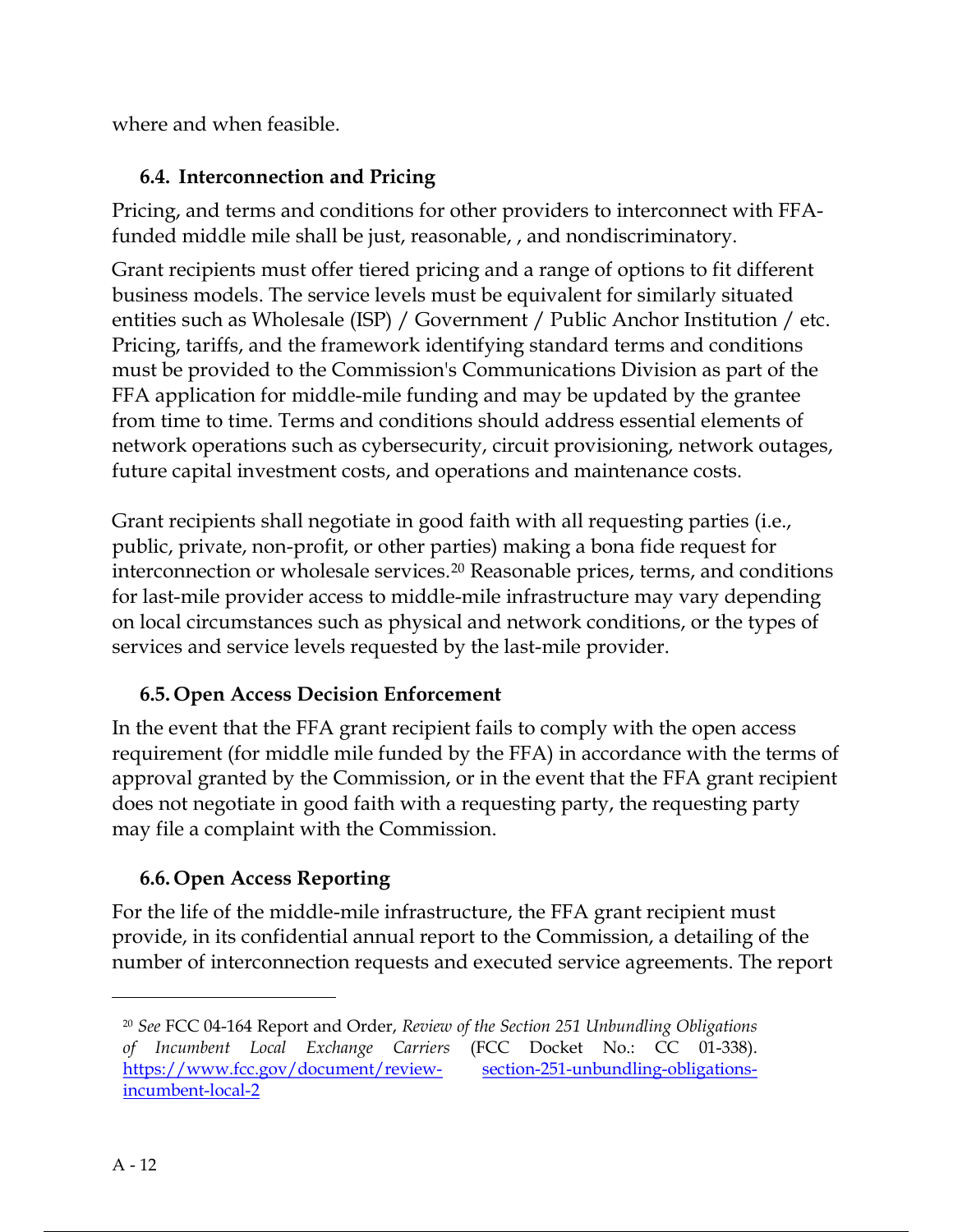must include: date of request, requesting party, location of requested interconnection, service requested, outcome of request, pricing, tariffs (if applicable), and terms and conditions.

## 7. Performance Criteria

At a minimum, all FFA projects must meet the performance criteria outlined below:

- a. Project Completion: All CEQA-exempt projects must be completed within 12 months, and all other projects shall be completed within 24 months after receiving authorization to construct.
- b. Pricing: All applicants shall commit to serve customers in the project area at the prices provided in the application for the life of the infrastructure.
- c. Speeds: All households in the proposed project areas must be offered a broadband Internet service plan with speeds of at least 100 Mbps download and 100 Mbps upload, or speeds of at least 100 Mbps download and 20 Mbps upload if applicable.
- d. Latency: All projects shall provide service at no higher than 100 ms of latency.
- e. Data Caps: Data caps are disfavored. If including a data cap an applicant must include a justification about how the cap does not limit reliability of the connection to the users. In any event, data caps shall provide a minimum of 1000 GBs per month.
- f. Affordability: All projects shall provide an affordable broadband plan, as defined in the Definitions, for low-income customers, California LifeLine, federalLifeline service and the Emergency Broadband Benefit, or its successor.

### 8. Reimbursable Expenses

The costs the Commission may reimburse are as follows:

- a. Costs directly related to the deployment of infrastructure;
- b. Costs to lease access to property or for Internet backhaul services for a period not to exceed five years; and
- c. Costs incurred by an existing facility-based broadband provider to upgrade its existing facilities to provide for interconnection.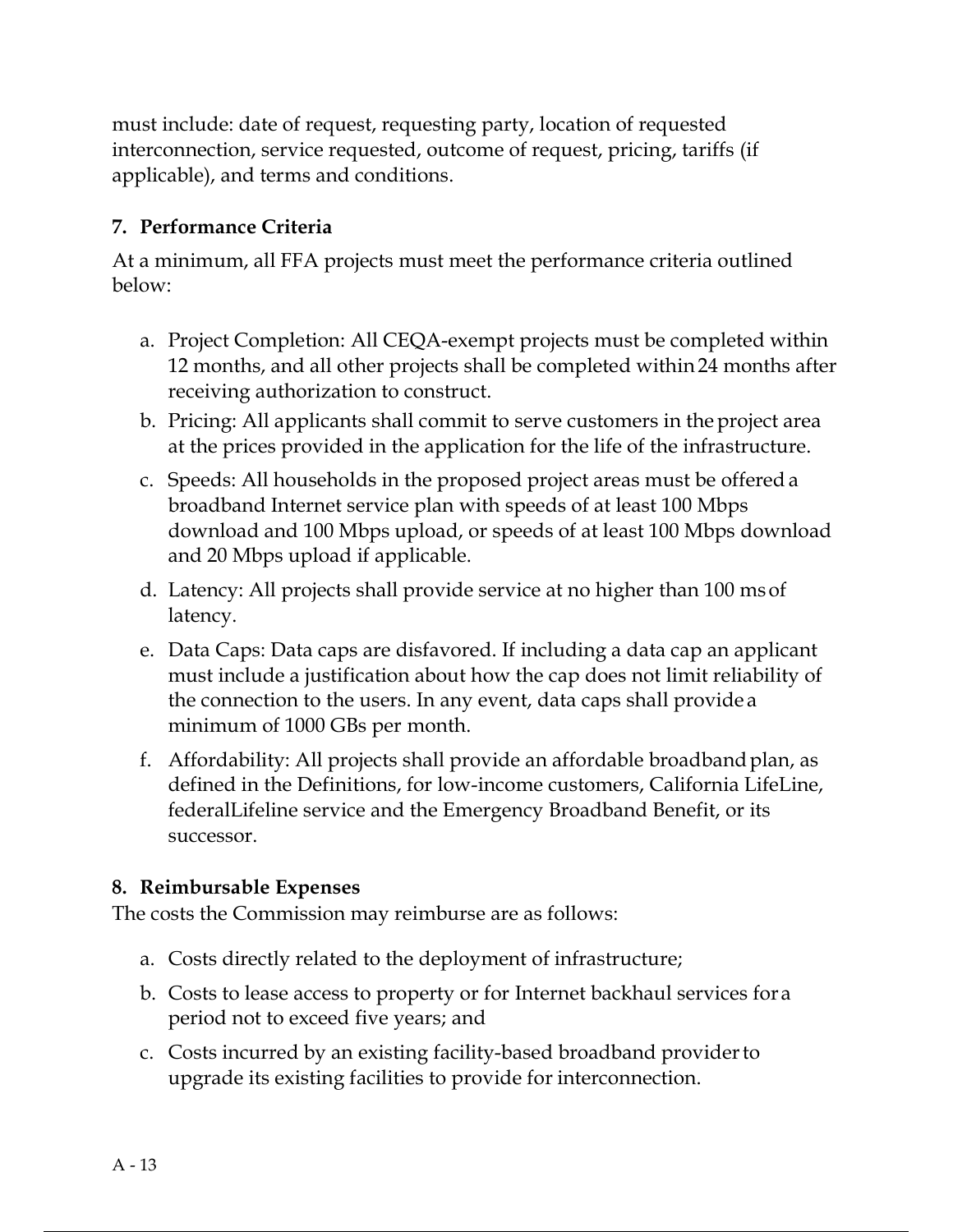d. Costs incurred during the period beginning March 3, 2021 and ending December 31, 2024.<sup>21</sup>

Additionally, administrative expenses directly related to the project shall be capped at 2 percent of the grant amount and a maximum of 15 percent contingency on direct infrastructure costs.<sup>22</sup>

# 9. Information Required from Applicants

A single application must be submitted by each applicant for any eligible project areas. Non-contiguous project areas may be considered as a single project. Applicants proposing projects with middle-mile infrastructure must show that it is indispensable for accessing the last-mile infrastructure and must commit to open access requirements. In order to be reviewed, all applications must include the items listed below.

# 9.1. Application Item 1 – Project Summary (Distributed Publicly)

The applicant must submit a Project Summary, which Communications Division Staff will post on the website. The applicant also must submit the Project Summary to the CASF Distribution List. The summary must include the following information:

- Company/Applicant's name.
- CPCN/U-Number or pending CPCN application number.<sup>23</sup>
- Contact person.
- Project title.
- Named project location (Community/County).
- Project type (Last-mile or Hybrid Last-mile/Middle-mile).
- Amount of FFA grant funding requested and project cost.

<sup>21</sup> 31C.F.R. 35.5(a), FAQ Question 4.7)

 $22$  We define administrative costs as "indirect overhead costs attributable to a project, per generally accepted accounting principles (GAAP), and the direct cost of complying with Commission administrative and regulatory requirements related to the grant itself." Applicants seeking additional funds will require a Commission exemption included in a draft resolution.

<sup>&</sup>lt;sup>23</sup> A CPCN or WIR authority is not necessary to apply for or be awarded an FFA grant. CPCN and WIR information is available at www.cpuc.ca.gov/General.aspx?id=1019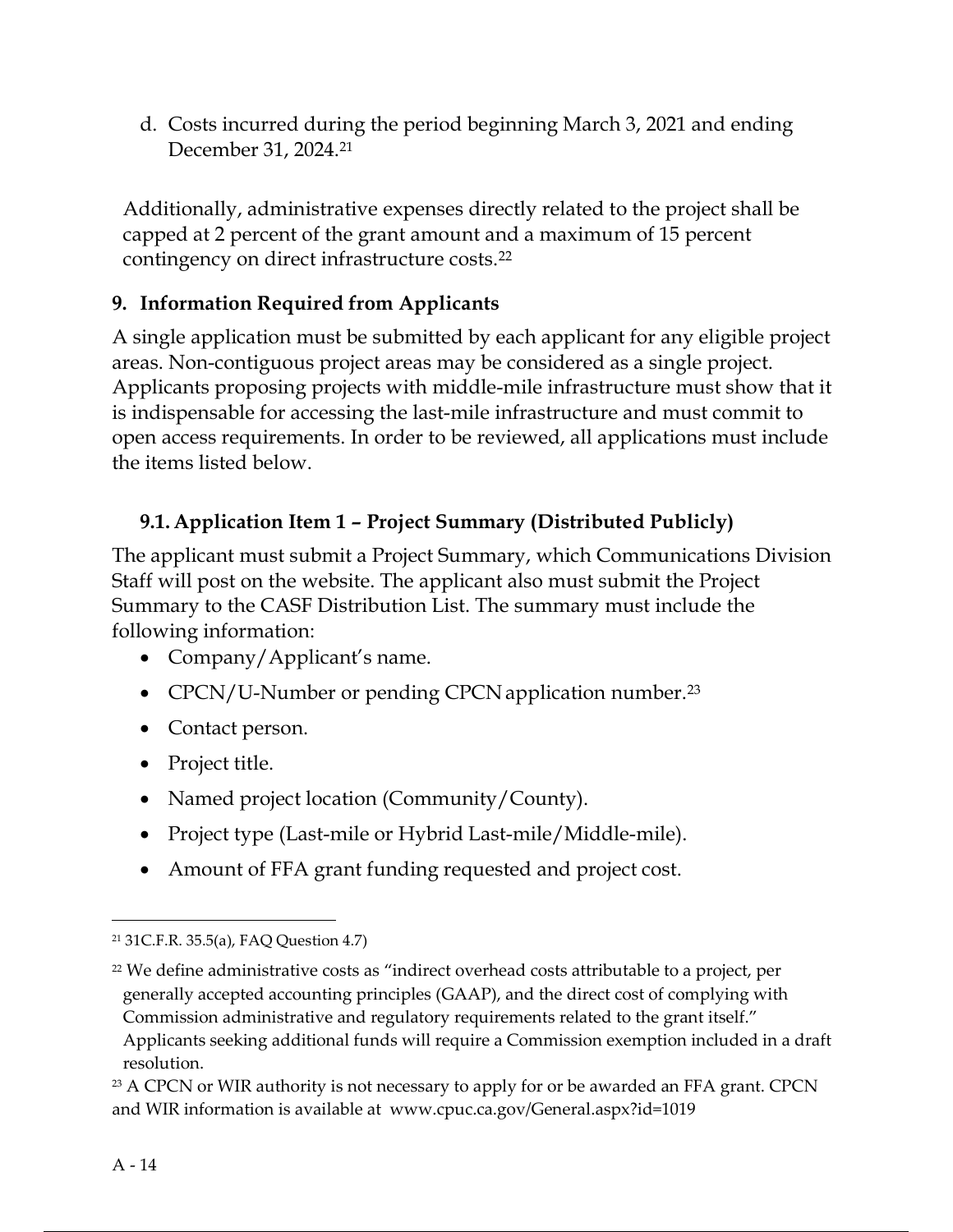- Map of the proposed project area.
- The number of unserved households the project will serve.
- The maximum Mbps downstream and upstream speed currently offered to households.
- Median Household Income of the project area.
- The number of businesses, anchor institutions and public safety locations in the project area that will receive new or improved service.
- A description of the major infrastructure to be deployed: miles of planned fiber, Central Offices used, number of remote terminals/fiber huts to be built, and if an Indefeasible Right of Use (IRU) is used.
- Estimated breakdown of aerial and underground installation.
- Major equipment expenses (e.g., number of routers, modems, etc.).
- Estimated project plan with major milestones and construction timeline.
- Description of proposed broadband project plan for which FFA funding is being requested, including the type of technology to be provided in the proposed service areas:
	- o Download speed capabilities of proposed facilities.
	- o Upload speed capabilities of proposed facilities.
	- o The project description will provide enough construction detail to enable a preliminary indication of the need for a California Environmental Quality Act (CEQA) review and if proposed project areas contain any environmentally sensitive areas. For example, when trenching is required, the applicant will state and describe the manner in which the site is to be restored, post-trenching.
	- o Identification of the leveraging of existing available facilities.
	- o A statement of whether the applicant is disputing the Broadband Map depiction of served status.
	- o A statement of whether the applicant is seeking Ministerial Review and, if so, information that the application meets all requirements for Ministerial Review.
	- o An explanation of why any Middle Mile facilities in the proposed project are necessary for accessing the proposed last-mile infrastructure.
	- o A statement accepting the open access requirements for any Middle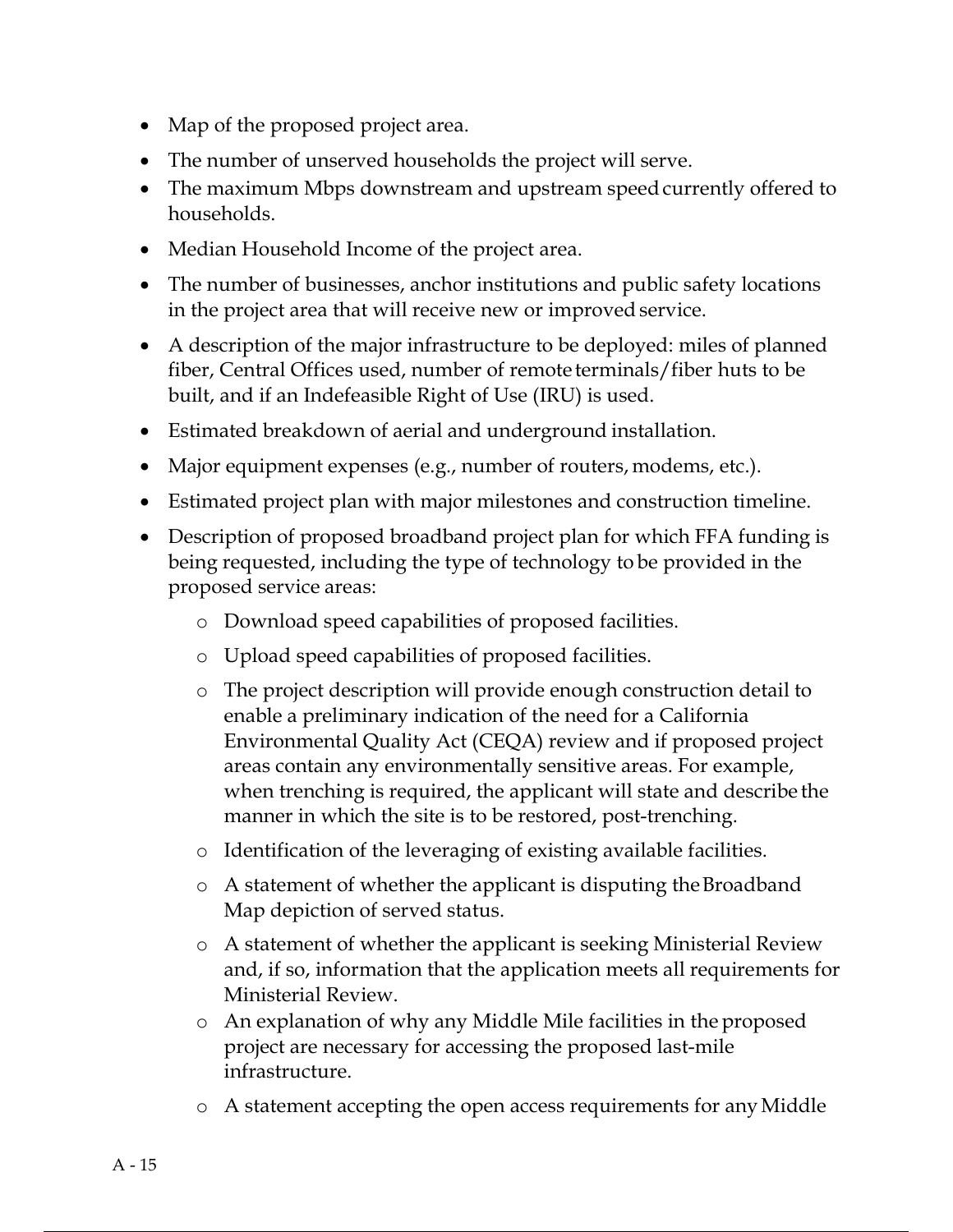Mile facilities in the proposed project.

# 9.2. Application Item 2 – Applicant Entity Information

The applicant must provide the following information, as necessary:

- Information Sheet (Attachment A to this document) with a Certificate of Good Standing issued by the Secretary of State;
- Organizational Chart, Company History, and Statement of Readiness to Build, Manage, and Operate Broadband;
- Key Contact Information (Name, Title, Address, Email Address, and Phone number);
- Key Company Officers.

### 9.3. Application Item 3 – Description of the Applicant's Current Broadband Infrastructure and Existing Infrastructure in the Area

The applicant must provide:

- A description of the provider's current broadband infrastructure and service within five miles of the proposed project;
- A description of other providers' infrastructure within the project area which can be leased, purchased or accessed via interconnection.

# 9.4. Application Item 4 – Project Location Data

The applicant must provide the following:

- The geographic location of all households and housing units. This information will be provided in a plain-text, comma-separated values (CSV format) file, or kmz/kml file or shapefile, that contains geo-located street address information, including latitude and longitude coordinates. 24 Additional information about how to format this item is available on the FFA website.
- The geographic location of the project related key network equipment, such as router facilities, remote terminals, network interconnection, etc. Additional information about how to format this item is available on the

 $24$  There are a several possibilities for acquiring geolocated street address level data. This document from USAC provides an overview of geolocation methods:

https://www.usac.org/wp-content/uploads/highcost/documents/Tools/HUBBGeolocationMethods.pdf.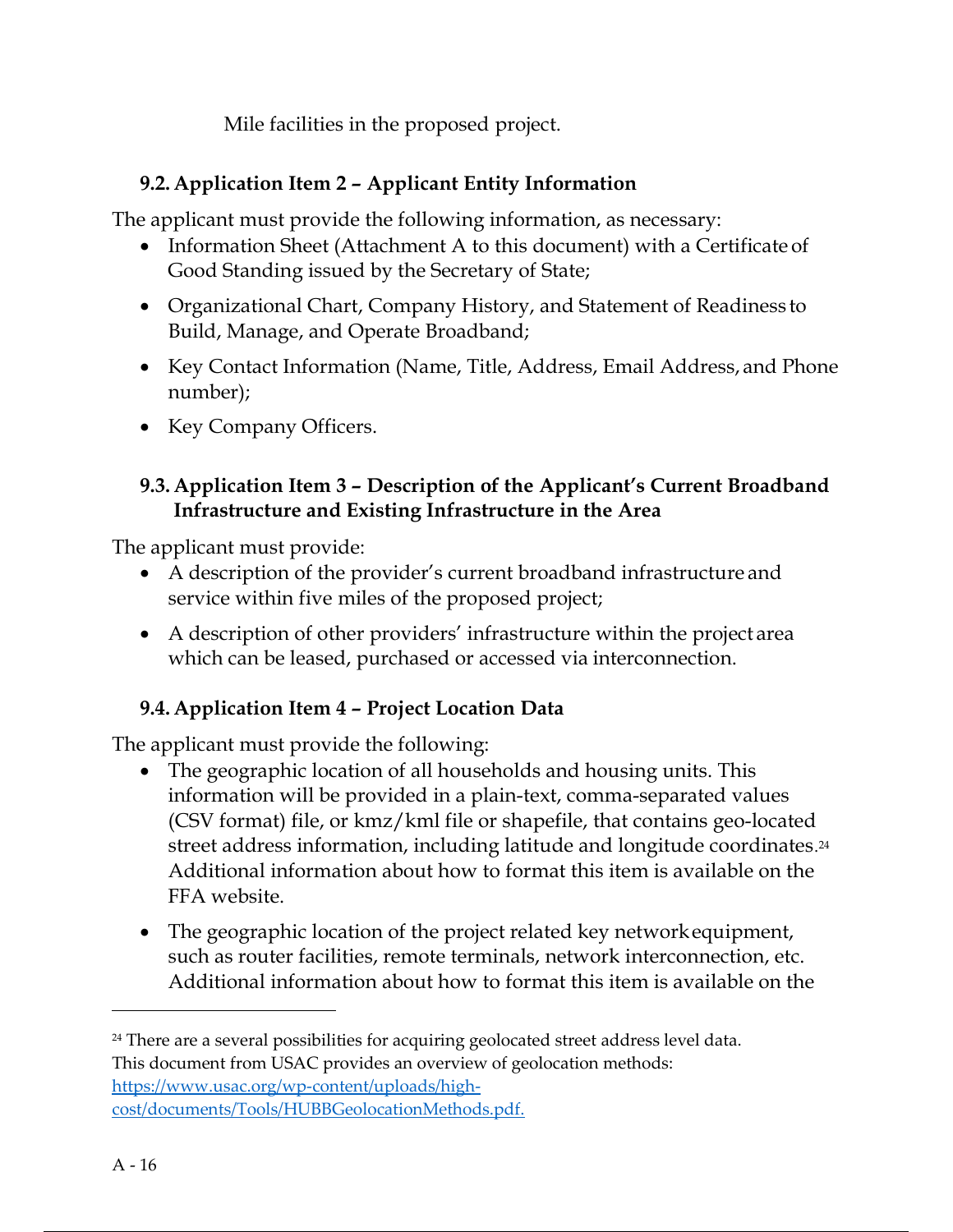CASF webpage.

 The specific geographic boundary of the project area within which all project locations will fall (shapefile or .kml).

# 9.5. Application Item 5 - Median Income

The applicant must report the median household income for each Census Block Group (CBG) that intersects the project area. The California Broadband Map (h ttp://www.broadbandmap.ca.gov/) includes census derived population and income data and information regarding existing service providers and their reported service speeds. Using the census block group layer data return, the medium income and CBG code can be obtained. For reference, CBG codes are formatted as follows:

CBG(s) must be based on the latest decennial census. CBG(s) must be in a twelve digit format, as follows:<sup>25</sup>

| <b>State</b>                             | <b>County</b> | Tract    | <b>Block Group</b> |  |  |
|------------------------------------------|---------------|----------|--------------------|--|--|
| 2 digits                                 | 3 digits      | 6 digits | 1 digit            |  |  |
| Annlication Item 6 - Project Fligibility |               |          |                    |  |  |

# 9.6. Application Item 6 – Project Eligibility

The applicant must rely on the project areas published by the Communications Division or the Broadband Map to identify project eligibility, as discussed in Section 1 of these Program Rules. The applicant must:

- Provide an assertion that the applicant reviewed the wireline served status on the Broadband Map and determined that the broadband project area proposed is eligible.
- Evidence may be used to dispute the Broadband Map depictions of served status, including the following:
	- o The applicant may provide CalSPEED tests to show actual speeds or denials of service or other public feedback as evidence on unserved status. The Commission's public feedback tools are available on the Communications Division website:

https://www.cpuc.ca.gov/industries-and-topics/internet-andphone/broadband-mapping-program/broadband-availabilitypublic-feedback.

- o The applicant may provide other crowdsourced speed test data from other platforms, such as Ookla.
- o The applicant may present data contesting the reliability of service

<sup>25</sup> For example, a census block in the town of Fort Bidwell in Modoc County is 060490040001.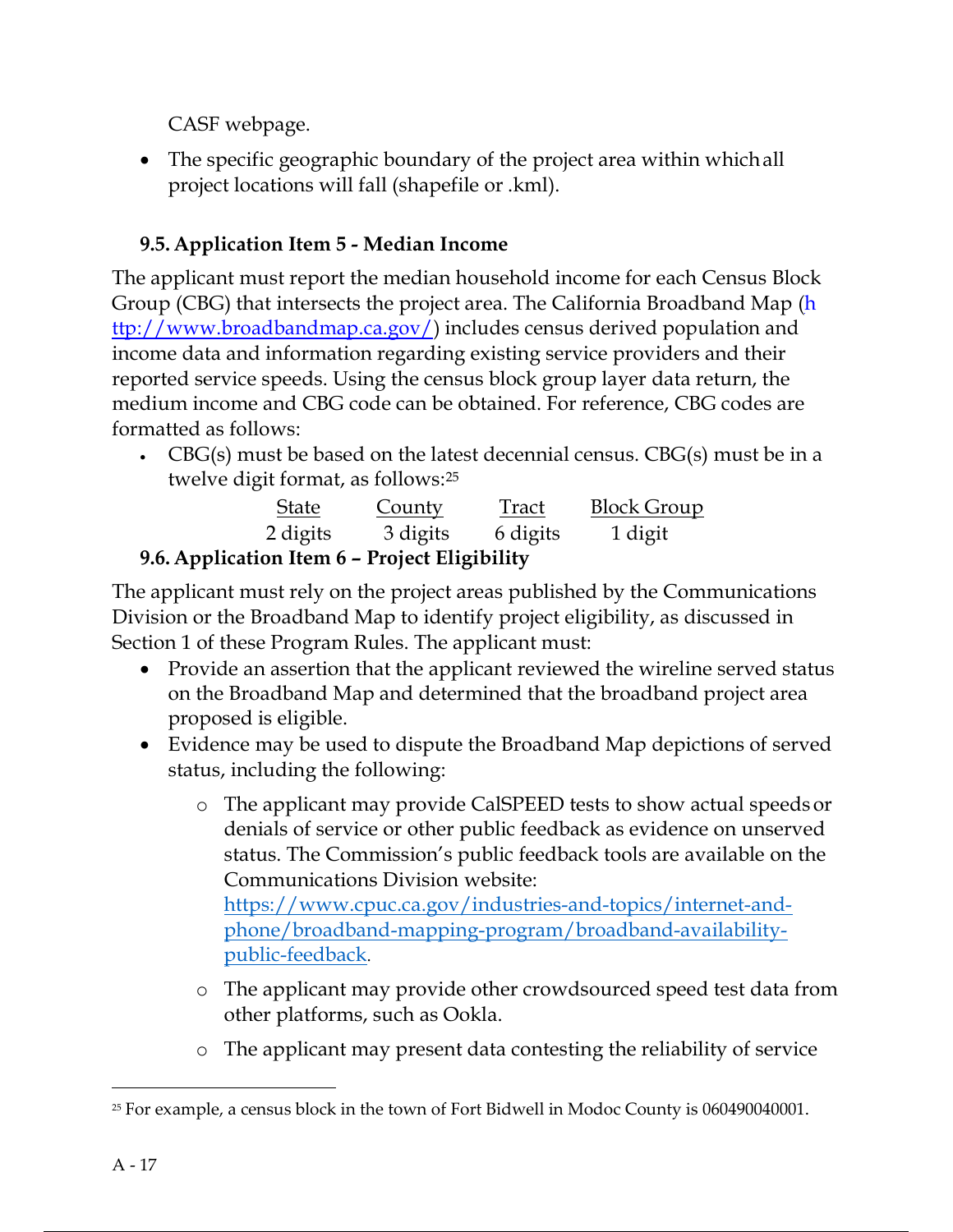provided by existing providers (e.g., service quality information).

- o The applicant may provide qualitative information (e.g., interviews and testimonial from the impacted community).
- o Other available data, including but not limited to documentation of existing service performance, federal and/or state-collected broadband data, user speed test results, interviews with residents and business owners, data that addresses a variety of factors, including whether users actually receive service at or above the speed thresholds at all hours of the day, whether factors other than speed such as latency or jitter, or deterioration of the existing connections make the user experience unreliable, and whether the existing service is being delivered by legacy technologies, such as copper telephone lines (typically using Digital Subscriber Line technology) or early versions of cable system technology (DOCSIS 2.0 or earlier).

If served households are included in a project, the application must include the rationale for why providing service to these households is essential to the project.

### 9.7. Application Item 7 - Deployment Schedule

The applicant must provide:

- A schedule for obtaining necessary permits prior to construction. The schedule must include the timeline required for the California Environmental Quality Act (CEQA) review, as applicable.
- A schedule for project construction following receipt of permits, to complete the project within 24 months, or within 12 months if the project is categorically exempt from CEQA. The schedule needs to identify and describe construction milestones and include start and end dates for each milestone.
- If the applicant is unable to construct and complete the proposed project within the approved timeline, it must notify Staff as soon as it becomes aware and explain reasons for the delay and when the project will be completed.

### 9.8. Application Item 8 - Proposed Project Expenditures

The applicant must provide:

- Identification of expense categories; direct and or indirect expenses;
- Identification of direct expenses; equipment/materials, labor/construction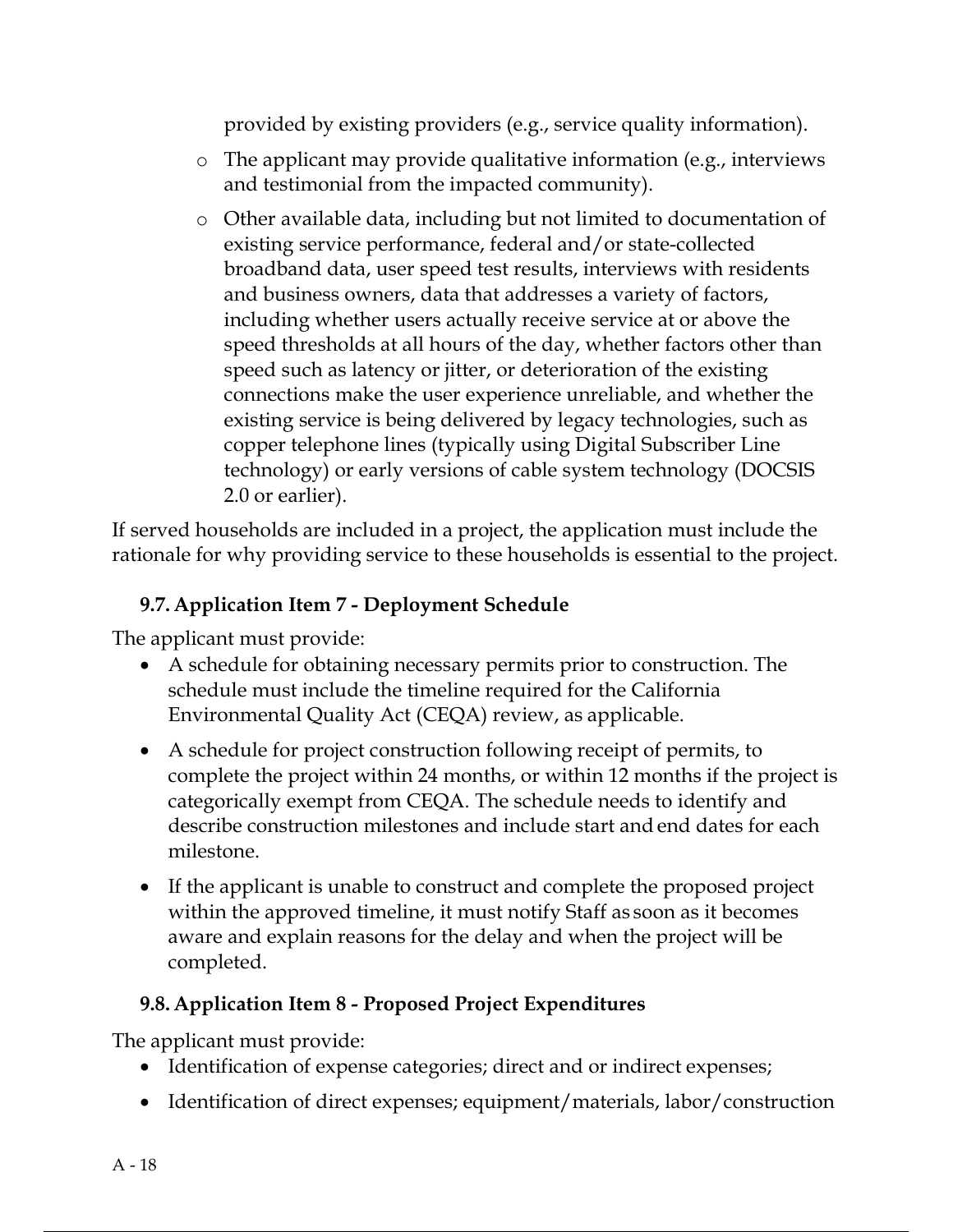wages and permitting/CEQA review;

- Identification of individual cost elements and their cost amount with associated costs for last-mile and middle-mile infrastructure separated. The applicant must identify all the equipment to be funded by the FFA by category, (buildings, poles, network and access equipment, operating equipment, customer premise equipment, materials), and the type of equipment (new building, prefabricated building, rehab of existing building, poles, modification of poles, broadband switching equipment, cable, etc.);
- Identification of allocated indirect costs; General and Administrative expenses, such as repair & maintenance expenses for equipment and facilities, utilities, rent of equipment and facilities, administrative costs, indirect materials and supplies, insurance on equipment & machinery, indirect labor and contract supervisory wages, production period interest expense;
- Administrative expenses, including executive salaries, are limited to 15 percent of the total grant amount. We define administrative costs as indirect overhead costs attributable to a project, per generally accepted accounting principles (GAAP), and the direct cost of complying with Commission administrative and regulatory requirements related to the grant itself.

# 9.9. Application Item 9 – Economic Life of All Assets to be Funded

The applicant must identify all the equipment to be funded by category (buildings, outside plant, poles, network and access equipment, operating equipment, customer premise equipment), the type of equipment (new building, prefabricated building, rehab of existing building, new poles, modification of existing poles, broadband switching equipment, office furniture and fixture, etc.), and the estimated useful life (10, 15, 20, etc. years).

# 9.10. Application Item 10 – Letter of Credit Requirement

An eligible applicant that does not hold a CPCN issued by the Commission is required to submit a Letter of Credit. The Letter of Credit must be irrevocable and will permit the Commission to immediately reclaim any funds provided in the event of non-compliance with the Commission's rules or requirements. The applicant must provide a letter of credit covering the full FFA grant amount issued to the applicant. The letter of credit must be valid throughout its entire 24-month project construction period.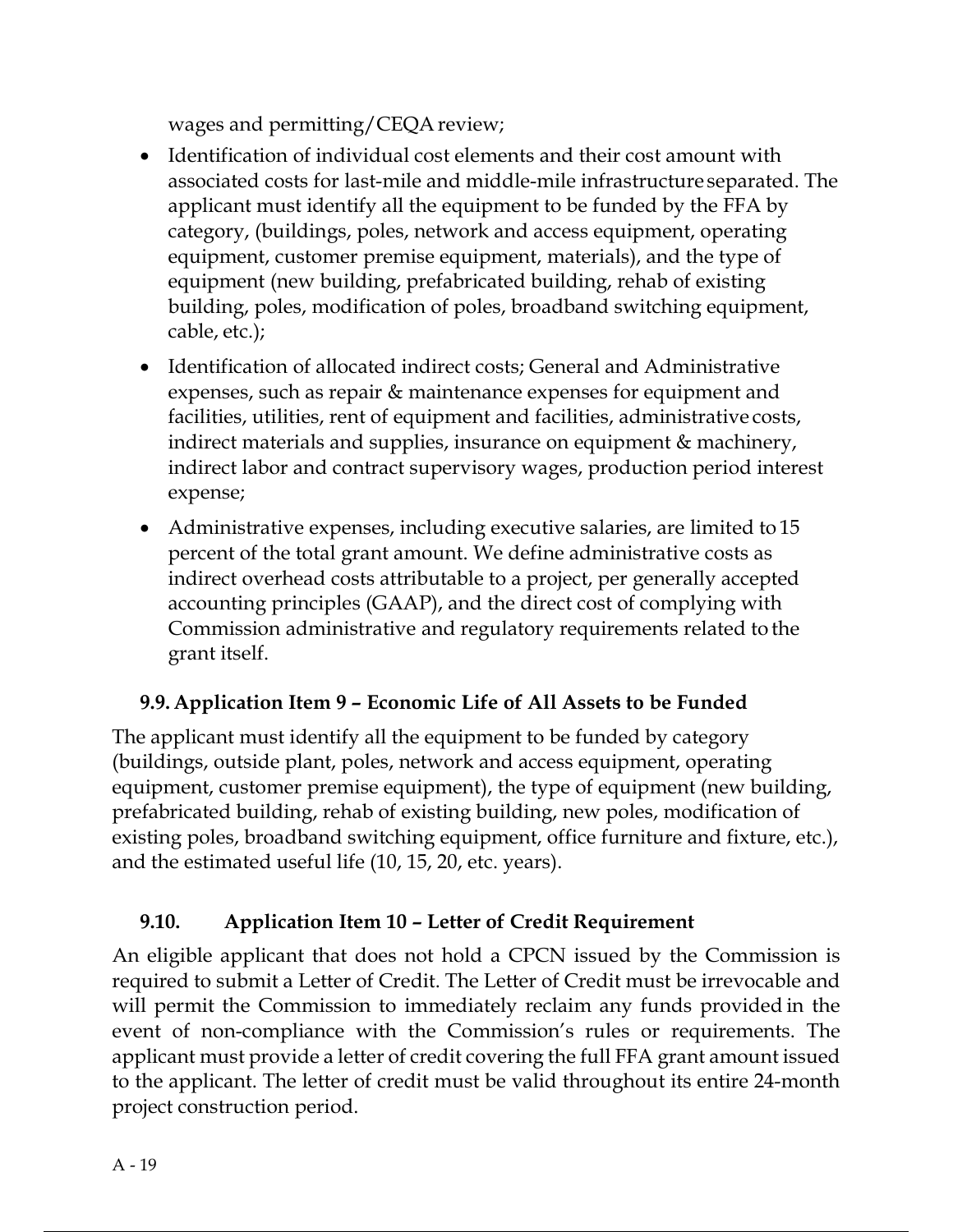# 9.11. Application Item 11 – Pricing Commitment

Applicants must submit the fixed monthly service subscription rates that it will offer to all consumers for the useful life of the infrastructure being deployed. To encourage adoption, installation charges must be waived during the commitment period. The applicant shall identify in its application:

- Fixed monthly service level subscription rates.
- Waived installation/service connection charges.
- Specify any commitments and/or requirements that the customer must accept in order to receive equipment, such as return of equipment.
- Low-income broadband plan detailing prices, data caps and speeds to be offered. Applicants must provide Lifeline service and the Emergency Broadband Benefit, or its successor. At minimum, the low-income broadband plan must meet all FFA performance criteria.

Applicants requesting funding for middle-mile infrastructure must submit a framework identifying open access offerings including tiered pricing structures and the standard terms and conditions that will be available to entities requesting interconnection.

# 9.12. Application Item 12 – Marketing/Outreach Plan

The applicant must provide a plan to encourage subscription of the broadband service in the project location. The submission shall explain the marketing and outreach plans the applicant will employ to attract residents to sign up for service during the pricing commitment period.

# 9.13. Application Item 13 – Government and Community Support

The applicant may submit endorsements or letters of support from state and local government, community groups, and anchor institutions supporting the deployment of the broadband infrastructure.

# 9.14. Application Item 14 – Funding Sources

The applicant must identify each applicable project funding source, such as; loans, financial contributions from the service provider, public or private broadband adoption or deployment program funds, and federal and state grants or loans.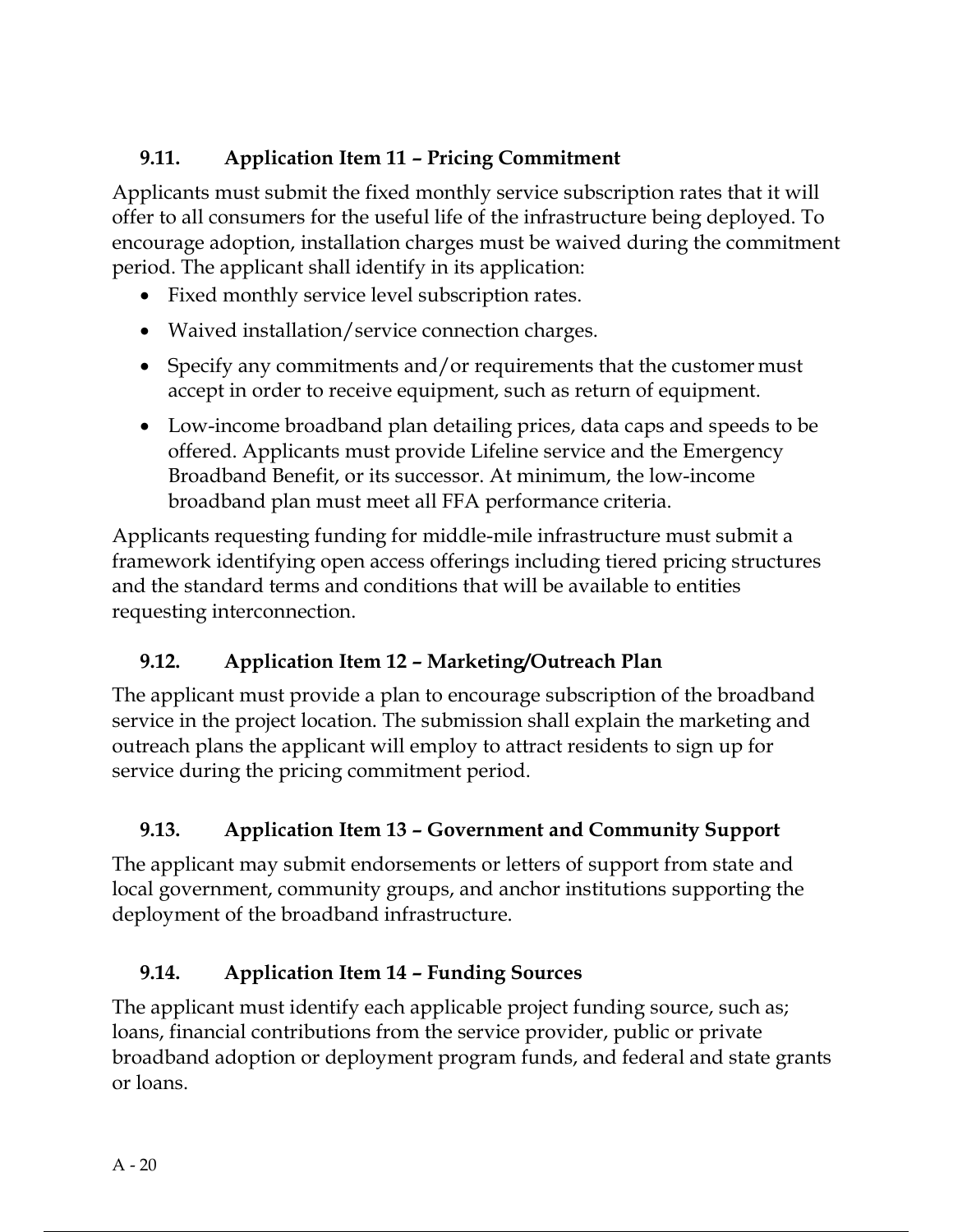## 9.15. Application Item 15 - Financial Qualifications

The following must be submitted by applicant regarding the company:

- CPA Audited/Attested Financial Statements for the last three years:
	- o Balance Sheet
	- o Income Statement
	- o Statement of Cash Flows
- Pro Forma Financial Forecast for a five-year period, including a list of assumptions supporting the forecast. Projections must include:
	- o Balance Sheet
	- o Income Statement
	- o Statement of Cash Flows
- Five-year annual EBIT (Earnings Before Income and Tax) projection for the company.

CPA Audited or Attested Financial Statements will be accepted from parent companies in lieu of financial statements from subsidiaries that have no audited or attested financial statements. If applicant has been in existence for less than three years, financial statements for as long as applicant has been in existence, e.g. one or two years, will be considered.

# 9.16. Application Item 16 – Project Viability

The applicant must provide a five-year projected project business plan showing project grant funding, profitability, revenues, and expenses. That plan must include an annual EBIT for the project. The project viability forecast must include projected revenue from customers, showing changes in subscriptions and service rates and charges through the pricing commitment period and the period thereafter, years three through five, as applicable.

# 9.17. Application Item 17 – Providing Voice Service

The applicant must provide information about the following:

- Availability of voice service that meets California and FCC requirements for 9-1-1 service
- Deployment plans for applicable Federal and state requirements for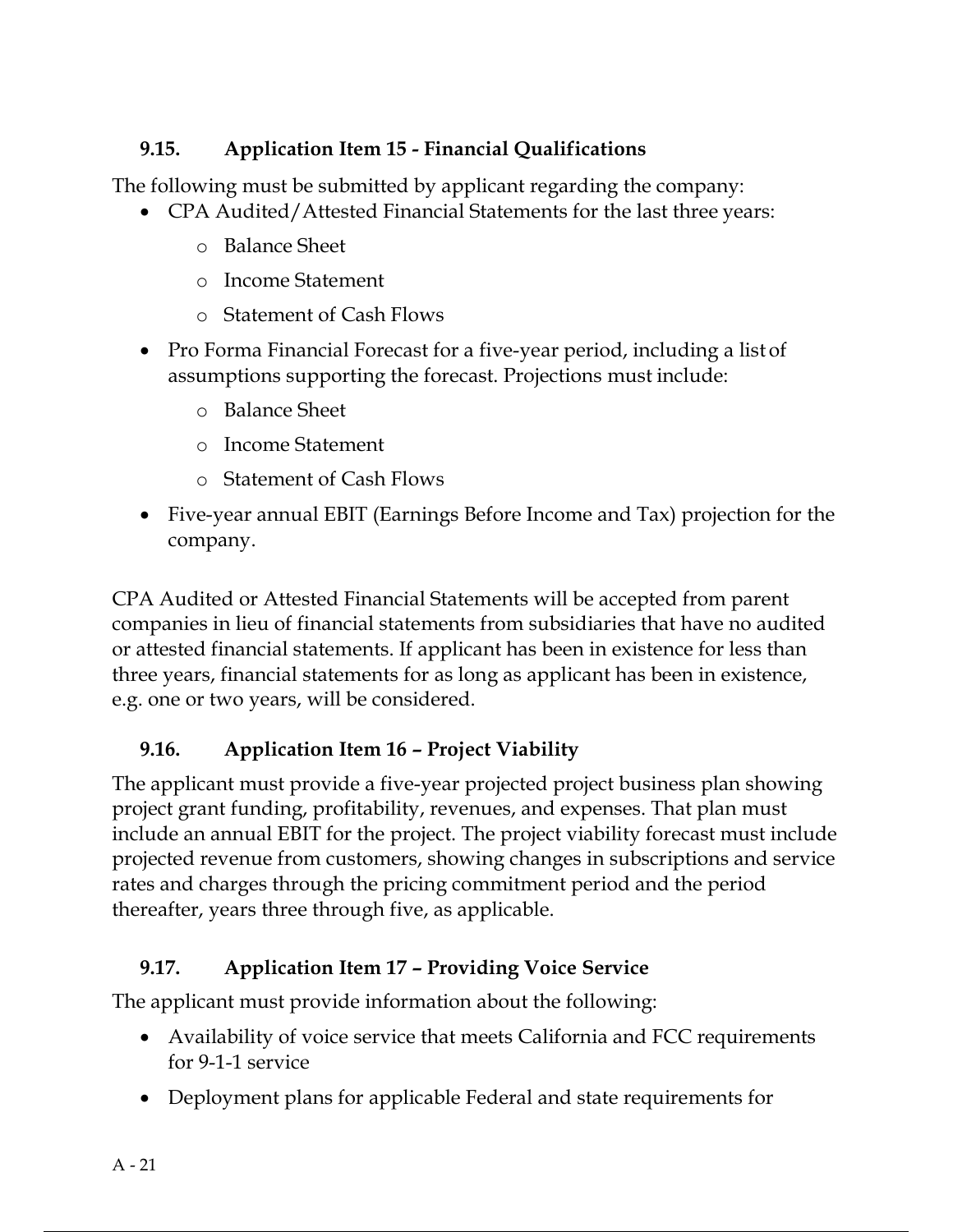battery back-up;

# 9.18. Application Item 18 – CEQA Attestation

The applicant must provide information about their project demonstrating how CEQA compliance is to be obtained. The applicant shall attest that they have contacted the Commission's Energy Division CEQA section in advance of the filing and have consulted with CEQA Staff regarding the process of developing and filing a Proponent's Environmental Assessment (PEA) or other CEQA documents and are aware of their responsibilities if their proposed project is not exempt from CEQA. Information on PEA and CEQA requirements is available on the Commission's website at: www.cpuc.ca.gov/ceqa.

# 9.19. Application Item 19 – Application Checklist

An applicant must complete the Program Application Checklist Form and attach it to each project proposal. (See Attachment B to this document.)

# 9.20. Application Item 20 – Affidavit

Applicants must submit an affidavit, under penalty of perjury, that to the best of their knowledge all the statements and representations made in the application information submitted is true and correct. (See Attachment C to this document.)

# 10.Submission and Timelines

Applications are due on a quarterly basis (i.e., January 1, April 1, July 1, and October 1). CD Staff will post Application Summaries and Maps to CPUC website and notify CASF Distribution List within 10 days. The deadline to submit objections to any applications will be 10 days thereafter. In the event any date falls on a weekend or holiday, the deadline is the next business day.

Applicants should electronically file their completed applications at http://www.cpuc.ca.gov/puc/ and mail a separate hard copy to the Communications Division, Attn: California Advanced Services Program, and mail another hard copy to the Public Advocates Office at the CPUC. Since applications are not filed with the Commission's Docket Office, they will not be assigned proceeding number(s).

# 11.Posting of Applications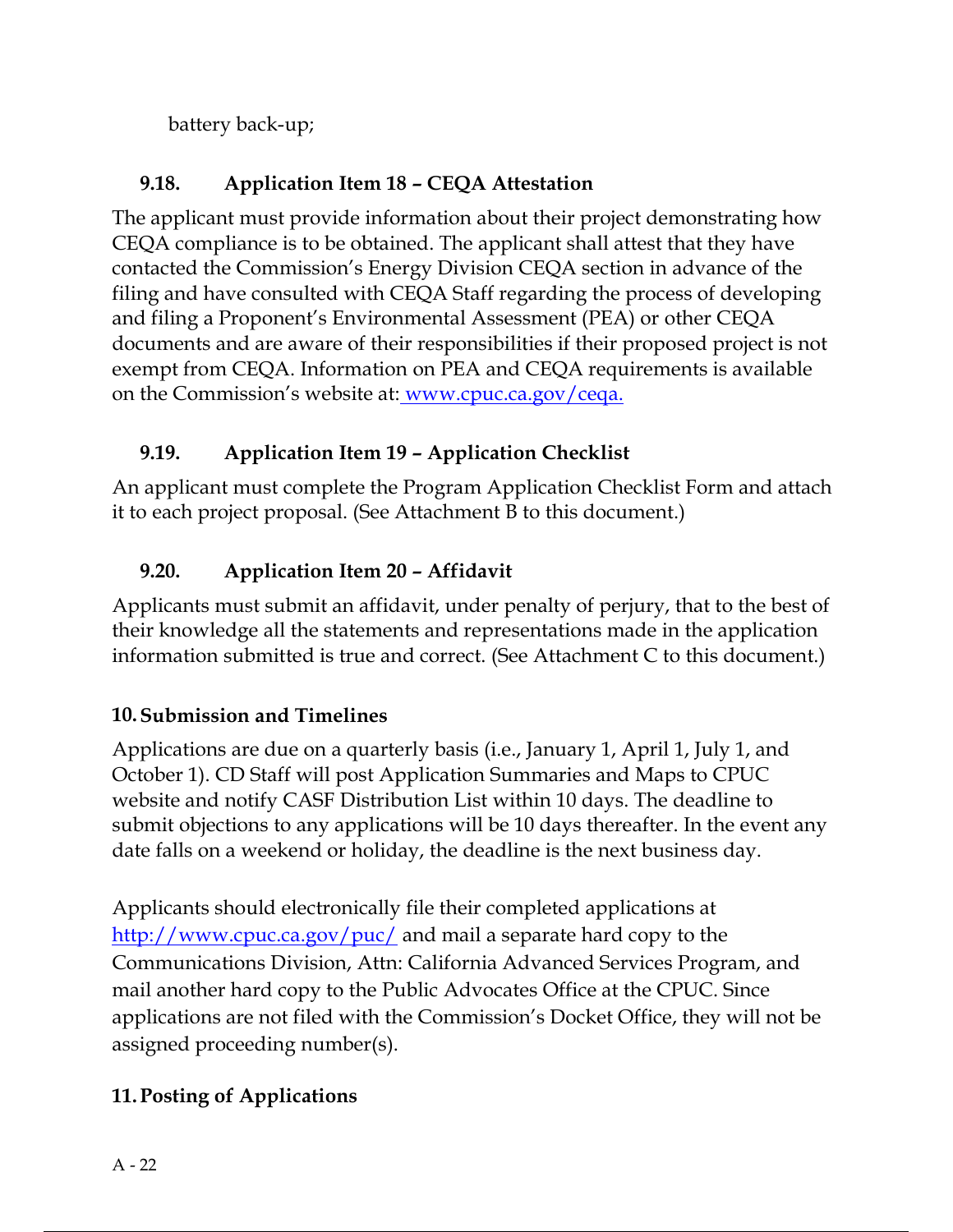The Commission will post a list of all pending applications, objection deadlines, and notices of amendments to pending applications on the FFA webpage. The Commission already has a CASF distribution list of interested parties, and will continue to notify the distribution list of interested parties for any FFA applications. The Commission will endeavor to serve applications and any amendments to an application for project funding to those on the service list and post on the FFA webpage at least 30 days before publishing the corresponding draft resolution.

## 12.Application Objections

The Commission will provide a period during which interested persons may review the grant applications that have been submitted and file written comments objecting to an application under review. The Commission will consider these comments in reviewing the application. Any party that objects to a proposed area as already served must provide definitive evidence that the area is in fact already served.

An objection must identify and discuss an error of fact, or policy or statutory requirement that the application has contravened. Comments must be submitted no later than 21 calendar days, or a different date set by Staff, from when the entity serves notice of the application on the CASF Distribution List. Comments filed after the deadline will be deemed denied. Comments must be filed with the Commission and served on the CASF Distribution List.

Consistent with the Interim Final Rule, grant recipients should avoid investing in locations that have existing agreements to build reliable wireline service with minimum speeds of 100 Mbps download and 20 Mbps upload by December 31, 2024, in order to avoid duplication of efforts and resources.<sup>26</sup> An objection asserting an existing agreement to build such a wireline service should provide evidence of the existing agreement, and plans indicating the construction route, service area boundaries, and other pertinent construction details.

Consistent with the Interim Final Rule, it "suffices that an objective of a project is to provide service to unserved or underserved households or businesses. Doing so may involve a holistic approach that provides service to a wider area in order, for example, to make the ongoing service of unserved or underserved

<sup>26</sup> Coronavirus State and Local Fiscal Recovery Funds, Federal Register Volume 86, No. 93, Page 26806 (May 17, 2021).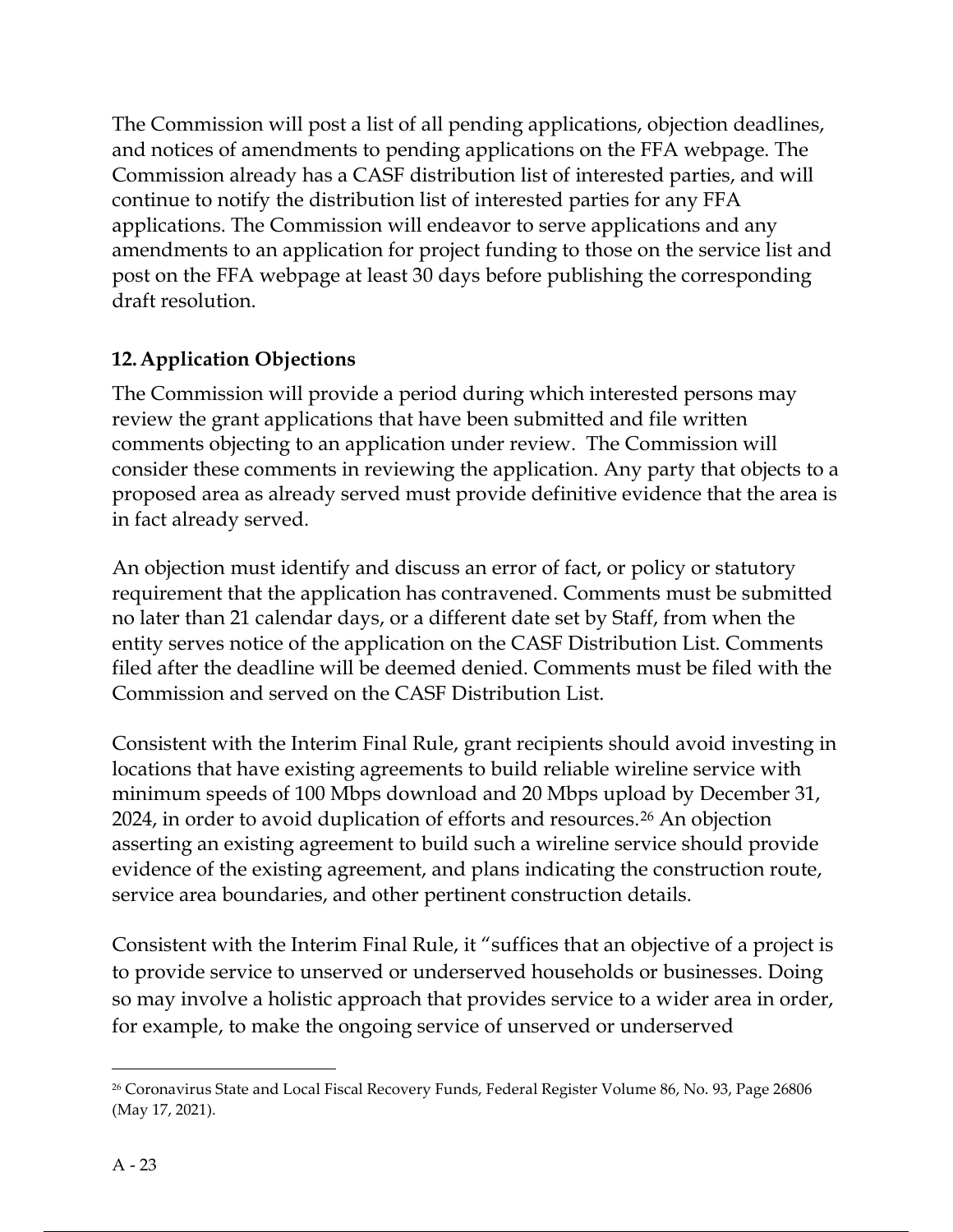households or businesses within the service area economical. Unserved or underserved households or businesses need not be the *only* households or businesses in the service area receiving funds."27As such, a project is not disqualified by proposing to provide service to served households. An objection asserting existing wireline communications infrastructure meets or exceeds the 25/3 Mbps unserved definition may still be provided. These objections must include the following to be considered:

- An attestation that all information provided is true and accurate in accordance with the Rule 1 of the Commission's Rules of Practice and Procedure.
- AAn attestation that the households identified in (a) are offered service and have the capability to reliably receive minimum speeds of 25 Mbps download and 3 Mbps upload.
- The geographic location of all households it serves in the area(s) for which the objection is filed. This information must be provided in a plaintext, comma- separated values (CSV) file, that contains geo-located street address information, including latitude and longitude coordinates.
- The number of subscribers and the level of service subscribed to in the area being disputed. Additionally, Commission staff may request billing statement information to verify subscribership. This information shall be submitted unredacted to the Commission under seal.
- Permits, easements, or pole attachment applications submit and approved when infrastructure was built.
- Pictures of provider infrastructure in the area (i.e., wires, huts, vaults, etc.).

Comments that do not meet these requirements will be deemed denied. The Commission will only accept public comments. Criticism of applications based upon confidential and other non-public service data will not be given weight in the evaluation process.

An applicant may respond to any objection filed by an interested party within 14 days. A response to an objection must provide a public notice on the CASF Distribution List.

Communications Division Staff will review this information, along with the applicant's documentation, as it develops its recommendations to the

<sup>27</sup> See, FAQ Question 6.9.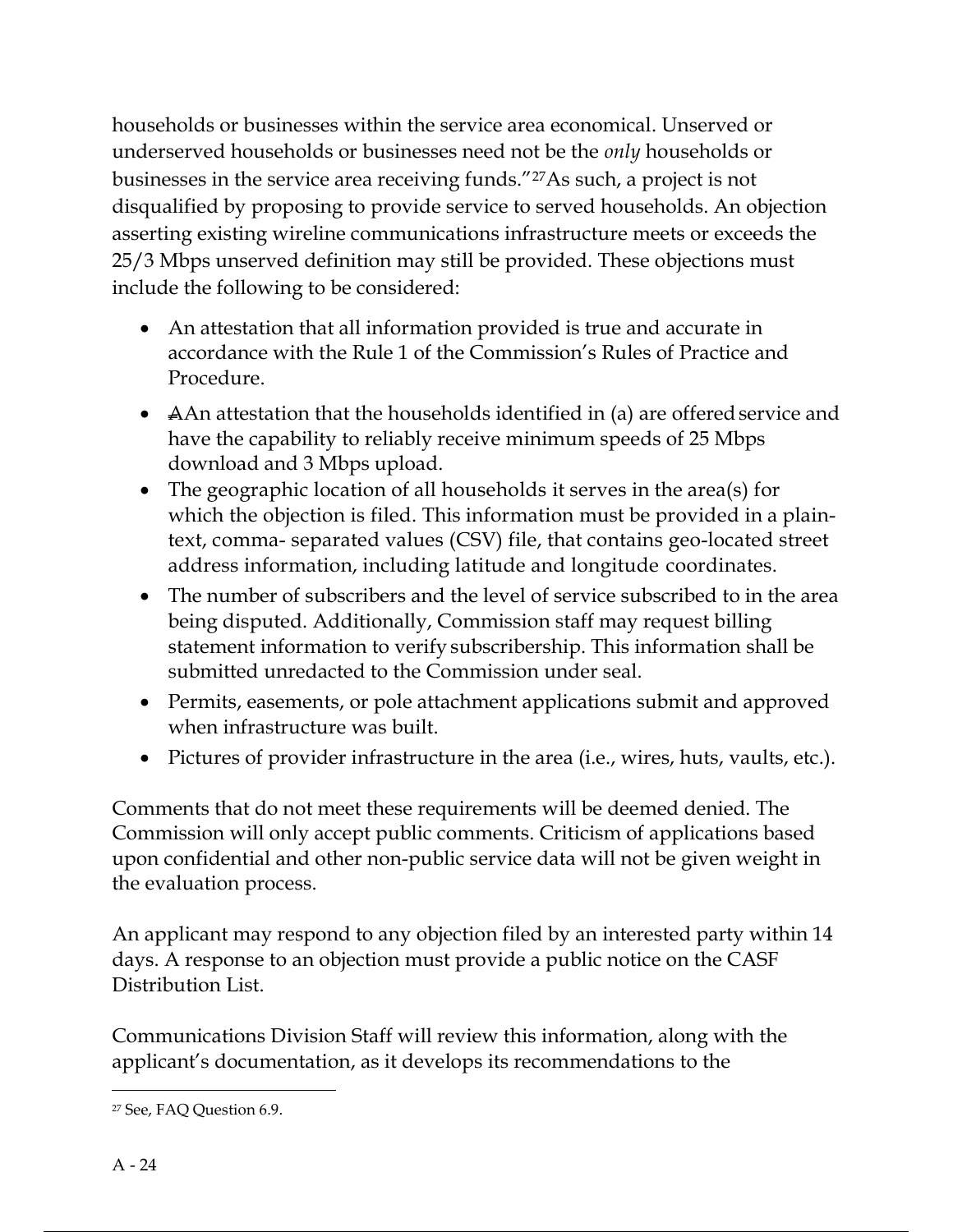Commission for the disposition of each application.

### 13.Ministerial Review

The Commission delegates to Communications Division Staff the authority to approve applications, including determinations of funding, that meet all of the following criteria:

- 1. Applicant meets the program eligibility requirements.
- 2. The application has not received objections or Staff has determined that the project area is unserved.
- 3. The total grant does not exceed \$25,000,000.
- 4. The project must be California Environmental Quality Act (CEQA) exempt, or approval letter must state that authorization to construct and release funds will be provided in a forthcoming resolution.
- 5. There must be no competing applications for the same project area in the same application period.
- 6. Costs per household are low, proposed project costs \$9,300 per household or less.

Applications not meeting these criteria may only be approved by the Commission via resolution.

| <b>Ministerial Process</b>                                                                                                                                     | <b>Resolution Process</b>        |
|----------------------------------------------------------------------------------------------------------------------------------------------------------------|----------------------------------|
| Maximum Cost per location of \$9,300                                                                                                                           |                                  |
| Maximum Grant Amount:<br>\$25,000,000                                                                                                                          | Does not meet all criteria under |
| Must be CEQA-exempt, or<br>approval letter must state that<br>authorization to construct and<br>release funds will be provided in a<br>forthcoming resolution. | <b>Ministerial Process</b>       |

### 14.Semi-Annual and Completion Reporting

Grantees are required to file progress reports on a bi-annual basis. These reports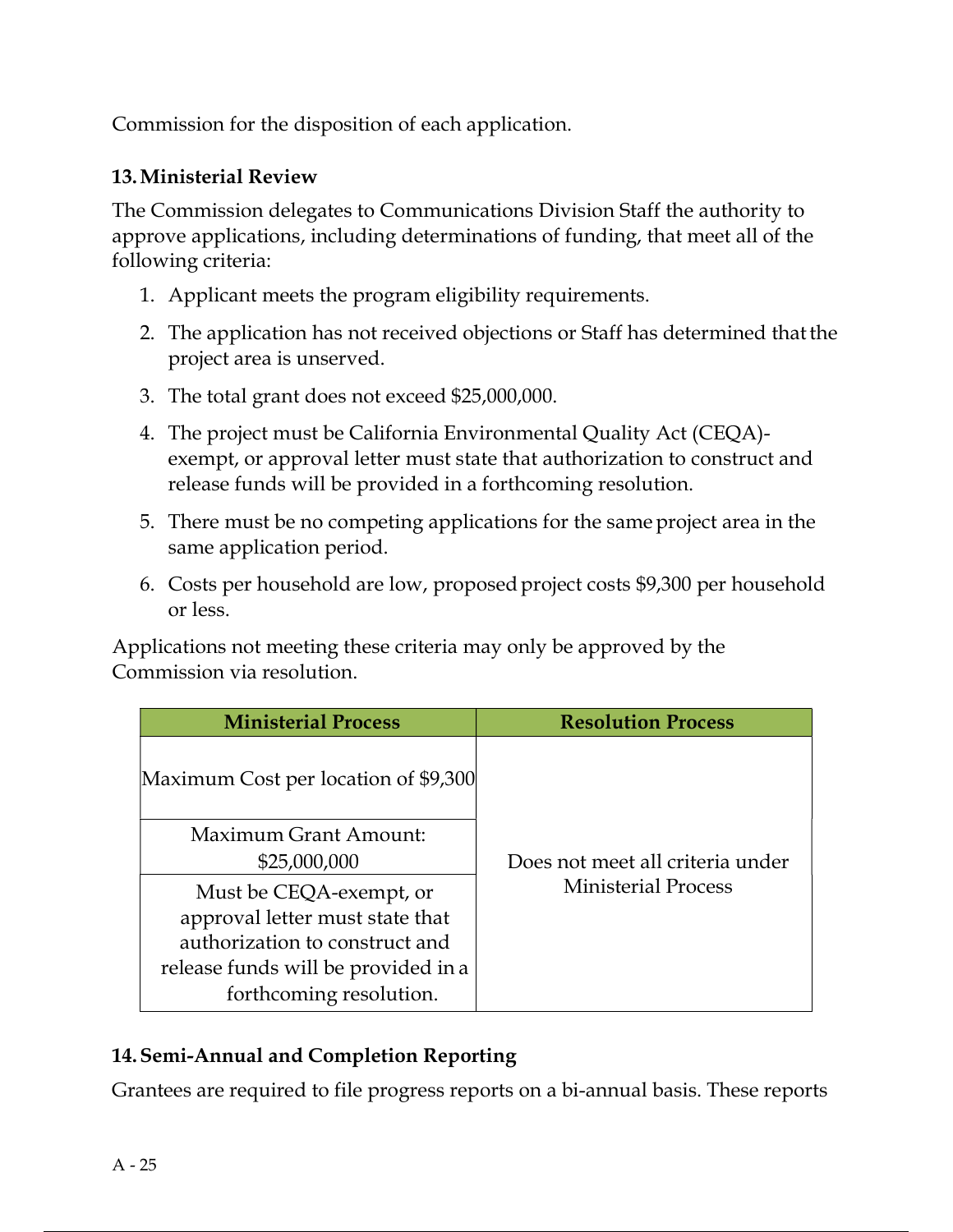will be publicly posted by the Commission. Progress reports are due on March 1 and September 1 of each year. In the event either date falls on a weekend or holiday, the reports are due the following business day. Progress reports shall contain the following:

- Description of project accomplishments during this period.
- Identification of project milestones and the percent complete to date. If the percent completed is different from the estimated target milestones from the FFA application, it is necessary to provide a narrative description explaining what occurred.
- Major construction milestones (including a reporting on all CEQA mitigation implementation and monitoring activities, if CEQA review was required), date of completion of each task/milestone as well as problems/issues encountered, and actions taken to resolve these issues/problems during construction (including CEQA compliance, if applicable).
- Description of any challenges or issues and any risks faced during this past quarter in achieving planned progress on the project, including environmental compliance and permitting challenges if applicable.
- Description of significant project milestones or accomplishments planned for next quarter.
- Subscribership information to date.
- Certification that each progress report is true and correct, under penalty of perjury.

Grantees also must submit completion reports prior to receiving the final payment. These reports shall contain the following:

- Comparison of approved versus actual costs of construction.
- Description of the project, including any changes in the project construction and alignment, if applicable.
- Milestones and completion dates for each milestone.
- Number of paying subscribers enrolled in the service provided by the funded construction and number of low-income or affordable plan customers enrolled.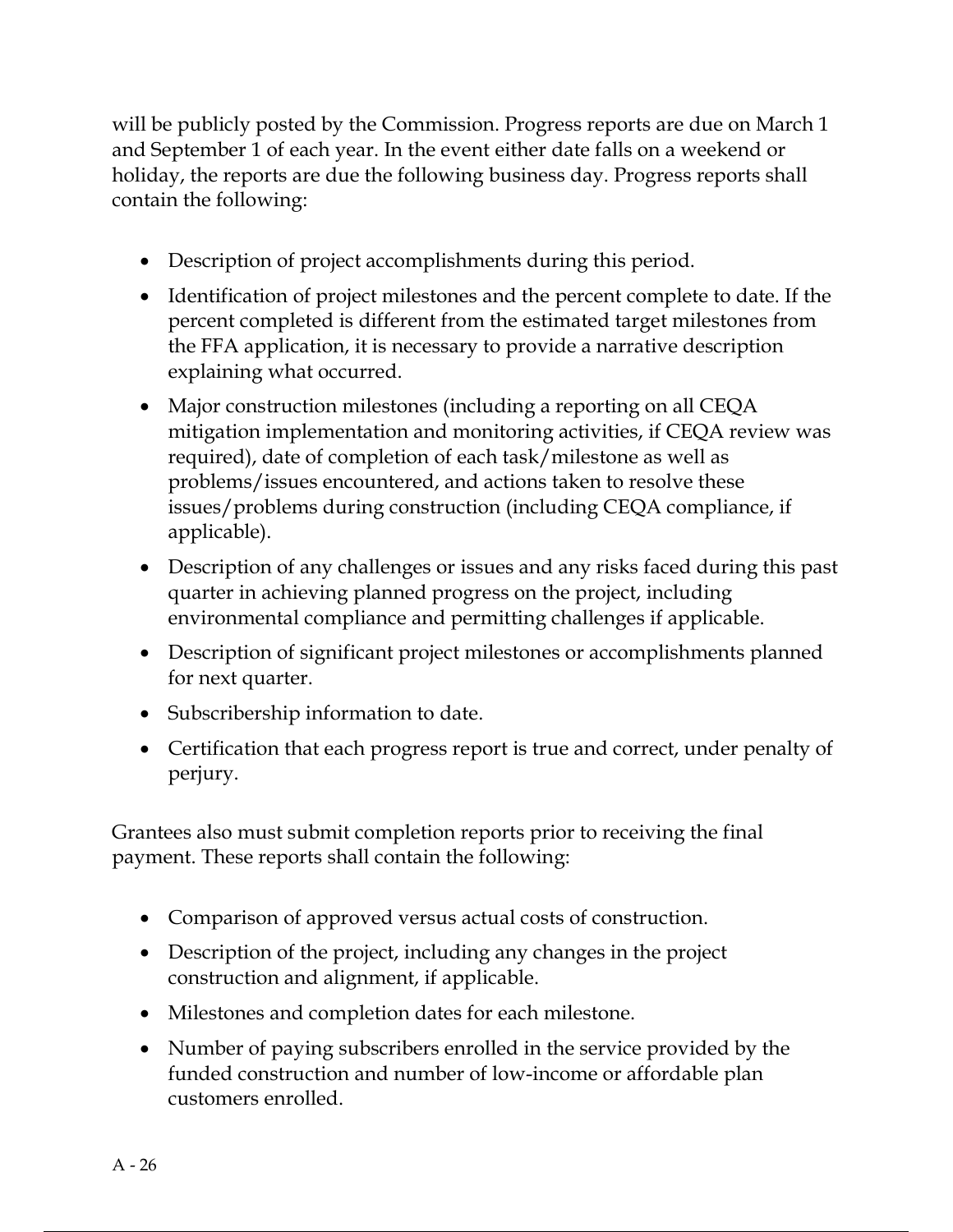- Final date of completion of the project, problems/issues encountered since last semi-annual report and actions taken to resolve these issues/problems during construction (and comprehensive reporting on CEQA mitigation compliance, if applicable).
- Speed test data at the address level for the project area, including:
	- o Test results for download and upload speeds;
	- o A representative sample of speed test results at dispersed locations in the project area, including locations at the edge of the project area; number of tests will vary based on project;
		- Maps and associated data of speed test locations and results in a .kmz/ .kml file, shapefile, or .csv spreadsheet.
		- A screenshot of results of CalSPEED speed tests, which can be accessed at <u>http://calspeed.org/index.html.</u><sup>28</sup>
	- o An attestation that all locations within the project area are offered service at minimum speeds of 100 Mbps download and 100 Mbps upload or higher or 100 Mbps download and 20 Mbps if applicable.
- Maps and associated data of all locations served
	- o The geographic coordinates of all locations that are served. This information will be provided in a plain-text, comma-separated values (.csv) file, or .kmz/ .kml file or shapefile that contains geolocated street address information, including latitude and longitude, as well as census block code (GEOID);
	- o Projected subscribers versus actual subscribers (by subscriber type), as of the date of the completion report;
	- o The actual number of current subscribers by subscriber type and subscriber speed;
	- o The potential number of subscribers of each type that could be served using the FFA project's existing facilities at the same minimum defined speed;
	- o Both the number of low-income customers in the project area and the number of low-income customers subscribing to low-income

<sup>&</sup>lt;sup>28</sup> The technically available speed at the location shall be tested, not a customer's subscribed speed.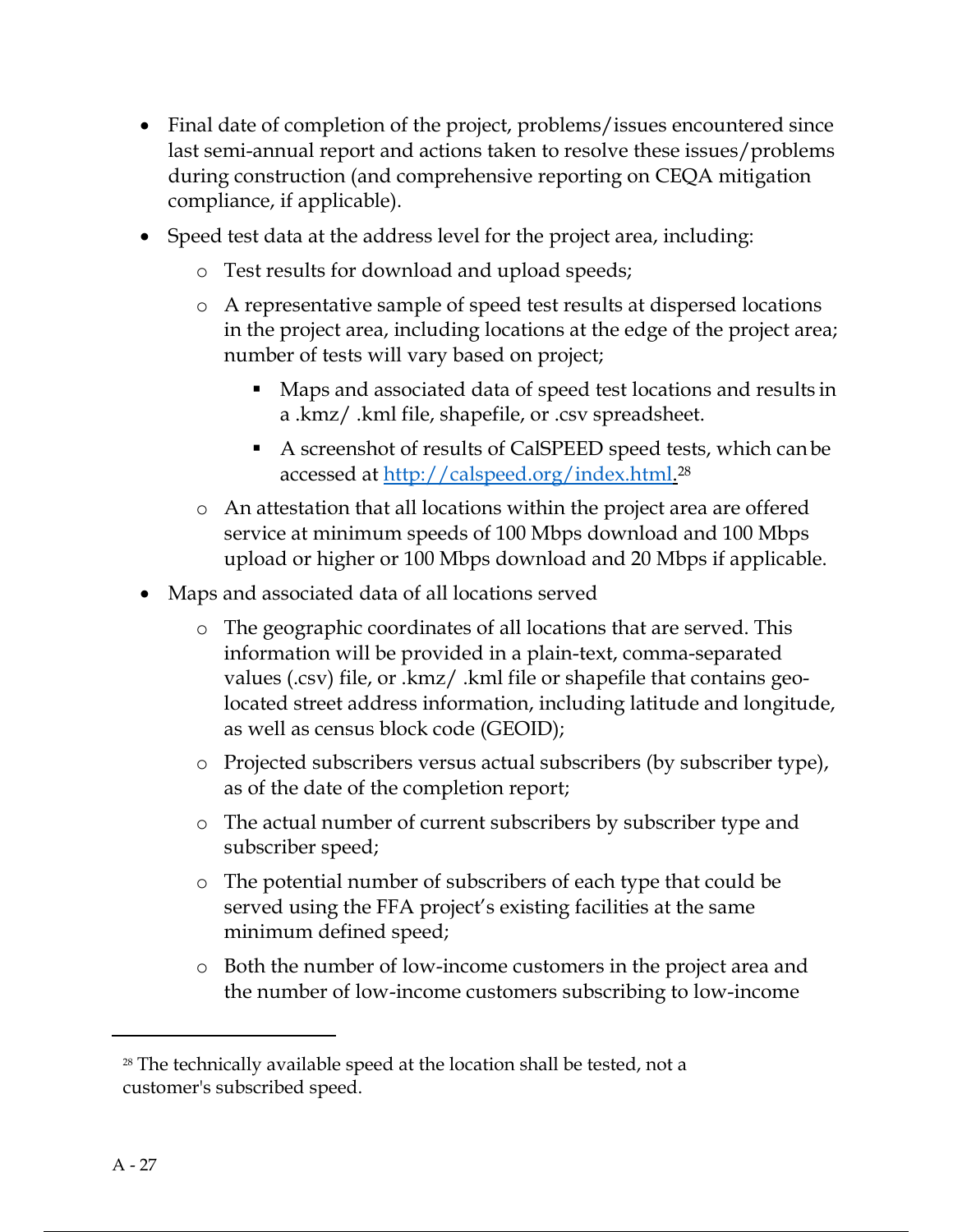plans;

- o Identification of the number of served locations in the project area that have broadband availability at or above the aforementioned minimum speeds.
- Documentation of advertisements, billing inserts and marketing information, by speed tier and prices.
- Open access interconnections (if applicable).
	- o The number of interconnection requests and executed service agreements.

## 15.Payment

Requests for payments may be submitted as the project is progressively deployed. The prerequisite for first payment is the submittal of a progress report to the Commission showing that at least 10 percent of the project has been completed. Subsequent payments are made at the following deadlines: 35 percent completion, 60 percent completion, 85 percent completion and 100 percent completion. The final 15 percent payment request (from 85 to 100 percent) will not be paid without an approved completion report. Payments are based on submitted receipts, invoices and other supporting documentation showing expenditures incurred for the project in accordance with the approved FFA funding budget included in the FFA grantee's application.

If an application also meets the ministerial review criteria, a provider with a CPCN that wishes to front the full costs of a project in exchange for reduced reporting burdens may request an alternative payment structure. The one-time payment request must include a project completion report and receipts/invoices of major equipment and materials purchased, with labor costs and other items being line items reflecting the remaining total amounts charged to FFA. Staff must conduct a site visit to confirm project completion prior to authorizing payment and these reimbursements are still subject to audit.

Grantees shall submit the final request for payment within 90 days after completion of the project. If the grantee cannot complete the project within the 24-month timeline, the grantee shall notify the Commission as soon as they become aware that they may not be able to meet the timeline and provide a new project completion date.

In the event that the recipient fails to notify the Communications Division of any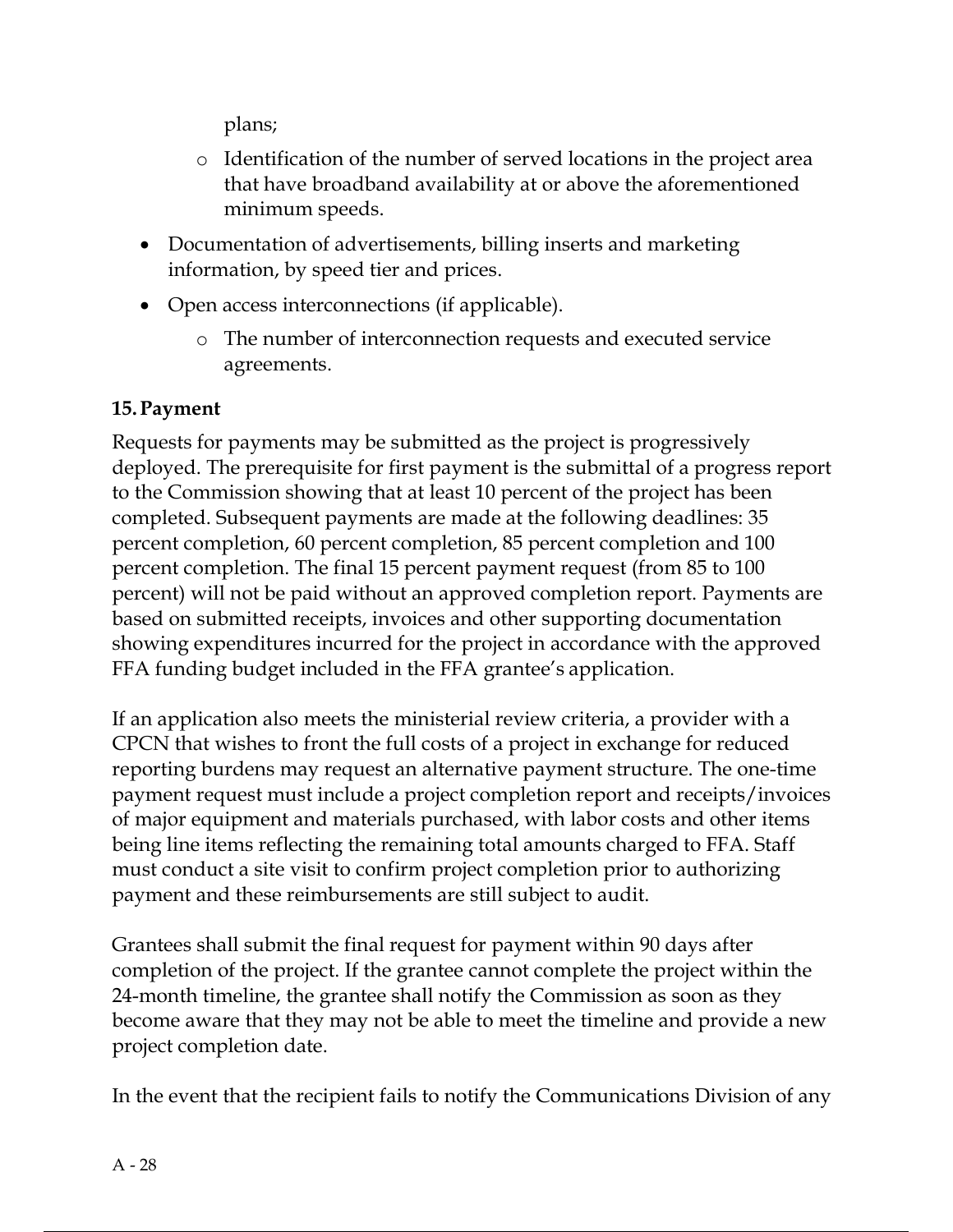delays in the project completion and the project fails to meet the approved completion date, the Commission may impose penalties to be adopted in a Commission resolution. This may include rescinding the grant. Invoices submitted will be subject to a financial audit by the Commission at any time within 3 years of completion of project. If portions of reimbursements are found to be out of compliance, Grantees will be responsible for refunding any disallowed amounts along with appropriate interest at rates determined in accordance with applicable Commission decisions.

All funds must be obligated within the statutory period between March 3, 2021 and December 31, 2024, and expended to cover such obligations by December 31, 2026. 29

Projects that are not progressing must be quickly dissolved to free up funds and eligible areas for alternate applicants. As such, projects must demonstrate progress toward meeting grant objectives on the 12- or 24-month timeline, as applicable. On an annual basis, Communications Division Staff will place a resolution before the Commission with recommendations from Staff as to whether the applications that have not demonstrated substantial progress should be modified, revised, or rescinded.

# 16.CEQA Payment

CEQA consultant costs shall be paid directly by the Commission to the contractor. Following award of a grant the Energy Division CEQA Section Staff will obtain a contractor to review the CEQA documents for the project. The FFA will pay directly the project's CEQA PEA preparation costs, but those costs will be identified as costs associated with the grant and will have no effect on the applicable shares of grantee assigned and program supported total project costs.

The applicant may file with the Energy Division's CEQA Section a completed CEQA review conducted by another agency acting as the Lead Agency pursuant to CEQA. Should this occur, grantees may request funds to pay for preparation of a PEA.

# 17.Execution and Performance

Staff and the grant recipient shall determine a project start date after the grant recipient has obtained all approvals, commonly 30 days after approval of the

<sup>29</sup> See, FAQ Question 6.11.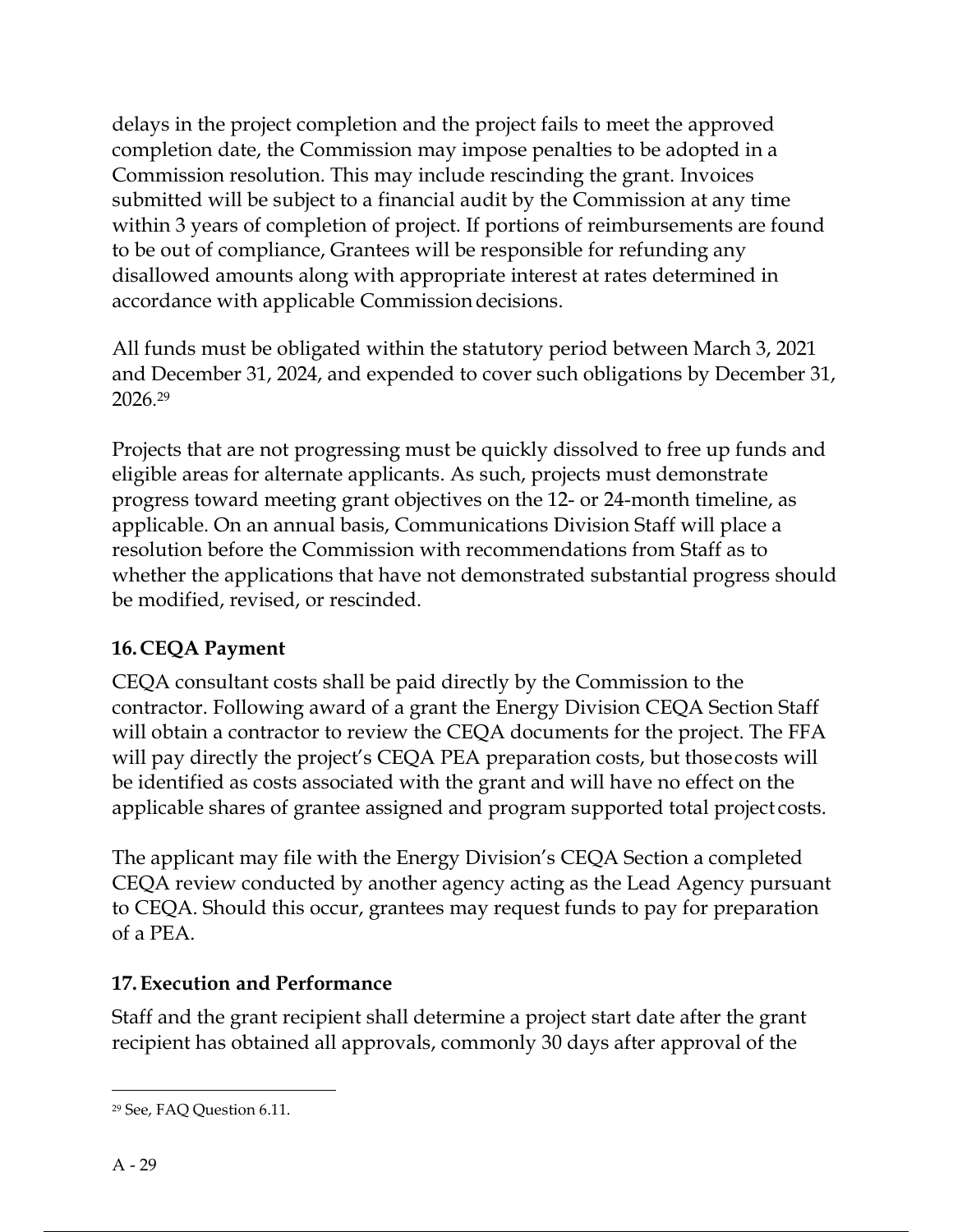resolution or ministerial review approval. Should the recipient or Contractor fail to commence work at the agreed upon time, the Commission, upon five days written notice to the FFA recipient, reserves the right to terminate the award.

In the event that the FFA recipient fails to complete the project, in accordance with the terms of approval granted by the Commission, the FFA recipient must reimburse some or all of the CASF funds that it has received. The FFA grant recipient must complete all performance under the award on or before the termination date of the award.

Failure of an applicant to comply with the Commission's Order or grant agreement, as amended, or required by the U.S. Treasury Department may result in cancellation of the award. The Commission or the Recipient may terminate a grant award, at any time at its sole discretion by delivering ten (10) days written notice to the applicant/grant award recipient. In the event that the applicant terminates the grant award, for any reason whatsoever, it will refund to the Commission within 30 days of said termination, all payments made hereunder by the Commission to the applicant for work not completed or not accepted by the Commission. Such termination will require written notice to that effect that is delivered by the applicant to the Commission not less than ten (10) days prior to said termination.

Grant recipients shall provide for compliance with the American Rescue Plan Act and all other applicable federal statutes, regulations, and executive orders.<sup>30</sup>

### 18.Construction Phase

A grantee must notify the Commission within five days of determining that the grantee is planning to sell or transfer its assets. The grantee shall notify the Director of the Commission's Communications Division in writing of its intent to sell or transfer company assets within five days of becoming aware of these plans. The grantee shall also provide documentation, including an affidavit, stating that the new entity will take full responsibility and ownership to comply with the requirements of the FFA award and required by the U.S. Treasury Department. The new entity shall agree in writing to such. The grantee shall provide the Commission with any necessary documents requested in its review of the transfer. This will include all documents that are generally required of all entities applying for the FFA grants. The grantee shall not transfer FFA funds or the built portion of the project to the new entity prior to Commission approval

<sup>30</sup> See, Interim Final Rule 31 C.F.R. § 35.9, 86 Fed. Reg. 26786, 26823.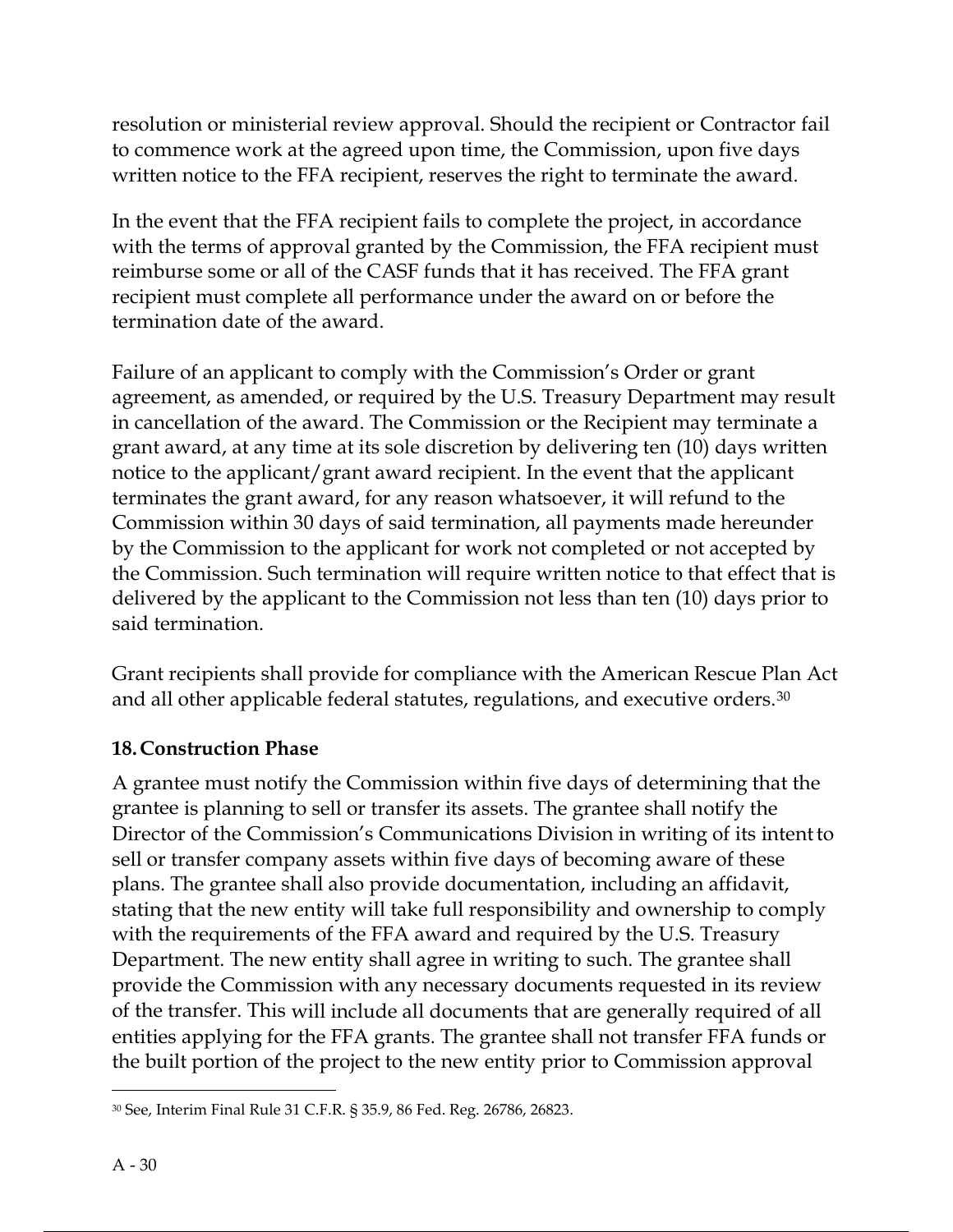via a resolution/order. If the Commission does not provide approval, it will rescind the grant.

Pursuant to P.U. Code 281(l), grantees must report monthly to the commission all of the following information throughout the construction phase:

- (A) The name and contractor's license number of each licensed contractor and subcontractor undertaking a contract or subcontract in excess of twenty-five thousand dollars (\$25,000) to perform work on a project funded or financed pursuant to this section.
- (B) The location where a contractor or subcontractor described in subparagraph (A) will be performing that work.
- (C) The anticipated dates when that work will be performed.

The Commission will, on a monthly basis, post the information reported pursuant to this subdivision on the commission's FFA internet website.

## 19.Post-Construction Phase

For three years after project completion, a grantee must notify the Commission within five days of determining that the grantee is planning to sell or transfer its assets. The grantee shall notify the Director of the Commission's Communications Division in writing of their intent to sell or transfer company assets within five days of becoming aware of these plans. The grantee shall also provide documentation, including an affidavit, stating that the new entity will take full responsibility and ownership to comply with the requirements of the FFA grant and requirements of the U.S. Treasury Department. The new entity shall agree in writing to such.

# 20.Audit Compliance Changes

All applicants are required to sign a consent form agreeing to the terms and conditions of the Federal Funding Account. These will be stated either in the Resolution approving the project, or in a letter sent by Staff to the successful applicant. The agreement will provide the name of the applicant, names of officers and members, and must be signed by the applicant. The proposed wording of the consent form is in Attachment D to this document.

# 21.Penalties

Non-telephone corporation grantees must agree to the following language in the affidavit found in Attachment C to this document.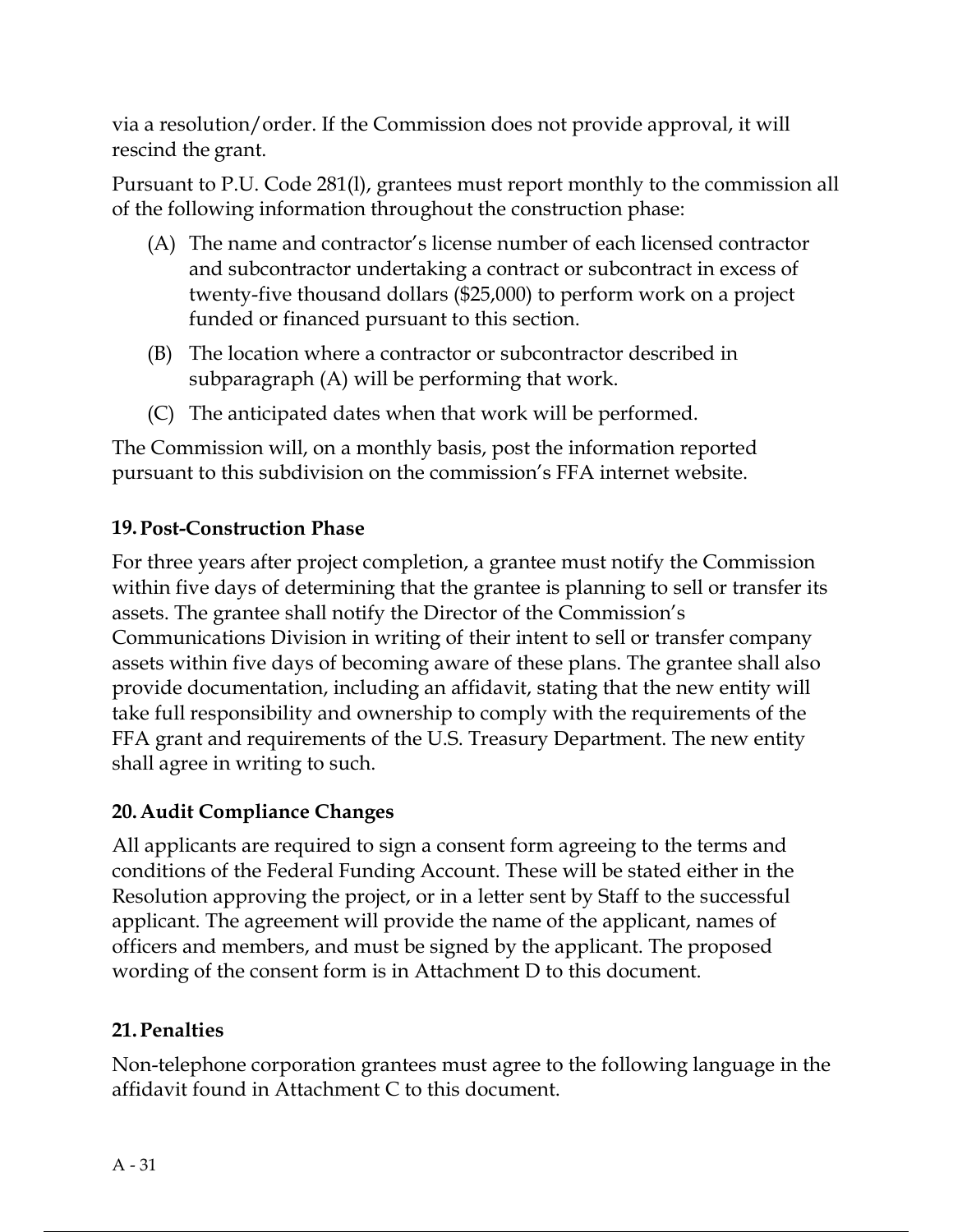# **ATTACHMENTS**

The following attachments provide guidance to staff on information to require in Federal Funding Account program forms.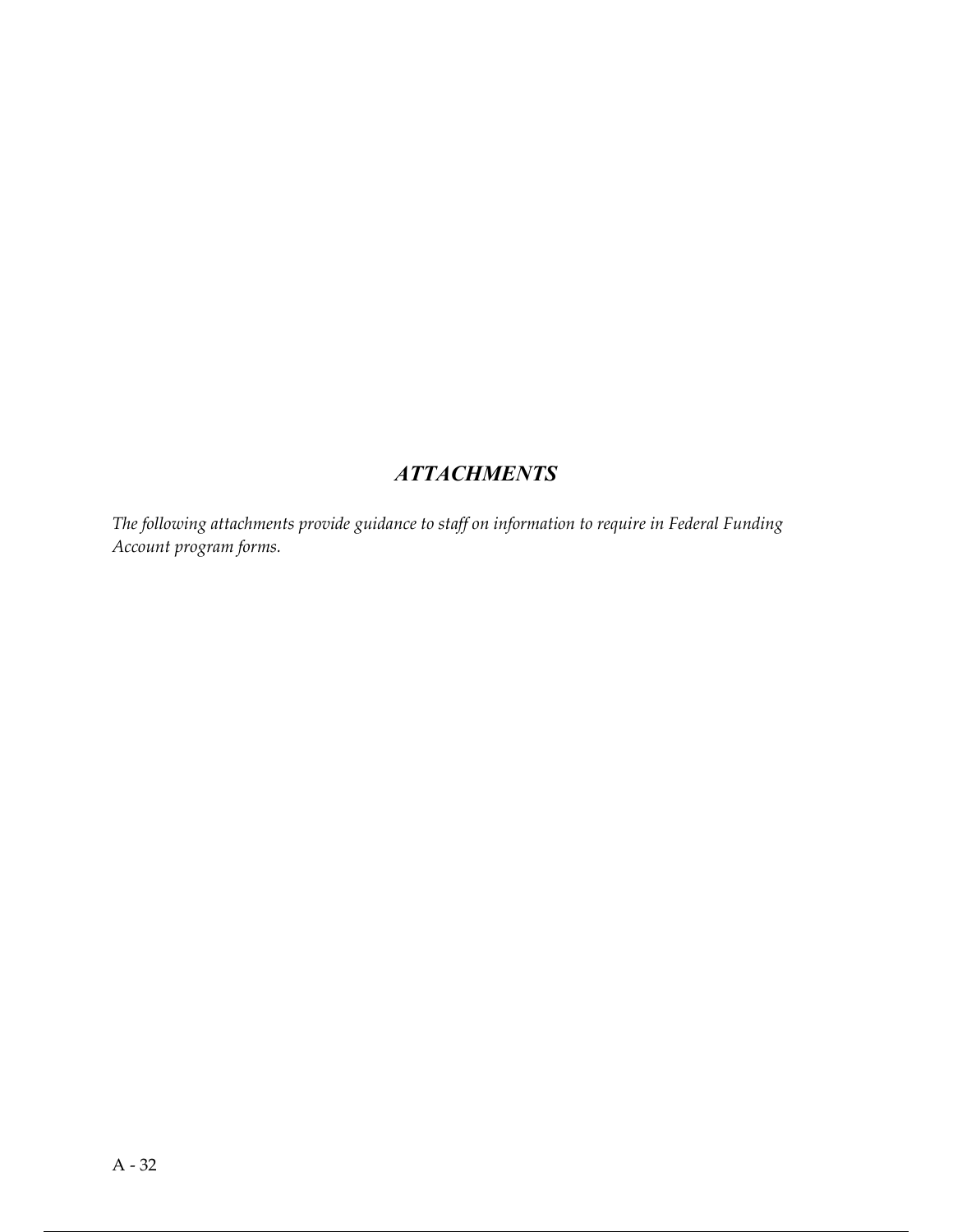#### ATTACHMENT A

### Guidance to Staff on Information Sheet to be submitted by Applicants Requesting for Program Funding

### BEFORE THE PUBLIC UTILITIES COMMISSION OF THE STATE OF CALIFORNIA

| 1. Application of:                                                                                                  |  |  |  |  |
|---------------------------------------------------------------------------------------------------------------------|--|--|--|--|
| Name of Applicant                                                                                                   |  |  |  |  |
|                                                                                                                     |  |  |  |  |
| for Program Funding pursuant to Decision                                                                            |  |  |  |  |
| (Insert the full legal name of applicant in blank)<br>above; see instruction 1; attach fictitious names, if<br>any) |  |  |  |  |
| Street address:                                                                                                     |  |  |  |  |
| Telephone: (<br>Fax No.: $($<br>E-Mail:                                                                             |  |  |  |  |

| 2. Applicant is:    | A corporation (attach good standing certificate)              |  |
|---------------------|---------------------------------------------------------------|--|
| (Check only one;    | A general partnership (attach good standing certificate)      |  |
| see instruction 2.) | A limited liability partnership (attach good standing         |  |
|                     | certificate)                                                  |  |
|                     | A limited liability company (attach good standing             |  |
|                     | certificate)                                                  |  |
|                     | A general partnership                                         |  |
|                     | A sole proprietor                                             |  |
|                     | A trust                                                       |  |
|                     | Other (describe)                                              |  |
|                     | Attach name, street address, and telephone number of          |  |
|                     | applicant's registered agent for service of process           |  |
|                     | Attach list of the names, titles, and street addresses of all |  |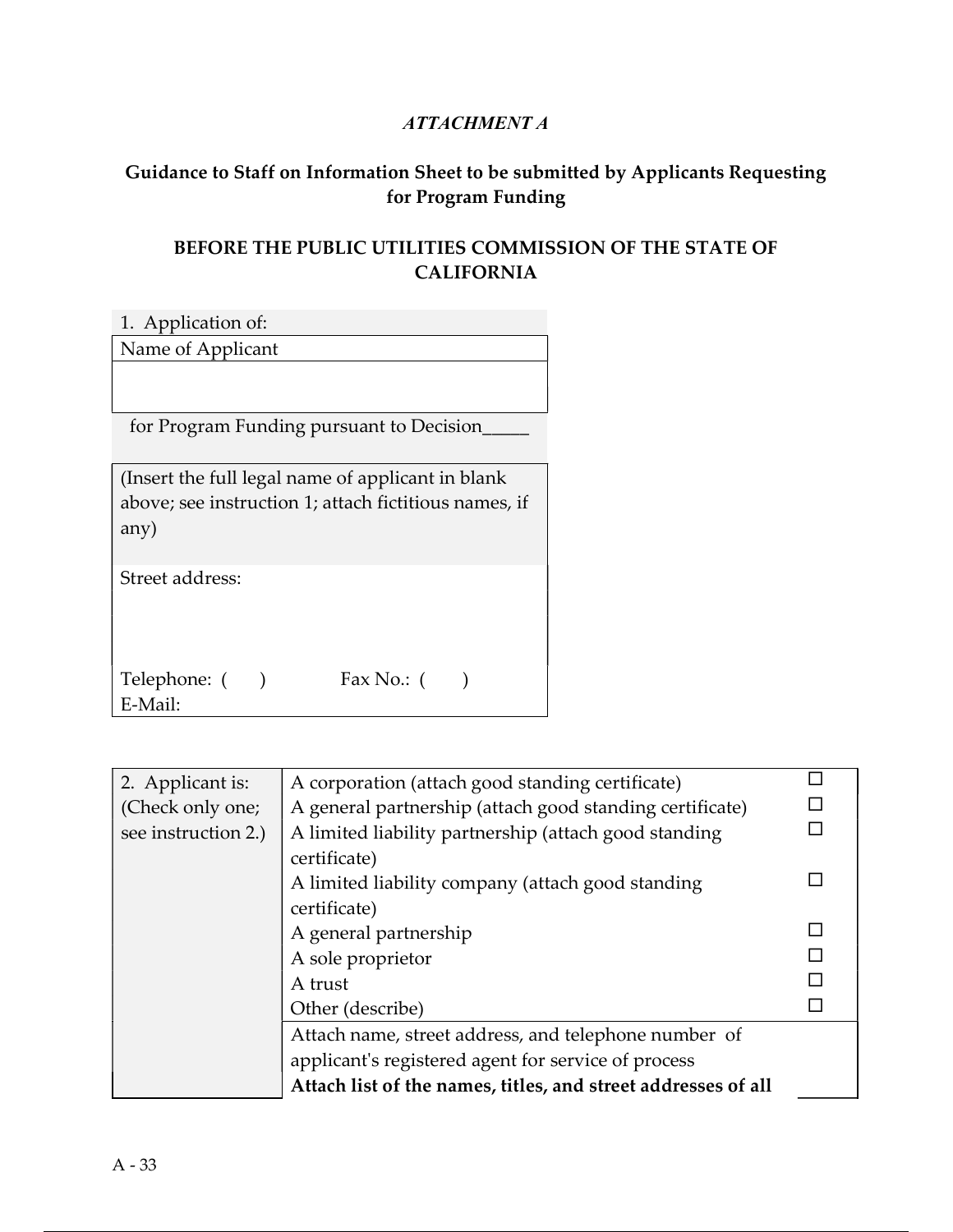|  | officers and directors, general partners, trustees, members, |
|--|--------------------------------------------------------------|
|  | or other persons authorized to conduct the business of       |
|  | applicant at a similar level                                 |
|  | Attach list of all affiliated entities (see instruction 2)   |

| 3. Legal domicile   California |                                      |  |
|--------------------------------|--------------------------------------|--|
| of applicant is:               | Other (identify):                    |  |
|                                | (Check only one; see instruction 3.) |  |

| provide service: | 4. Applicant will   In specific portions only (attach description and map) |  |
|------------------|----------------------------------------------------------------------------|--|
|                  | (Check only one; see instruction 5.)                                       |  |

| 5. Applicant will                    | True     |  |
|--------------------------------------|----------|--|
| provide:                             | Not true |  |
| broadband                            |          |  |
| service only                         |          |  |
| (Check only one; see instruction 6.) |          |  |

| 6. For the past 10                                                                 | True                                                                          |  |  |
|------------------------------------------------------------------------------------|-------------------------------------------------------------------------------|--|--|
| years, no affiliate,                                                               |                                                                               |  |  |
| officer, director,                                                                 | Not true                                                                      |  |  |
| general partner,                                                                   |                                                                               |  |  |
| <sub>or</sub>                                                                      |                                                                               |  |  |
|                                                                                    | person owning more than 10% of applicant, or anyone acting in such a capacity |  |  |
| whether or not formally appointed, held one of these positions with any            |                                                                               |  |  |
| company that filed for bankruptcy or has been found either criminally or civilly   |                                                                               |  |  |
| liable by a court of appropriate jurisdiction for a violation of §17000 et seq. of |                                                                               |  |  |
| the California Business and Professions Code or for any actions which involved     |                                                                               |  |  |
| misrepresentations to consumers, and to the best of applicant's knowledge, is      |                                                                               |  |  |
| not currently under investigation for similar violations.                          |                                                                               |  |  |
|                                                                                    | (Check only one; see instruction 2.)                                          |  |  |

| applicant, any affiliate, officer, director, partner, nor owner of more than 10% of |  |  |
|-------------------------------------------------------------------------------------|--|--|
|                                                                                     |  |  |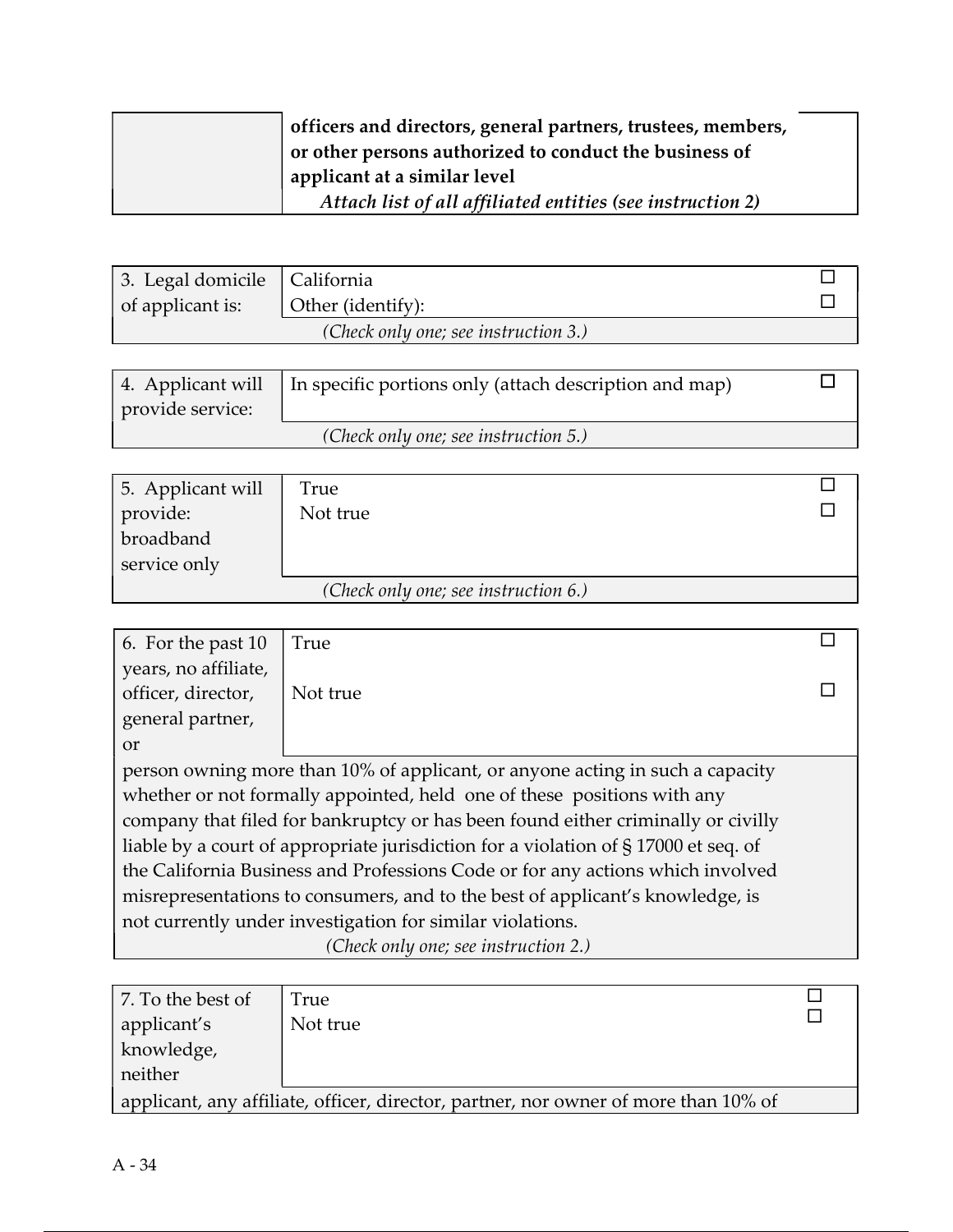applicant, or any person acting in such capacity whether or not formally appointed, has been sanctioned by the Federal Communications Commission, or any state regulatory agency for failure to comply with any regulatory statute, rule or order, or convicted by any court for any criminal activity for the past 10 years.

| 8. Applicant has                                                         | True     |  |  |  |
|--------------------------------------------------------------------------|----------|--|--|--|
| the required                                                             | Not true |  |  |  |
| financial                                                                |          |  |  |  |
| capability and                                                           |          |  |  |  |
| technical                                                                |          |  |  |  |
| expertise to build a broadband infrastructure and operate and maintain a |          |  |  |  |
| broadband service.                                                       |          |  |  |  |

I hereby declare under penalty of perjury under the laws of the State of California that the forgoing information, and all attachments, are true, correct, and complete to the best of my knowledge and belief after due inquiry, and that I am authorized to make this application on behalf of the applicant named above.

| Signed:       |  |
|---------------|--|
| Name (Print): |  |
| <b>Title:</b> |  |

Dated:

| <b>Street Address:</b>   |  |  |  |
|--------------------------|--|--|--|
| <b>Telephone Number:</b> |  |  |  |
| <b>Fax Number:</b>       |  |  |  |
| Email:                   |  |  |  |

Principal Place of Business (if different from address on page 1).

Street Address: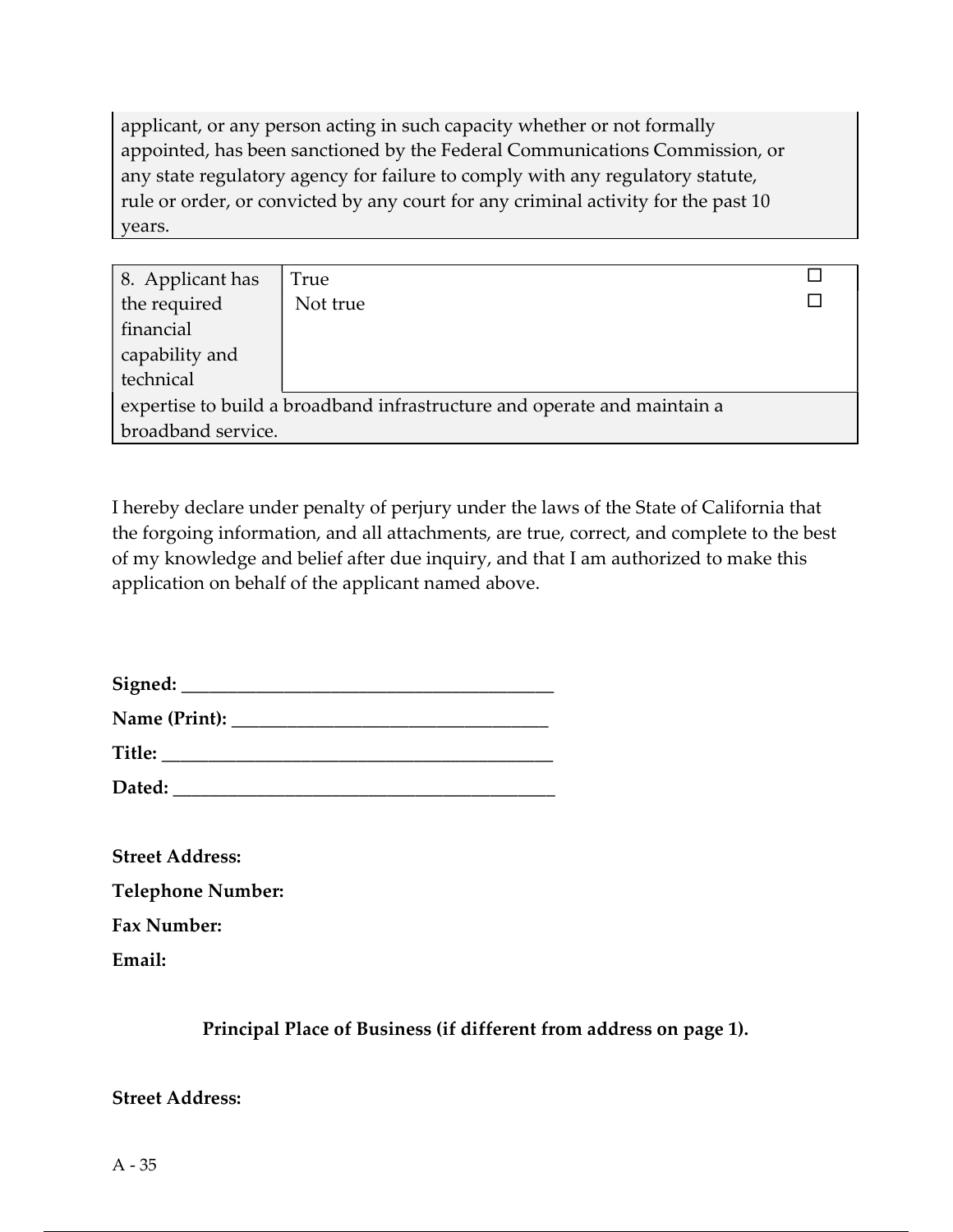City:

State:

### ZIP Code:

### Telephone Number:

#### Instructions:

- 1. Enter the legal name of applicant exactly as it appears on its articles or certificate of corporation or similar charter document.
- 2. Specify the type of applicant's organization. Applicant must provide a Good Standing Certificate which is available from the office of the Secretary of State of the State of California and should be dated of a date not more than 60 days prior to the date of filing the application. An original certificate must be attached to the manually signed copy of the application. An affiliated entity is any entity under common control with applicant. Common control exists if the same individuals or entities have the direct or indirect power to determine the action of applicant and such entity through the right to vote shares, by contract or agreement, or otherwise. Note whether any such entity is a reporting company for purposes of the Securities Exchange Act of 1934, as amended.
- 3. For individuals, domicile is the place of legal residence; for entities, it is the state of incorporation or organization.
- 4. Specify the exact area for which authority is requested, i.e., Community and County.
- 5. Indicate whether the applicant will be providing broadband service only.

### Items 2, 6 and 7 are subject to confirmation by the Commission through the conduct of background check(s). For numbers 6 and 7, attach detailed description, if applicable.

- 6. Detailed information should be provided for the past 10 years, if applicable.
- 7. Detailed Information should be provided for the past 10 years, if applicable.
- 8. Attach audited balance sheet for the most recent fiscal year and an unaudited balance sheet as of the most recent fiscal quarter, a bank statement as of the month prior to the date of filing the application, or a third-party undertaking to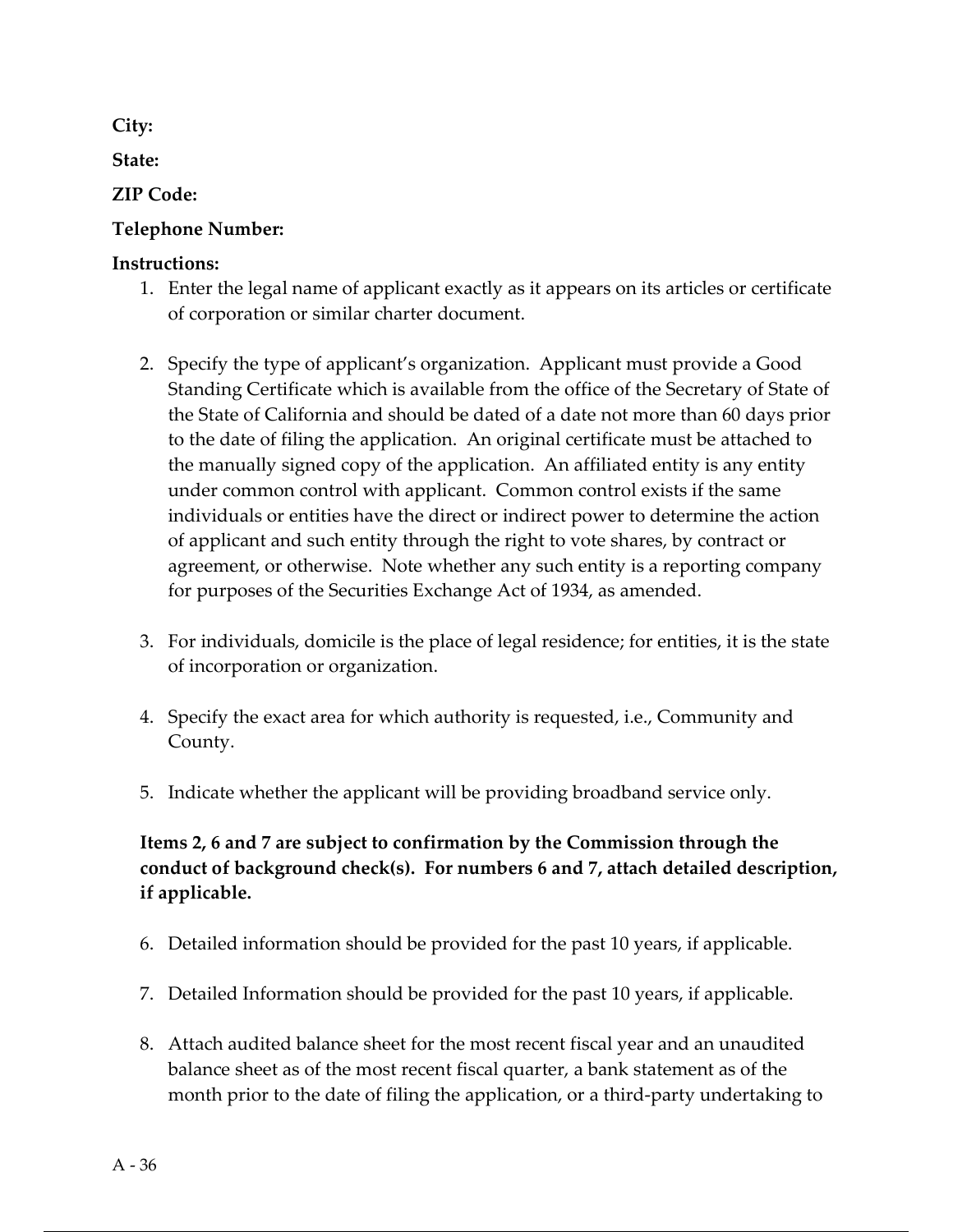provide the required amounts on behalf of applicant. If the balance sheet shows current liabilities in excess of current assets or negative equity, explain how applicant will be able to maintain sufficient liquidity for its first year of operations. Attach detailed summary, if applicable.

Material changes in the entries for this application, such as discontinuing operation or bankruptcy, or change of name (DBA), change of address, telephone, fax number or Email address should be reported by a letter to the CPUC, Director of the Communications Division, 505 Van Ness Avenue, San Francisco, CA 94102.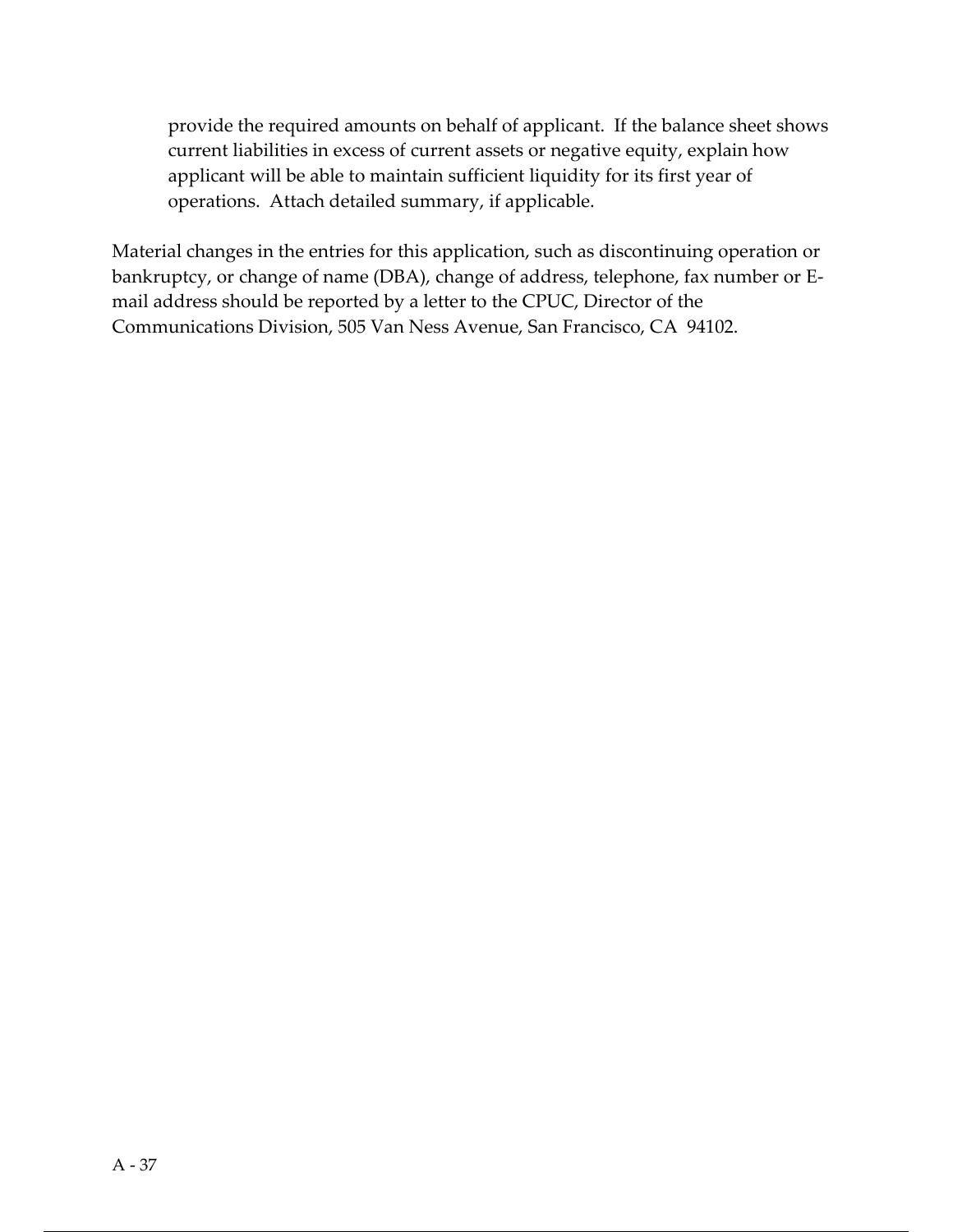#### ATTACHMENT B

# GUIDANCE TO STAFF ON INFORMATION TO REQUIRE IN A PROGRAM APPLICATION CHECKLIST

(Required for EACH proposed project)

To assist the Commission in verifying the completeness of your proposal, mark the box to the left of each item submitted. Please note that the Checklist is intended only as an aid for applicants and Staff. Necessary information for many of these items can only be found in the Program Rules.

| 1. Project Summary (This is the only section that will be released publicly, and |                                                                                |  |  |
|----------------------------------------------------------------------------------|--------------------------------------------------------------------------------|--|--|
| may duplicate information collected elsewhere. All other items are considered    |                                                                                |  |  |
|                                                                                  | confidential and will not be released publicly)                                |  |  |
|                                                                                  | Basic Project/Applicant Information, including:                                |  |  |
|                                                                                  | Company/Applicant's Name                                                       |  |  |
|                                                                                  | CPCN/U-Number or WIR or pending CPCN/WIR application number,                   |  |  |
|                                                                                  | if applicable                                                                  |  |  |
|                                                                                  | Contact person                                                                 |  |  |
|                                                                                  | Project title                                                                  |  |  |
|                                                                                  | Named Project Location (community/county)                                      |  |  |
|                                                                                  | Project Type (Last-mile or hybrid last-mile/middle mile)                       |  |  |
|                                                                                  | Amount of program grant funding requested and project cost                     |  |  |
|                                                                                  | Map of the proposed project area                                               |  |  |
|                                                                                  | The number of unserved households with no-service and the number of            |  |  |
|                                                                                  | unserved households with slow-service for which the project will provide       |  |  |
|                                                                                  | service                                                                        |  |  |
|                                                                                  | If the project is requesting dial-up-only funding, it must state the number of |  |  |
|                                                                                  | households with dial-up-only service and the number of other program-          |  |  |
|                                                                                  | eligible locations                                                             |  |  |
|                                                                                  | The maximum Mbps downstream and upstream speed currently offered to            |  |  |
|                                                                                  | households                                                                     |  |  |
|                                                                                  | Median household income of the project area                                    |  |  |
|                                                                                  | The number of businesses, anchor institutions and public safety locations in   |  |  |
|                                                                                  | the project area that will receive new or improved service                     |  |  |
|                                                                                  | A description of the major infrastructure to be deployed                       |  |  |
|                                                                                  | Estimated breakdown of aerial and underground installation                     |  |  |
|                                                                                  | Major equipment expenses                                                       |  |  |
|                                                                                  |                                                                                |  |  |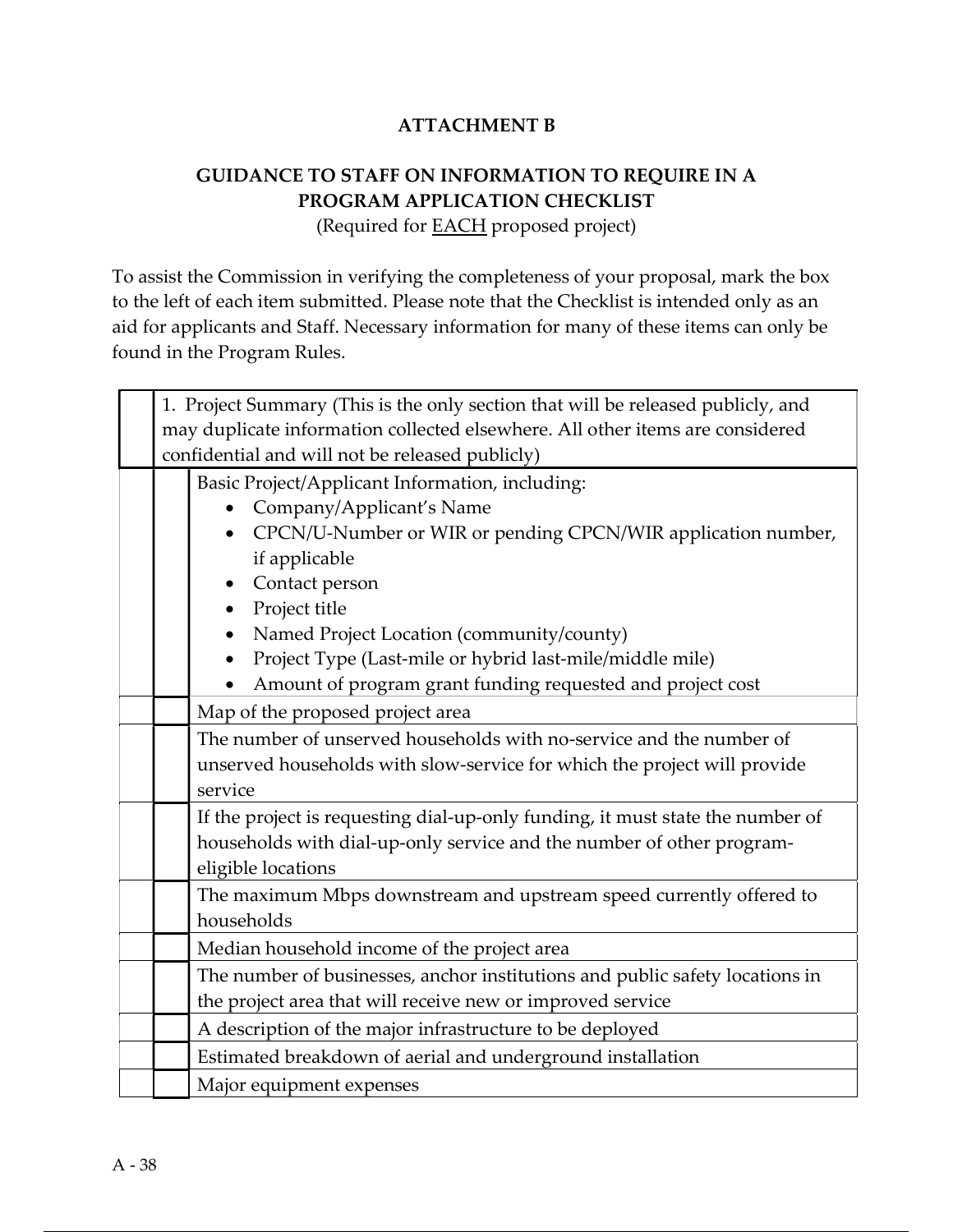|  | Estimated construction timeline                                                                                                                                                                                                                                                                                                                                                                                                                                                                                                                                                                                                                                                                 |  |  |
|--|-------------------------------------------------------------------------------------------------------------------------------------------------------------------------------------------------------------------------------------------------------------------------------------------------------------------------------------------------------------------------------------------------------------------------------------------------------------------------------------------------------------------------------------------------------------------------------------------------------------------------------------------------------------------------------------------------|--|--|
|  | Description of proposed broadband project plan for which program funding is<br>being requested, including the type of technology to be provided in the<br>proposed service areas:<br>Download speed capabilities of proposed facilities.<br>Upload speed capabilities of proposed facilities.<br>$\bullet$<br>Sufficient construction detail to enable a preliminary indication of the<br>need for a California Environmental Quality Act (CEQA) review and if<br>proposed project areas contains any environmentally sensitive areas.<br>Identification of the leveraging of existing available facilities<br>A statement of whether the applicant is disputing the Broadband Map<br>$\bullet$ |  |  |
|  | depiction of served status.<br>A statement of whether the applicant is seeking Ministerial Review and,<br>$\bullet$<br>if so, information that the application meets all requirements for<br>Ministerial Review.<br>An explanation of why any Middle Mile facilities in the proposed<br>$\bullet$<br>project are "indispensable" for accessing the proposed last-mile<br>infrastructure.<br>A statement accepting open access requirements for any Middle Mile<br>facilities in the proposed project                                                                                                                                                                                            |  |  |
|  | 2. Applicant Entity Information                                                                                                                                                                                                                                                                                                                                                                                                                                                                                                                                                                                                                                                                 |  |  |
|  | Information Sheet with a Certificate of Good Standing issued by the Secretary<br>of State                                                                                                                                                                                                                                                                                                                                                                                                                                                                                                                                                                                                       |  |  |
|  | Organizational Chart, Company History, and Statement of Readiness to Build,<br>Manage, and Operate Broadband                                                                                                                                                                                                                                                                                                                                                                                                                                                                                                                                                                                    |  |  |
|  | Key Contact Information (Name, Title, Address, Email Address, and Phone<br>number)                                                                                                                                                                                                                                                                                                                                                                                                                                                                                                                                                                                                              |  |  |
|  | <b>Key Company Officers</b>                                                                                                                                                                                                                                                                                                                                                                                                                                                                                                                                                                                                                                                                     |  |  |
|  | 3. Description of the Applicant's Current Broadband Infrastructure and Existing<br>Infrastructure in the Area                                                                                                                                                                                                                                                                                                                                                                                                                                                                                                                                                                                   |  |  |
|  | A description of the provider's current broadband infrastructure and service<br>within five miles of the proposed project                                                                                                                                                                                                                                                                                                                                                                                                                                                                                                                                                                       |  |  |
|  | A description of other providers' infrastructure within the project area which<br>can be leased, purchased or accessed via interconnection                                                                                                                                                                                                                                                                                                                                                                                                                                                                                                                                                      |  |  |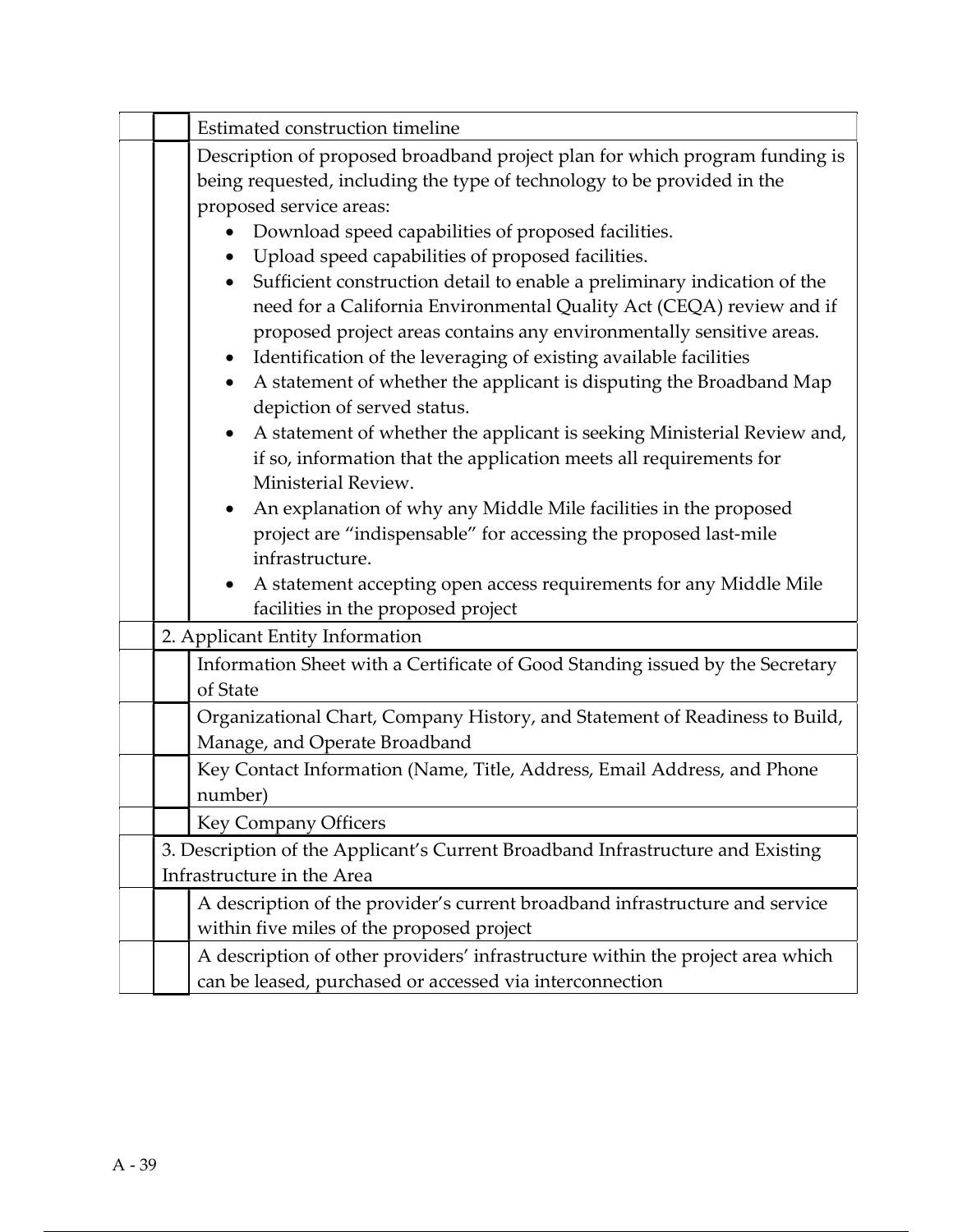| 4. Project Location Data                                                                                                                                                                                                                                               |  |  |
|------------------------------------------------------------------------------------------------------------------------------------------------------------------------------------------------------------------------------------------------------------------------|--|--|
| The geographic location of all households and housing units. This information<br>will be provided in a plain-text, comma-separated values (CSV format) file,<br>that contains geo-located street address information, including latitude and<br>longitude coordinates. |  |  |
| The geographic location of the project related key network equipment, such as;<br>DSLAMs, wireless towers, router facilities, remote terminals, network<br>interconnection, etcetera.                                                                                  |  |  |
| The specific geographic boundary of the project area within which all<br>household and housing unit project locations will fall (.shp or .kml).                                                                                                                        |  |  |
| 5. Median Income                                                                                                                                                                                                                                                       |  |  |
| The median household income for each census block group (CBG) that<br>intersects the project area.                                                                                                                                                                     |  |  |
| 6. Project Eligibility                                                                                                                                                                                                                                                 |  |  |
| An assertion that the applicant reviewed the available data on the Broadband<br>Map and determined that the broadband project area proposed is eligible.                                                                                                               |  |  |
| 7. Deployment Schedule                                                                                                                                                                                                                                                 |  |  |
| A schedule for obtaining necessary permits prior to construction. The<br>schedule must include the timeline required for the California Environmental<br>Quality Act (CEQA) review, as applicable                                                                      |  |  |
| A schedule for project construction following receipt of permits, to complete<br>the project within 24 months, or within 12 months if the project is categorically<br>exempt from CEQA.                                                                                |  |  |
| 8. Proposed Project Expenditures                                                                                                                                                                                                                                       |  |  |
| Identification of expense categories (direct or indirect)                                                                                                                                                                                                              |  |  |
| Identification of direct expenses                                                                                                                                                                                                                                      |  |  |
| Identification of individual cost elements and their cost amount.                                                                                                                                                                                                      |  |  |
| Identification of allocated indirect costs                                                                                                                                                                                                                             |  |  |
| 9. Economic Life of All Assets to be Funded                                                                                                                                                                                                                            |  |  |
| The applicant must identify all the equipment to be funded by the program by<br>category, the type of equipment, and the estimated useful life                                                                                                                         |  |  |
| 10. Letter of Credit Requirement                                                                                                                                                                                                                                       |  |  |
| An eligible applicant that does not hold a CPCN issued by the Commission is<br>required to submit a Letter of Credit.                                                                                                                                                  |  |  |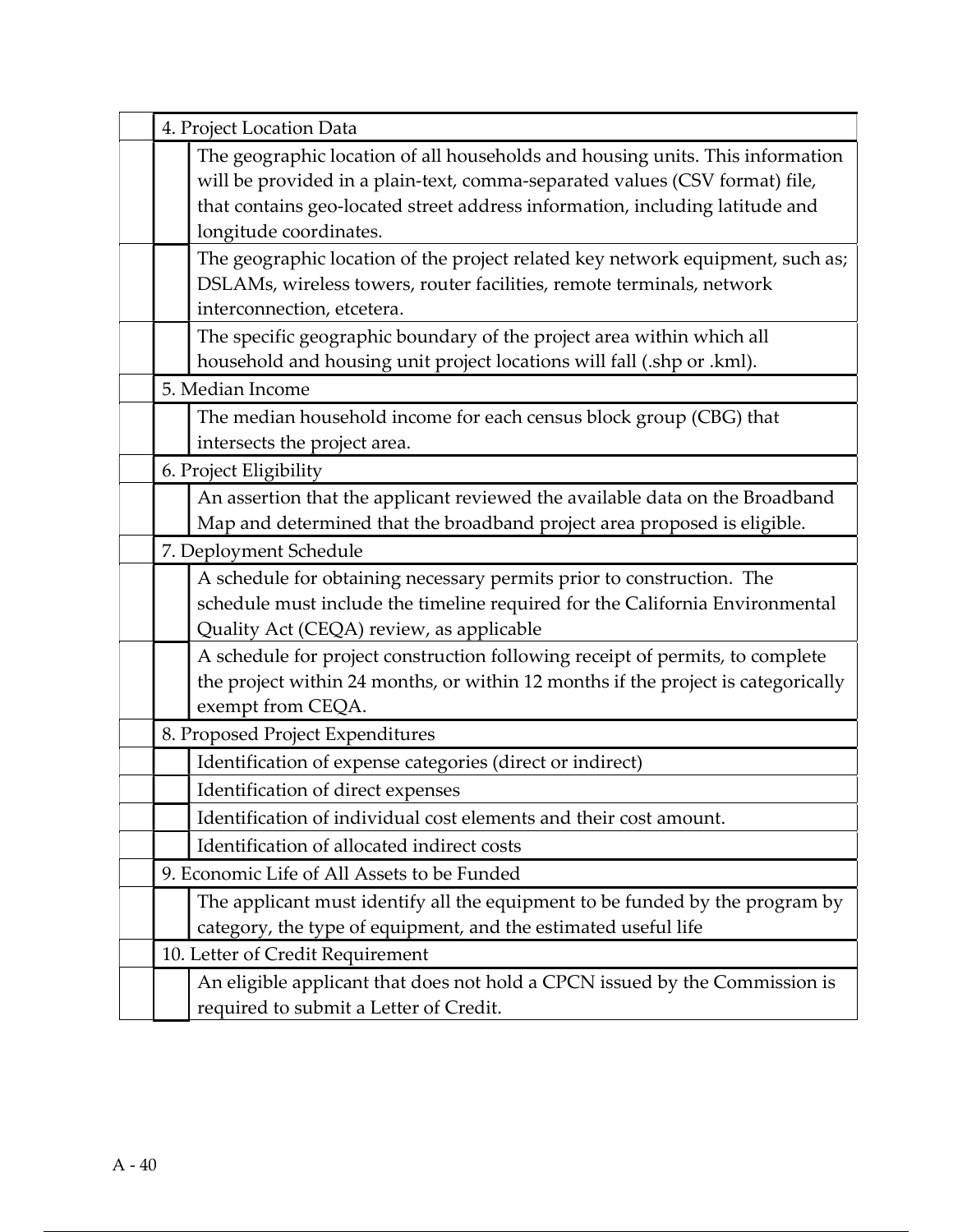| 11. Pricing Commitment                         |                                                                                                                                         |  |
|------------------------------------------------|-----------------------------------------------------------------------------------------------------------------------------------------|--|
| Fixed monthly service level subscription rates |                                                                                                                                         |  |
|                                                | Acknowledgement that any installation/service connection charges will be                                                                |  |
|                                                | waived                                                                                                                                  |  |
|                                                | any commitments and/or requirements that the customer must accept in order                                                              |  |
|                                                | to receive equipment during the commitment period, such as return of                                                                    |  |
|                                                | equipment                                                                                                                               |  |
|                                                | Low-income broadband plan detailing prices and speeds to be offered. At                                                                 |  |
|                                                | minimum, the low-income broadband plan must meet all program                                                                            |  |
|                                                | performance criteria                                                                                                                    |  |
|                                                | 12. Marketing/Outreach Plan                                                                                                             |  |
|                                                | The applicant must provide a plan to encourage subscription of the broadband<br>service in the project location.                        |  |
|                                                | 13. Government and Community Support                                                                                                    |  |
|                                                | The applicant may submit endorsements or letters of support from state and                                                              |  |
|                                                | local government, community groups, and anchor institutions supporting the                                                              |  |
|                                                | deployment of the broadband infrastructure.                                                                                             |  |
|                                                | 14. Funding Sources                                                                                                                     |  |
|                                                | The applicant must identify each applicable project funding source.                                                                     |  |
|                                                | 15. Financial Qualifications                                                                                                            |  |
|                                                | CPA Audited/Attested Financial Statements for the last three years, including:                                                          |  |
|                                                | <b>Balance Sheet</b>                                                                                                                    |  |
|                                                | <b>Income Statement</b>                                                                                                                 |  |
|                                                | <b>Statement of Cash Flows</b>                                                                                                          |  |
|                                                | Pro Forma Financial Forecast for a five-year period, including:                                                                         |  |
|                                                | <b>Balance Sheet</b>                                                                                                                    |  |
|                                                | <b>Income Statement</b>                                                                                                                 |  |
|                                                | <b>Statement of Cash Flows</b>                                                                                                          |  |
|                                                | Five-year annual EBIT (Earnings Before Income and Tax) projection for the                                                               |  |
|                                                | company                                                                                                                                 |  |
|                                                | 16. Project Viability                                                                                                                   |  |
|                                                | The applicant must provide a five-year projected project business plan                                                                  |  |
|                                                | showing project profitability, revenues, and expenses.                                                                                  |  |
|                                                | 17. Providing Voice Service                                                                                                             |  |
|                                                | The applicant must provide information about the following:<br>Availability of voice service that meets FCC standards for E-911 service |  |
|                                                | and battery back-up;                                                                                                                    |  |
|                                                | Listing of types of voice services offered; and                                                                                         |  |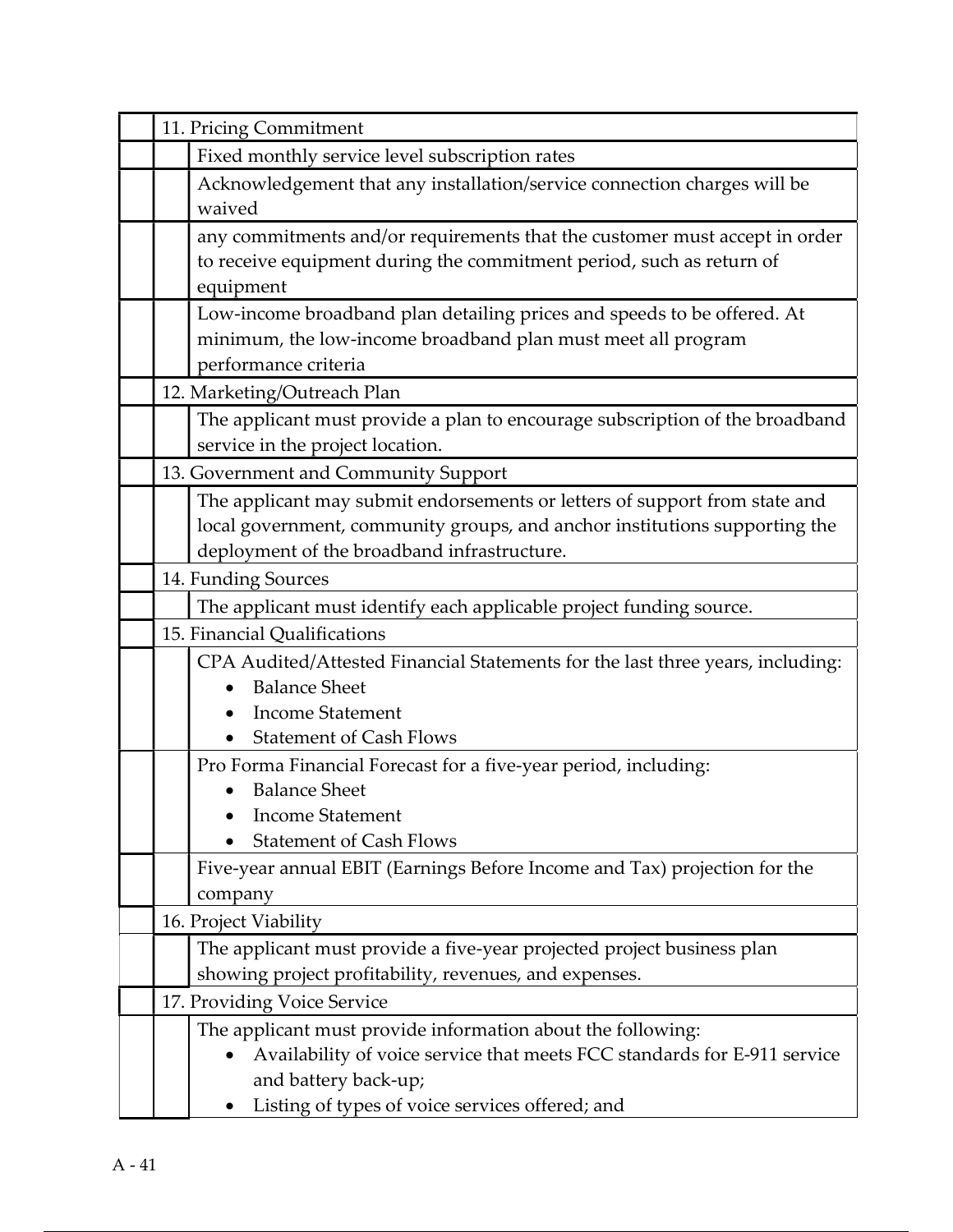|  | $\bullet$ Timeframe of voice offering(s).                                                                                                                                                                          |  |
|--|--------------------------------------------------------------------------------------------------------------------------------------------------------------------------------------------------------------------|--|
|  | 18. CEQA Attestation                                                                                                                                                                                               |  |
|  | The applicant must provide information about their project demonstrating<br>how CEQA compliance is to be obtained.                                                                                                 |  |
|  | 19. Application Checklist                                                                                                                                                                                          |  |
|  | This is the Application Checklist; please check the boxes as you complete the                                                                                                                                      |  |
|  | sections, and include the complete Checklist with your application.                                                                                                                                                |  |
|  | 20. Affidavit                                                                                                                                                                                                      |  |
|  | Applicants must submit an affidavit, under penalty of perjury, that to the best<br>of their knowledge all the statements and representations made in the<br>application information submitted is true and correct. |  |

Submit completed applications online at website TBD with hard copies mailed separately to:

> Communications Division Attn: California Advanced Services Fund California Public Utilities Commission 505 Van Ness Ave. San Francisco, CA 94102

Public Advocates Office at the CPUC Re: California Advanced Services Fund California Public Utilities Commission 505 Van Ness Ave. San Francisco, CA 94102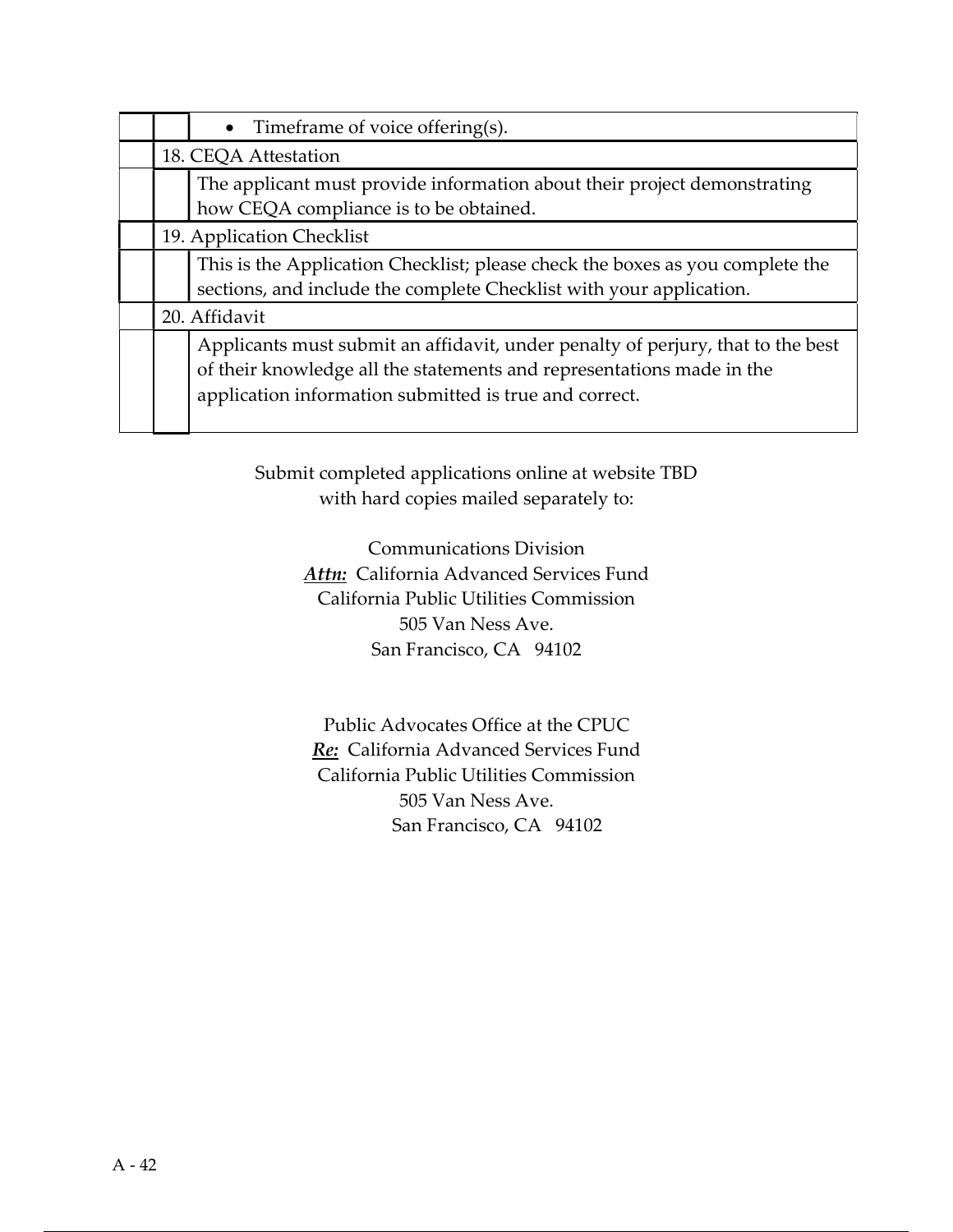### ATTACHMENT C Guidance to Staff on Information to Require for Telephone Corporations NOTARIZED AFFIDAVIT

| Name of Carrier/Company                                              |                                                      |
|----------------------------------------------------------------------|------------------------------------------------------|
|                                                                      | check here if Application for                        |
| CPCN is pending and the CPUC assigned application no., if available. |                                                      |
| My name is                                                           | . I am $\sqrt{ }$ (Title) of                         |
|                                                                      | (Company). My personal knowledge of the facts stated |
| herein has been derived from my employment with                      |                                                      |
| (Company)                                                            |                                                      |

I swear or affirm that I have personal knowledge of the facts stated in this Application for the California Advanced Services Fund, I am competent to testify to them, and I have the authority to make this Application on behalf of and to bind the Company.

I further swear or affirm that \_\_\_\_\_\_\_\_\_\_\_\_\_\_\_\_\_\_\_\_\_\_\_\_ [Name of Carrier/Company] agrees to comply with all federal and state statutes, rules, and regulations, covering broadband services and state contractual rules and regulations, if granted funding from the California Advanced Services Fund.

I swear and affirm that I agree to comply with Rules 1.11 and 2.2 of the California Public Utilities Commission's rules of practice and Procedure.

I swear or affirm, under penalty of perjury, and under Rule 1.1 of the California Public Utilities Commission's Rules of Practice and Procedure, that, to the best of my knowledge, all of the statements and representations made in this Application are true and correct.

Signature and title

\_\_\_\_\_\_\_\_\_\_\_\_\_\_\_\_\_\_\_\_\_\_\_\_\_\_ Type or print name and title

\_\_\_\_\_\_\_\_\_\_\_\_\_\_\_\_\_\_\_\_\_\_\_\_\_\_\_

SUBSCRIBED AND SWORN to before me on the \_\_\_\_\_ day of \_\_\_\_, 20\_\_\_\_.

Notary Public In and For the State of

My Commission expires: \_\_\_\_\_\_\_\_\_\_\_\_\_\_\_\_\_\_\_\_\_\_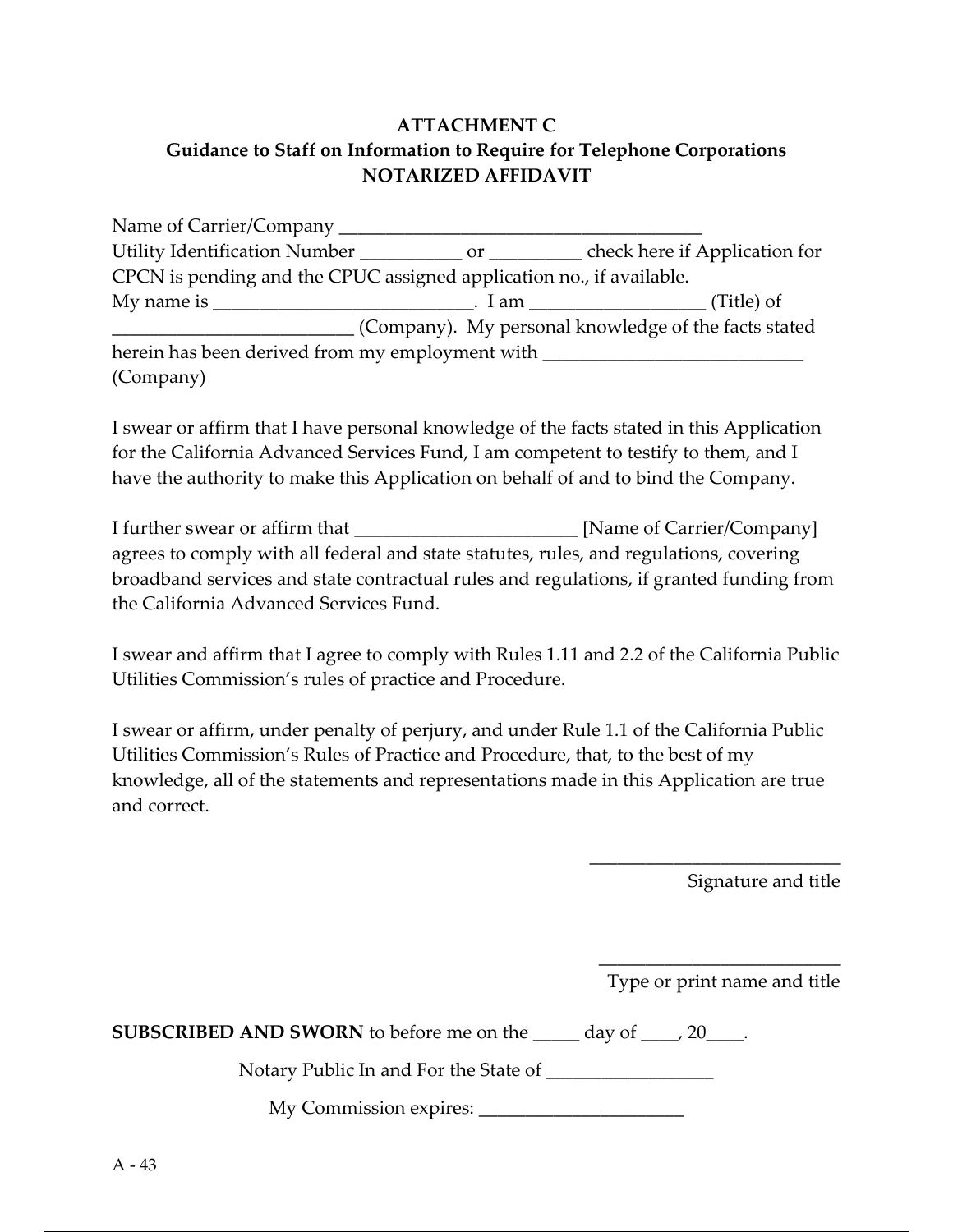### Guidance to Staff on Information to Require Non-Telephone Corporations NOTARIZED AFFIDAVIT

Name of Carrier/Company \_\_\_\_\_\_\_\_\_\_\_\_\_\_\_\_\_\_\_\_\_\_\_\_\_\_\_\_\_\_\_\_\_\_\_\_\_\_\_ Utility Identification Number \_\_\_\_\_\_\_\_\_\_\_ or \_\_\_\_\_\_\_\_\_\_ check here if Application for CPCN is pending and the CPUC assigned application no., if available. My name is \_\_\_\_\_\_\_\_\_\_\_\_\_\_\_\_\_\_\_\_\_\_\_\_\_\_\_\_\_\_\_. I am \_\_\_\_\_\_\_\_\_\_\_\_\_\_\_\_\_\_\_\_\_\_\_\_\_(Title) of \_\_\_\_\_\_\_\_\_\_\_\_\_\_\_\_\_\_\_\_\_\_\_\_\_\_ (Company). My personal knowledge of the facts stated herein has been derived from my employment with (Company)

I swear or affirm that I have personal knowledge of the facts stated in this Application for the California Advanced Services Fund, I am competent to testify to them, and I have the authority to make this Application on behalf of and to bind the Company.

I further swear or affirm that \_\_\_\_\_\_\_\_\_\_\_\_\_\_\_\_\_\_\_\_\_\_\_\_ [Name of Carrier/Company] agrees to comply with all federal and state statutes, rules, and regulations, covering broadband services and state contractual rules and regulations, if granted funding from the California Advanced Services Fund.

I swear and affirm that I agree to comply with Rules 1.11 and 2.2 of the California Public Utilities Commission's rules of practice and Procedure.

I swear or affirm, under penalty of perjury, and under Rule 1.1 of the California Public Utilities Commission's Rules of Practice and Procedure, that, to the best of my knowledge, all of the statements and representations made in this Application are true and correct.

If [Grantee Name] violates the terms and conditions of a program award or other program and project compliance requirements, it shall be subject to Public Utilities Code Sections 2108 and 2111. The Commission may impose the maximum penalties allowed under Public Utilities Code Sections 2108 and 2111 for failure to meet the program and project compliance requirements, as determined by the Commission.

Signature and title

\_\_\_\_\_\_\_\_\_\_\_\_\_\_\_\_\_\_\_\_\_\_\_\_\_\_\_ Type or print name and title

\_\_\_\_\_\_\_\_\_\_\_\_\_\_\_\_\_\_\_\_\_\_\_\_\_\_\_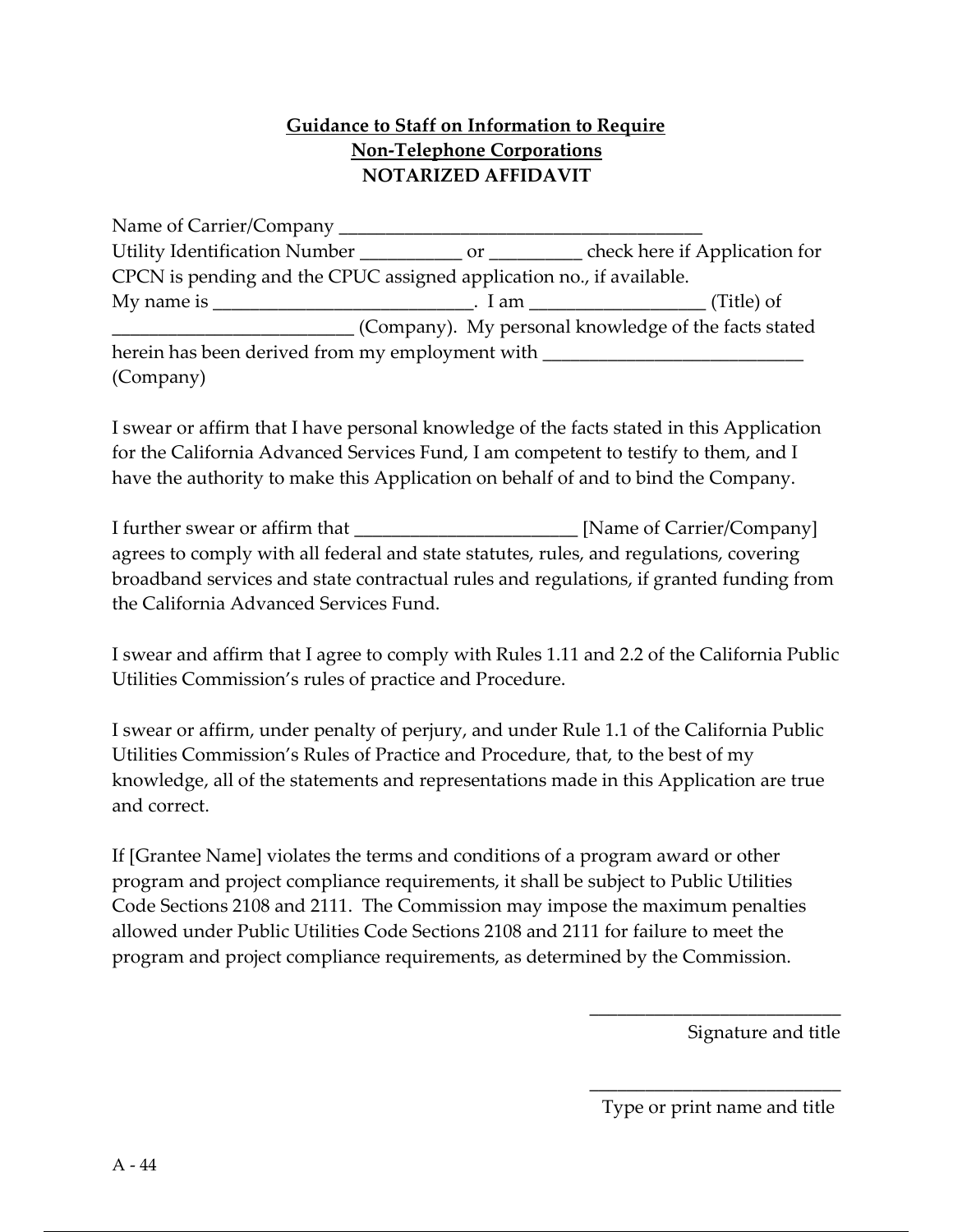Notary Public In and For the State of \_\_\_\_\_\_\_\_\_\_\_\_\_\_\_\_\_\_

My Commission expires: \_\_\_\_\_\_\_\_\_\_\_\_\_\_\_\_\_\_\_\_\_\_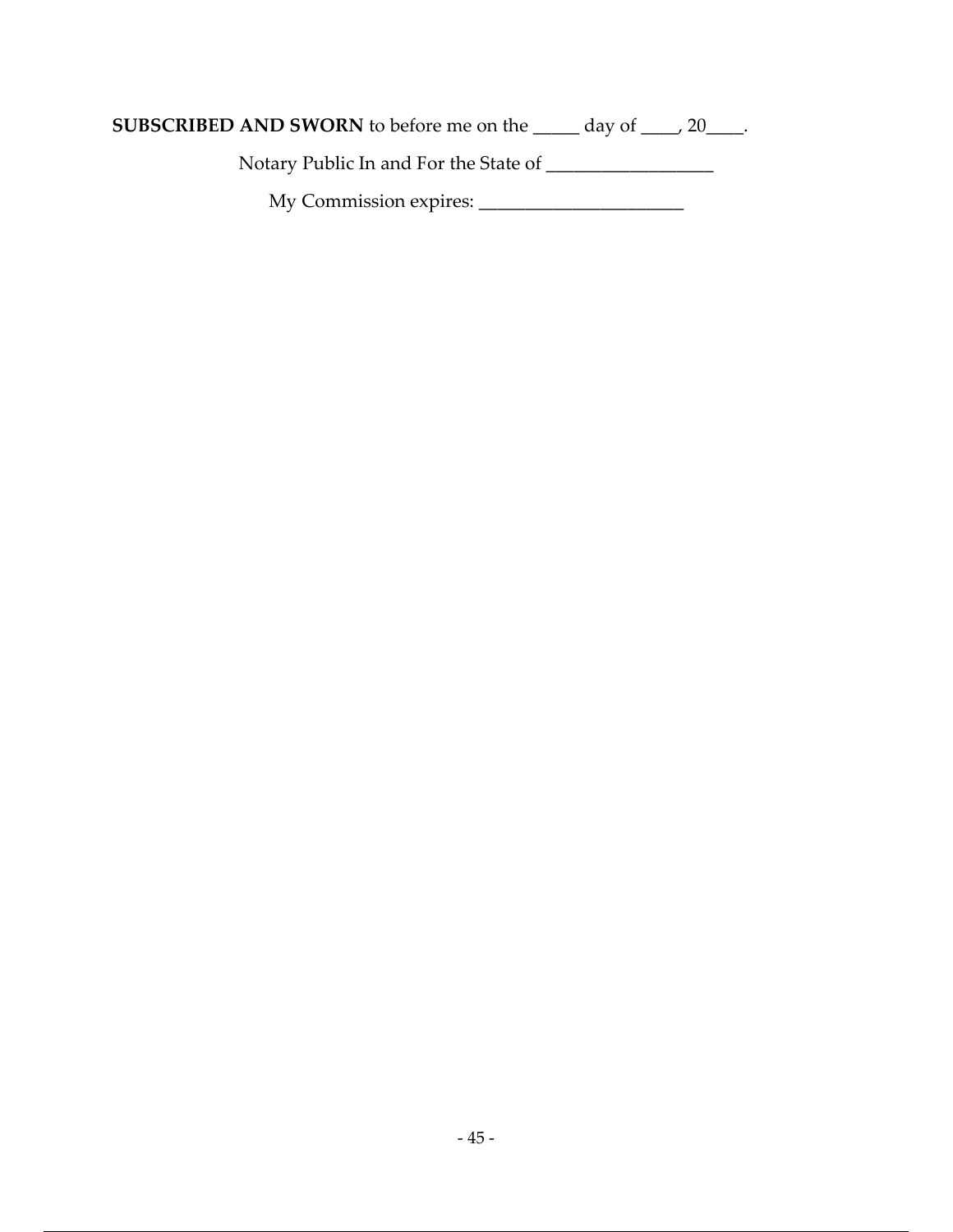#### ATTACHMENT D

### Guidance to Staff on Information to Require in a Program CONSENT FORM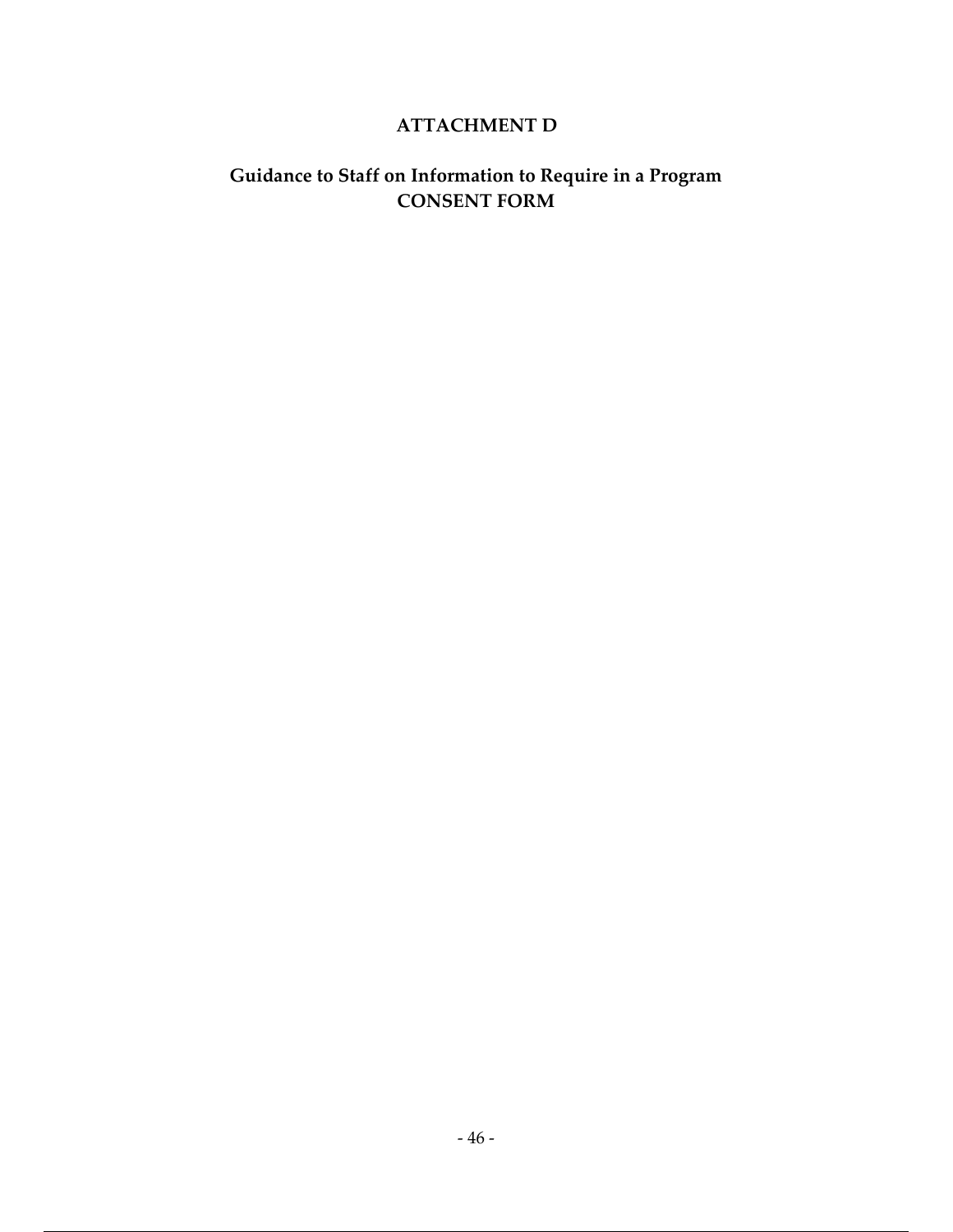PUBLIC UTILITIES COMMISSION 505 VAN NESS AVENUE SAN FRANCISCO, CA 94102-3298



Name of Grantee:  $\blacksquare$ 

The Grantee identified above acknowledges receipt of either a Resolution or a letter from Commission Staff approving a grant under the Ministerial Review process. The Grantee agrees to comply with all grant terms, conditions, and requirements set forth in Resolution T-\_\_\_\_\_\_\_\_ or letter \_\_\_\_\_\_\_, as well as all program rules, including those in the Broadband Infrastructure Accounts Requirements, Guidelines and Application Materials.

Undersigned representative of \_\_\_\_\_\_\_\_\_\_\_\_\_\_\_\_\_\_\_\_\_[Name of Grantee] is duly authorized to execute this Consent Form on behalf of the Grantee and to bind the Grantee to the terms, conditions, and requirements set forth in California Public Utilities Commission Resolution T-\_\_\_\_\_\_\_\_\_\_\_\_\_ or the letter referenced above.

Dated this  $\_\_\_\_\_\$  day of  $\_\_\_\_\$  , 20

\_\_\_\_\_\_\_\_\_\_\_\_\_\_\_\_\_\_\_\_\_\_\_\_\_\_\_\_\_\_\_\_\_\_\_\_\_\_\_ **Signature** 

\_\_\_\_\_\_\_\_\_\_\_\_\_\_\_\_\_\_\_\_\_\_\_\_\_\_\_\_\_\_\_\_\_\_\_\_\_\_\_ Printed Name

Title: \_\_\_\_\_\_\_\_\_\_\_\_\_\_\_\_\_\_\_\_\_\_\_\_\_\_\_\_\_\_\_\_\_\_\_\_\_\_\_\_\_\_\_\_\_\_\_\_\_\_\_\_\_\_\_\_\_\_\_\_\_\_\_\_\_\_\_

Organization or Name of Company: \_\_\_\_\_\_\_\_\_\_\_\_\_\_\_\_\_\_\_\_\_\_\_\_\_\_\_\_\_\_\_\_\_\_\_\_\_\_\_\_\_\_\_

Business Address (include street address, suite/apt. number, city, state, and ZIP Code):

\_\_\_\_\_\_\_\_\_\_\_\_\_\_\_\_\_\_\_\_\_\_\_\_\_\_\_\_\_\_\_\_\_\_\_\_\_\_\_\_\_\_\_\_\_\_\_\_\_\_\_\_\_\_\_\_\_\_\_\_\_\_\_\_\_\_\_\_\_\_\_\_\_\_\_\_\_

\_\_\_\_\_\_\_\_\_\_\_\_\_\_\_\_\_\_\_\_\_\_\_\_\_\_\_\_\_\_\_\_\_\_\_\_\_\_\_\_\_\_\_\_\_\_\_\_\_\_\_\_\_\_\_\_\_\_\_\_\_\_\_\_\_\_\_\_\_\_\_\_\_\_\_\_

Telephone Number (include area code): (\_\_\_\_\_)\_\_\_\_\_\_\_\_\_\_\_\_\_\_\_\_\_\_\_\_\_\_\_\_\_\_\_\_\_\_\_\_\_\_\_

Email Address: \_\_\_\_\_\_\_\_\_\_\_\_\_\_\_\_\_\_\_\_\_\_\_\_\_\_\_\_\_\_\_\_\_\_\_\_\_\_\_\_\_\_\_\_\_\_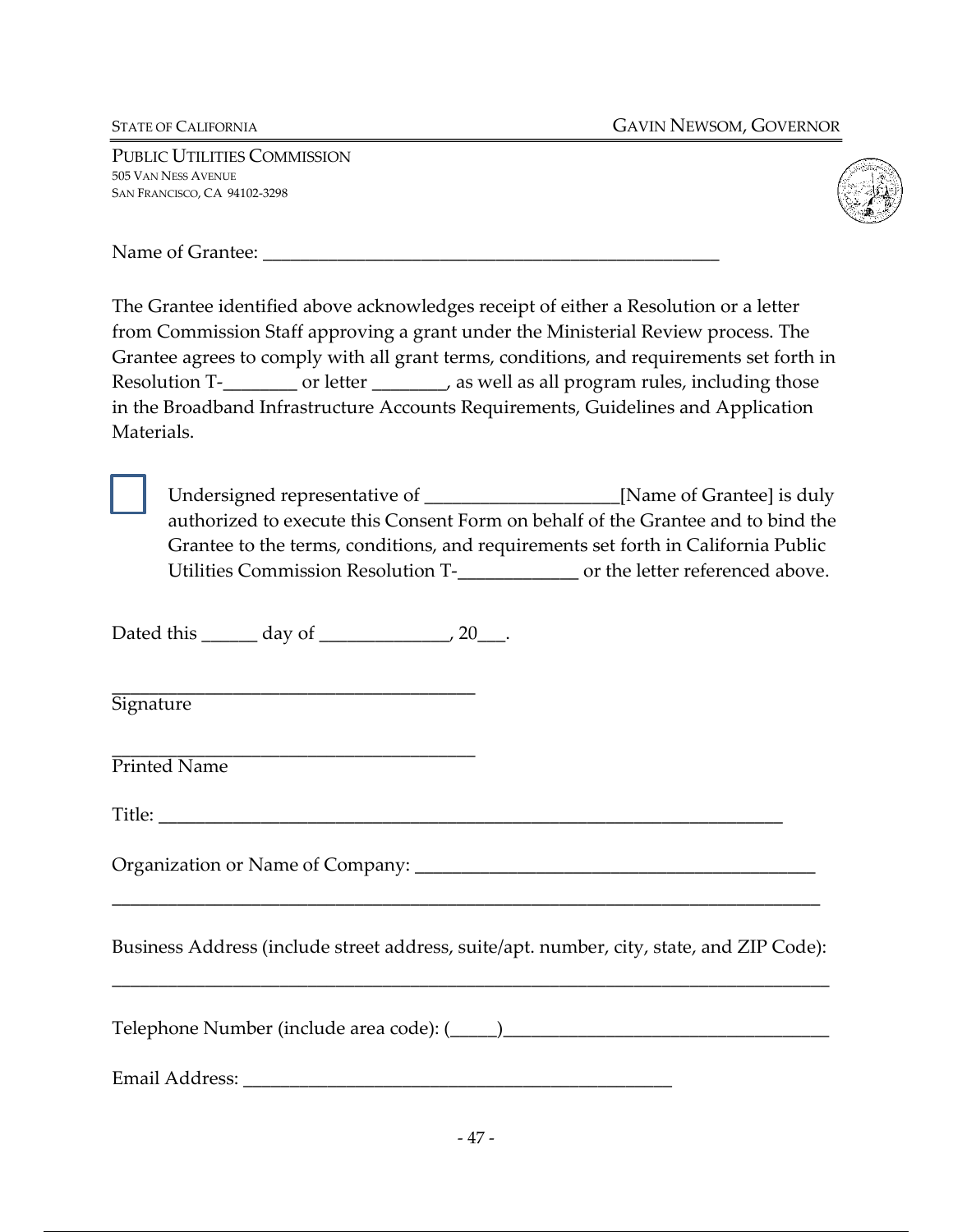#### ATTACHMENT E Guidance to Staff on Information for a SAMPLE OPEN ACCESS REQUIREMENT

The Middle-Mile infrastructure is eligible for a program grant. Staff determined the middle-mile infrastructure is indispensable to serving the proposed project areas and thus eligible for program Funding. The program funded portion of the middle-mile fiber network shall be made available for access to any communications service provider seeking interconnection. The grantee shall provide nondiscriminatory interconnection and internet access at reasonable and equal terms at any technically feasible interconnection point along the network. Further, the grantee must make all reasonable efforts to allow requesting parties to interconnect and procure transport service or wholesale a direct connection.

An interconnection that would exceed current or reasonably anticipated capacity limitations is not considered technically feasible. The grantee shall provide feasible interconnection points along the middle-mile network, which may include previously defined interconnection points, new and existing network exchange locations, and splice points. The grantee shall provide information detailing the fiber infrastructure to parties requesting to procure dark fiber including, but not limited to, fiber route maps, interconnection points, splice points, and type of fiber. In addition, the grantee must provide requesting parties with an ability to connect to the Internet irrespective of whether the program recipient connects to the Internet directly or indirectly.

Pricing and terms and conditions for interconnection shall be reasonable, equal, and nondiscriminatory. The grantee must offer tiered pricing or a range of options to fit different business models; offerings must be the same for all similarly situated interconnected entities such as Wholesale (ISP) / Government / Public Anchor Institution. Terms and conditions may include any essential elements of network operations such as cybersecurity, circuit provisioning, network outages, future capital investment costs, and operations and maintenance costs. Program recipients must negotiate in good faith with all requesting parties (i.e., public, private, non-profit, or other parties) making a bona fide request for interconnection services.

In the event that the program recipient does not negotiate in good faith with a party requesting open access, the requesting party may file a complaint with the Commission.

#### Annual Reporting

For the serviceable life of the middle-mile infrastructure, a grantee must provide, in its